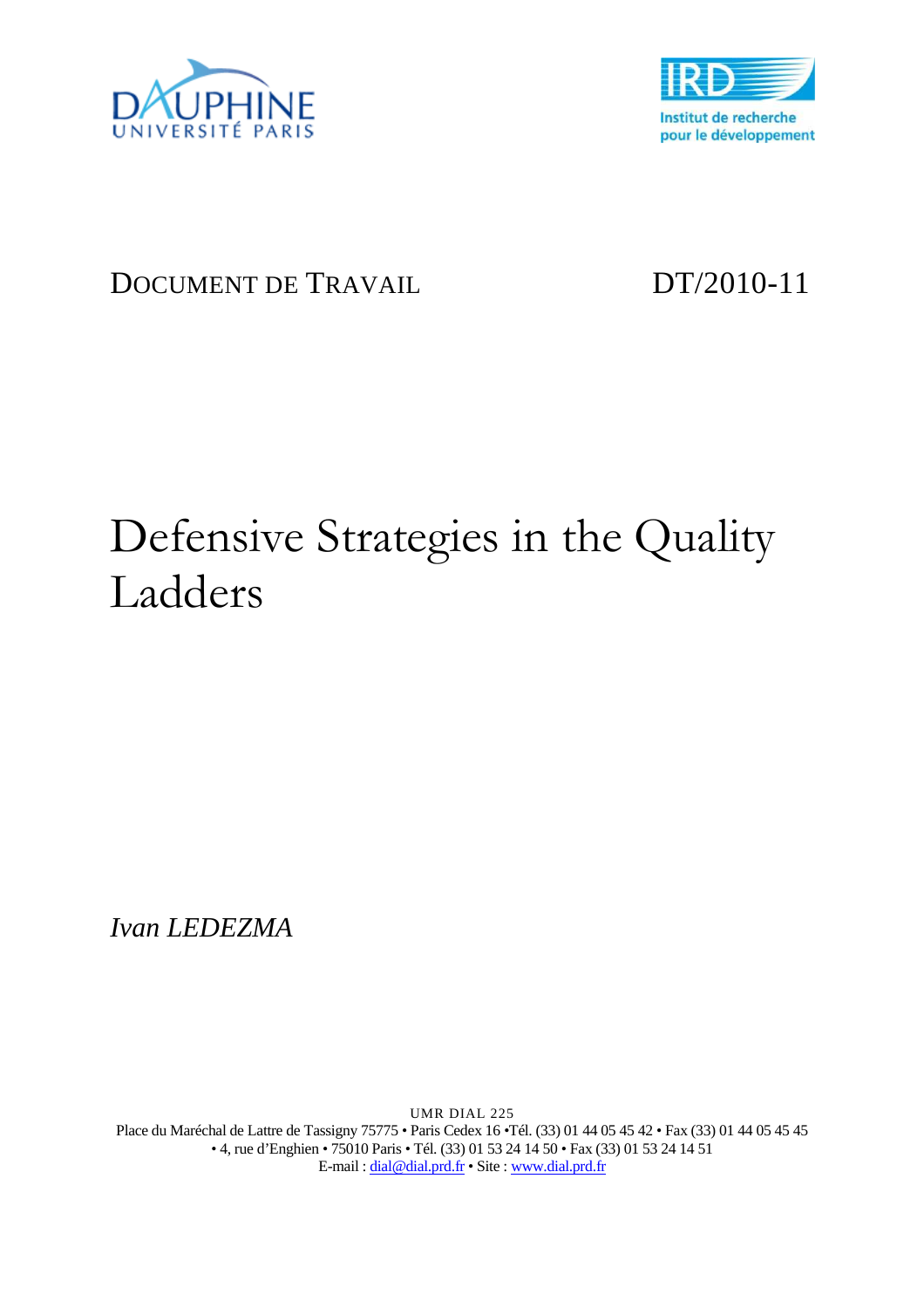### **DEFENSIVE STRATEGIES IN THE QUALITY LADDERS<sup>1</sup>**

Ivan Ledezma<sup>2</sup> Université Paris Dauphine, LEDa UMR 225 DIAL, IRD ivan.ledezma@dauphine.fr

### **Document de travail UMR DIAL** Septembre 2010

### **Version révisée Juin 2012**

### **Abstract**

This paper analyses the potentially defensive behaviour of patent race winners and its effect on aggregate R&D effort. It proposes a quality-ladders model that endogenously determines leaders technology advantages and who innovates. Product market regulation can have either a positive or a negative effect on R&D intensity. The negative effect is likely to be observed in highly deregulated economies. The positive influence arises in more regulated environments and it is stronger for larger innovative jumps. These steady-state equilibrium outcomes are consistent with the puzzling patterns in data from manufacturing industries in 14 OECD countries over the 1987-2003 period.

**Key words:** Innovative leaders, quality ladders, product market regulation, R&D.

### **Résumé**

 $\overline{a}$ 

Dans cet article nous étudions le comportement potentiellement défensif des innovateurs et son effet sur l'effort agrégé d'innovation. Un modèle à échelles de qualité est proposé afin d'analyser l'émergence d'avantages technologiques qui, in fine, déterminent qui innove (le leader ou ses concurrents). Dans ce contexte, la réglementation de marché peut avoir un effet positif ou négatif sur l'intensité en R&D. Elle peut être négativement associée à l'effort d'innovation dans des environnements hautement dérèglementés. Par contre, en économies qui dépassent un certain seuil de réglementation, susceptible de limiter effectivement la construction de barrières stratégiques, la réglementation induit des incitations à innover. Ces prédictions sont cohérentes avec des tests empiriques menés sur un échantillon d'industries appartenant à 14 pays de l'OCDE durant la période 1987-2003.

**Mots clés :** Leaders innovants, modèle à échelles de qualité, réglementation, R&D.

**JEL Classification :** L13, O31, O33.

<sup>1</sup> The research leading to these results has received funding from the European Community's Seventh Framework Programme (FP7/2007-2011) under grant agreement n°225349 (ICaTSEM project).

<sup>2</sup> I am grateful to Bruno Amable, Philippe Askenazy, José Miguel Benavente and Dominique Guellec for their helpful and detailed comments. I have also benefited from the reading and suggestions of Maria Bas and Elvire Guillaud. All remaining errors, of course, are my own. I started this work as a research fellow at the Centre d'Economie de la Sorbonne.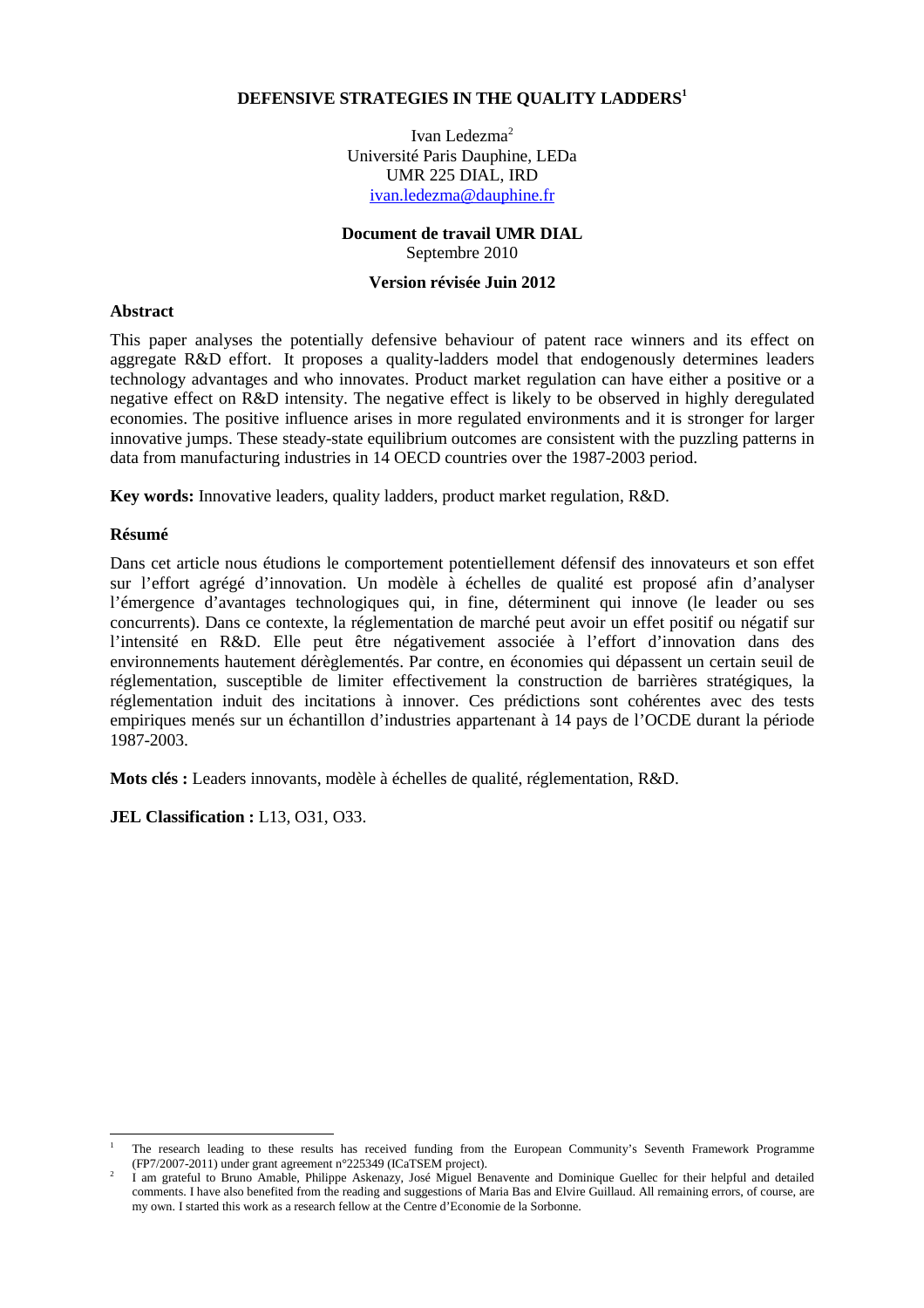# 1 Introduction

A number of pieces of empirical work on R&D surveys have shown that firms use a variety of strategies to protect the value of their innovations (Levin et al., 1987; Cohen, Nelson and Walsh, 2000; Cohen et al., 2002). We argue in this paper that this multiplicity is key for the understanding of the effect of product-market regulation  $(PMR)$  on  $R&D$  incentives. If firms have various alternative methods to keep their profits, then competitive pressures may not necessarily act as a neutral slack-reducing device. The threat of competition can in practice trigger a defensive reaction from incumbents, who will construct different types of strategic barriers to reduce the risk of losing innovation contests.<sup>1</sup>

Since the appropriation of innovation returns relies on the exploitation of asymmetries in private knowledge and capabilities, PMR will likely have a different effect on innovation incentives according to firms' business positions. It is then important to estimate the net effect at the aggregate level, taking into account winners' and losers' reactions in equilibrium. Industry-level data actually reveals interesting empirical patterns which motivate the theoretical discussion that follows. We analyse a sample of 14 manufacturing industries in 14 OECD countries in 1987-2003, a period marked by considerable market reform. We test the link between PMR, proxied via the regulation impact indicator (henceforth REGIMP) from the OECD, and R&D intensity. REGIMP measures the extent to which industries are constrained by administrative burdens, entry regulation and other market barriers in key input sectors, mainly network services. This type of vertical linkages makes the connexion to the theory more direct, as we shall see. Appendix A.2.1 contains details on the data construction and variables. Figure 1 presents the PMR elasticities when controling for time, country and industry fixed effects. In lessregulated markets, higher PMR reduces R&D intensity; however, the opposite is true in more-regulated environments. Moreover, this latter positive link between PMR and R&D intensity is stronger when manufacturing activities relate to the production or to

<sup>&</sup>lt;sup>1</sup>Consistent with the findings in R&D surveys, Crépon and Duguet (1997) provide evidence of negative R&D externalities amongst French manufacturing firms in narrowly-defined industries, a result interpreted by the authors as the outcome of competitors' rivalry.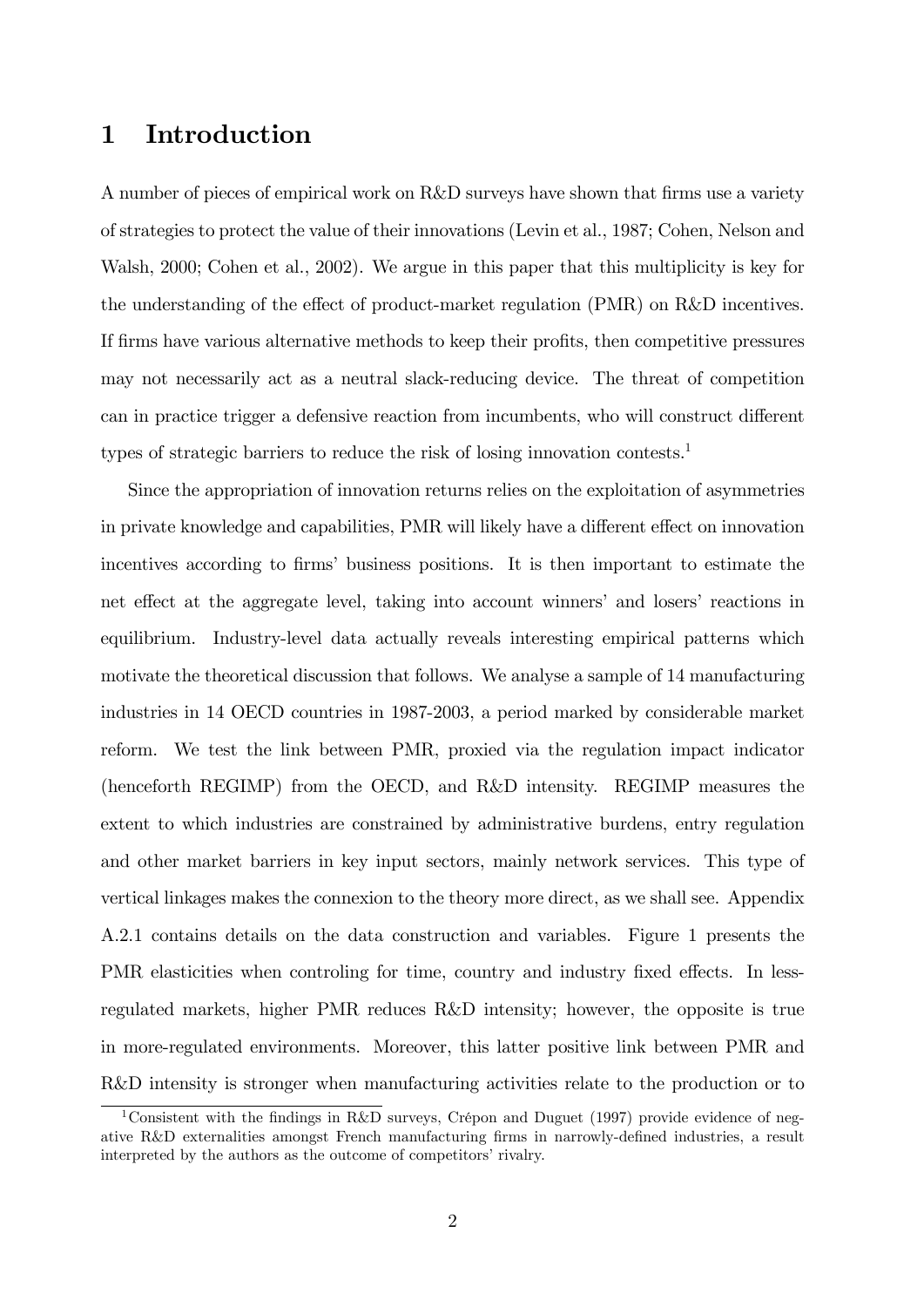the use of high-technology goods. We show in Appendix A.3 that positive slopes appear in a number of tests including more time-varying controls, fixed-effects as well as other alternative specifications. More importantly, findings pointing out ambiguities in the relationship between PMR and economic performances are indeed not new in industrylevel studies.<sup>2</sup>



Figure 1. Regulation and R&D intensity (expected conditional residuals).

Note: All specifications are in log and control for time, country and industry fixed effects. The sample is split as follows. Graph A considers the 10% least regulated individuals (country-industry couples) over the full time period, Graph B the 10% least regultaed without visible outliers at the south of the graph, Graph C the 25% most regulated individuals and Graph D the 25% most regulated in 29-34 ISIC-Rev.3 industries.

We investigate the theoretical channels through which PMR, by setting the limits to firm strategies, may lead to such outcomes. We propose a quality-ladder model that emphasises the role of strategic behaviour in vertical innovation. In our model, each vintage is characterised by a vector composed of several quality dimensions. This vector contains information on two important aspects of quality. Its magnitude measures the level of quality of the vintage and we shall referred to as the intensive margin of quality. Its

<sup>&</sup>lt;sup>2</sup> Jamasb and Pollit (2011) make the case for the UK electricity; For evidence on positive interactions between PMR and the closennes to the technology frontier in explaining patent intensity see Amable, Demmou and Ledezma (2010), who also discuss related evidence.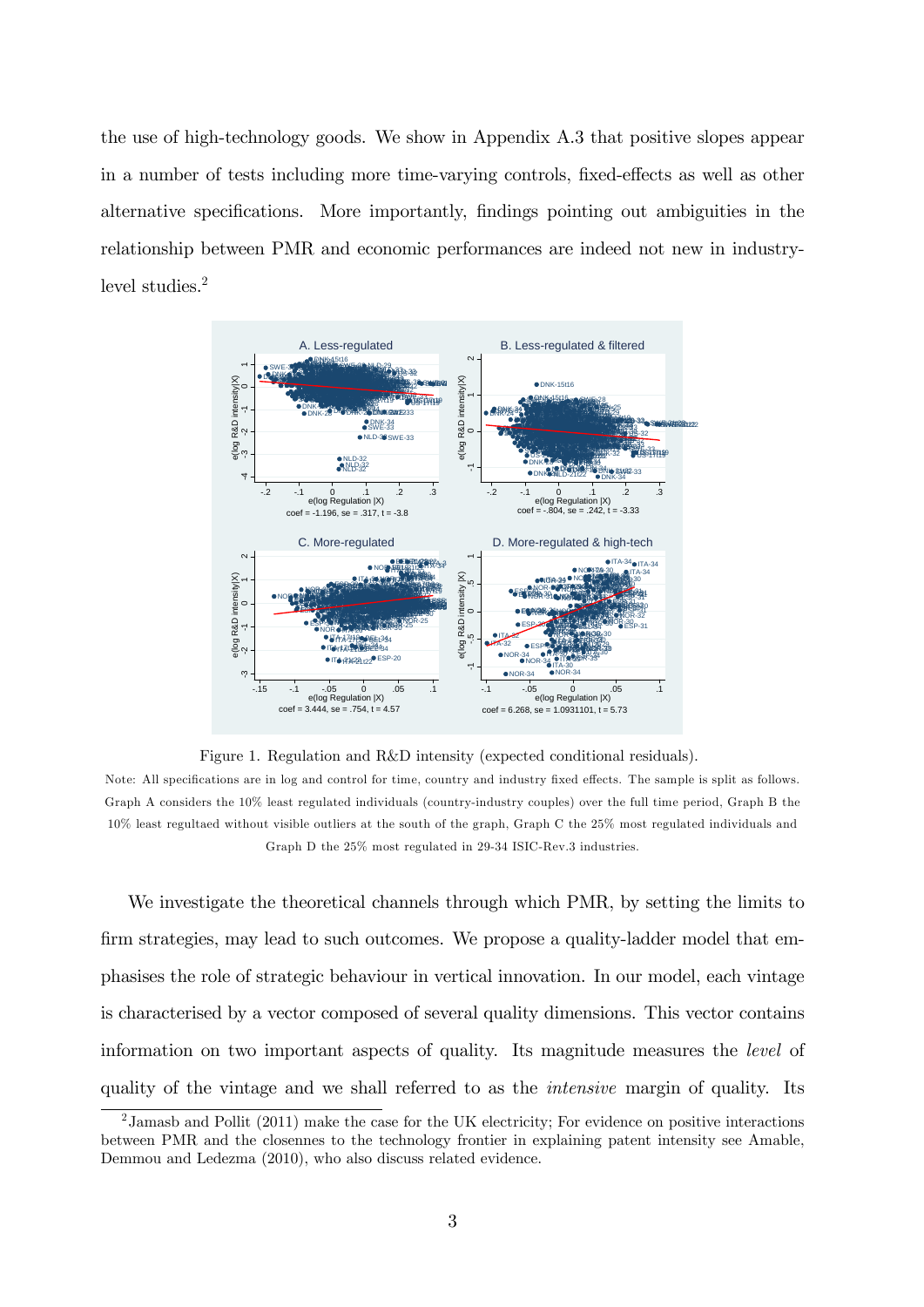direction summarises the *mix* of quality dimensions offered by the good and hence relates to what can be called the extensive margin of quality. To date, standard unidimensional quality-ladder representations have only focused on the former aspect. Our model underlines that a given level of quality can be potentially provided by a number of mixes of quality dimensions so that vertical innovation will also likely affect the extensive margin. In order to fend off the threat from followers, after discovering a new idea and before manufacturing, the innovator can introduce additional complexity into the good by adding new dimensions of quality.

This vectorial representation is introduced into a standard R&D race with constant returns to scale (CRS) in R&D technologies and Nash-Cournot equilibrium behaviour. By strategically manipulating the extensive margin of quality, the new successful innovative firm acquires an R&D cost advantage vis-à-vis its competitors. This advantage may be large enough to render R&D attractive to leaders despite the cannibalisation of their current rents. Incumbents may then be able to overcome the so called Arrow effect. If this is the case, the R&D investment of outsiders is not worthwhile, and their optimal strategy is not to invest. Conversely, with smaller resulting R&D cost advantages, the leader is absent from R&D races and innovation relies only on outsiders.

This is where PMR enters into the story, as it increases the costs of upgrading both the intensive and extensive quality margins. Since the new innovative firm is the sole producer that has the knowledge to implement the new idea it is also the sole producer affected by the costs related to the extensive margin. Knowledge asymmetries translate then into cost asymmetries influenced by PMR. The main result is that PMR can have either a positive or a negative effect on aggregate R&D intensity. The sign depends on whether PMR is above or below a certain threshold, which can be seen as distinguishing "liberal" from "regulated" markets. In liberal environments the equilibrium is characterised by a permanent innovative monopolist. Greater PMR here is detrimental to innovation as it distorts the innovative activity of the sole innovator (the leader). However, with PMR above the critical threshold, the economy experiences Schumpeterian leapfrogging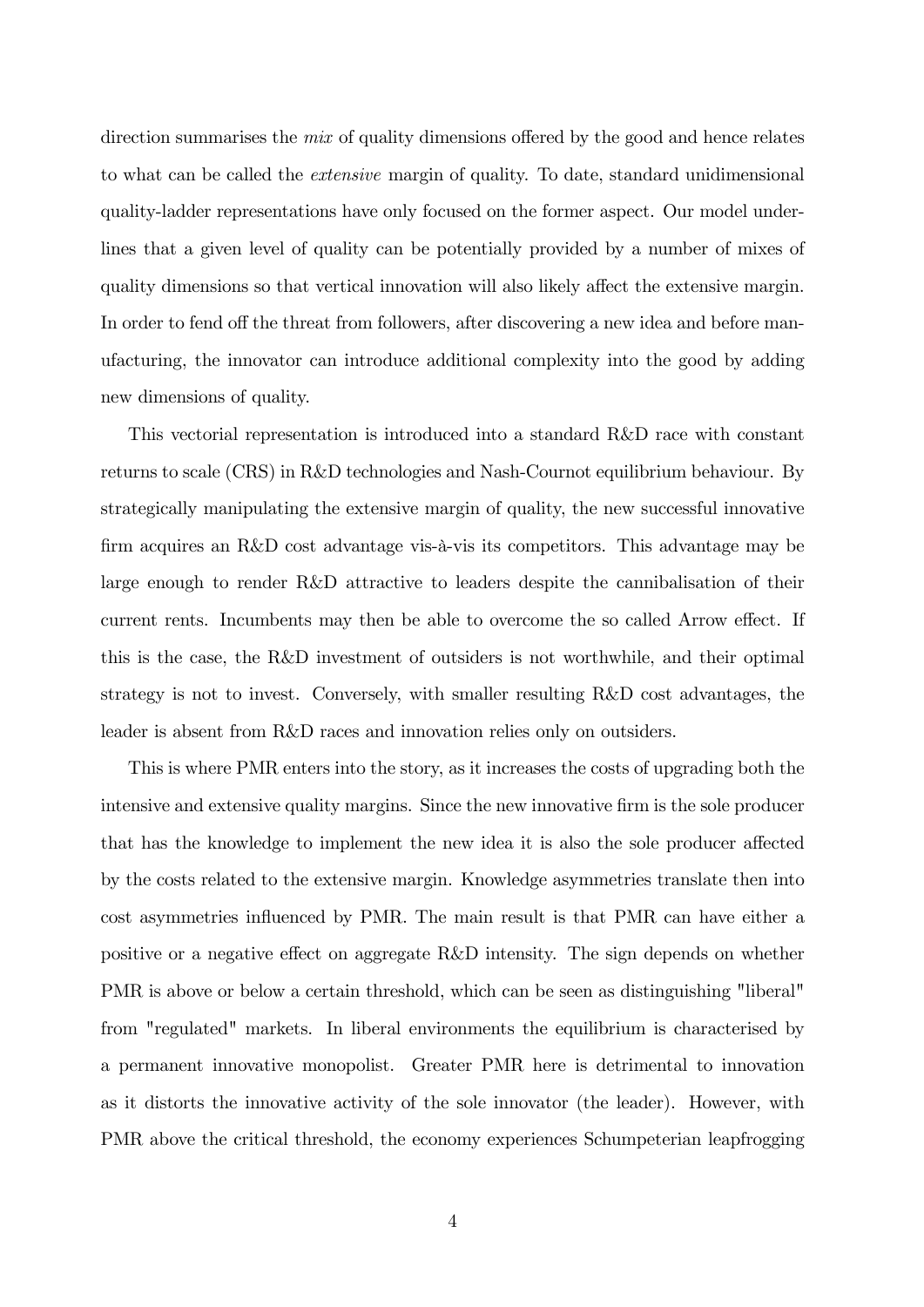in which leaders are continuously replaced by innovative outsiders. In this case, regulatory provisions can increase aggregate  $R\&D$  since they reduce the deterrent effect on outsiders. This positive effect is stronger for larger innovations when there are considerable incentives to behave defensively, a result that can be linked to vertical innovation in high-tech industries, as in Graph  $D$  in Figure 1. Moreover, the fact that firm renewal only comes about after a certain level of PMR and that the presence of a permanent monopolist obscures a constant competitive threat, underlines the complexity of the link between PMR and competition. Appendix A.3 also offers some evidence illustrating this point. In this sense, the model sheds some light on the driving forces characterising the so-called "competitive capitalism" and "trustified capitalism" (Schumpeter, 1928).

Fairly general functional form assumptions allow us to identify the type of regulation that is consistent with the model predictions. Negative (first-order) effects of PMR on the upgrading of the extensive margin must be greater than those directly affecting the intensive margin. Pro-competitive provisions regulating, for example, mergers and acquisitions or bundling may limit the rents associated with knowledge asymmetries. However, more interestingly, and somewhat provocatively, even so-called market barriers can play this role. Theoretically speaking, all that is needed is a rule that directly or indirectly forces leaders to stay within the boundaries of the current business process and product. In a second-best context, whether on purpose or not, these rules may act as a knowledge-standardisation device and provide incentives to some agents who are strategically disadvantaged.<sup>3</sup>

The theoretical model we propose relates to particular strands of the quality-ladders and patent races literatures. A few Schumpeterian growth models have explicitly included strategic entry-deterrence in R&D activity, like the introduction of tacitness in

<sup>3</sup>Contrasting with most received ideas, the link between competition and innovation is if anytihng ambiguous. Models mainly predict (i) negative relationships, as in most Schumpeterian innovationbased growth models (e.g. Grossman and Helpman 1991a, 1991b; Aghion and Howit, 1992; Segerstrom, Anant and Dinopoulos 1990); or (ii) ambiguous relationships, with for instance an inverted–U shaped relatioship (Aghion et al., 2005), but also U-shaped (Tishler and Milstein, 2009) or more complex nonmonotonic relationships (Boone, 2001). Examples yielding only positive links can also be constructed, as shown by Aghion, Harris and Vickers (1997) with step-by-step innovations, but tipically they do not seek generality. Also within the managerial literature highlighting positive effects of PMC on principal-agent issues arguments are not unambiguous (see Beiner, Schmid and Wanzenried, 2011 for a recent discussion).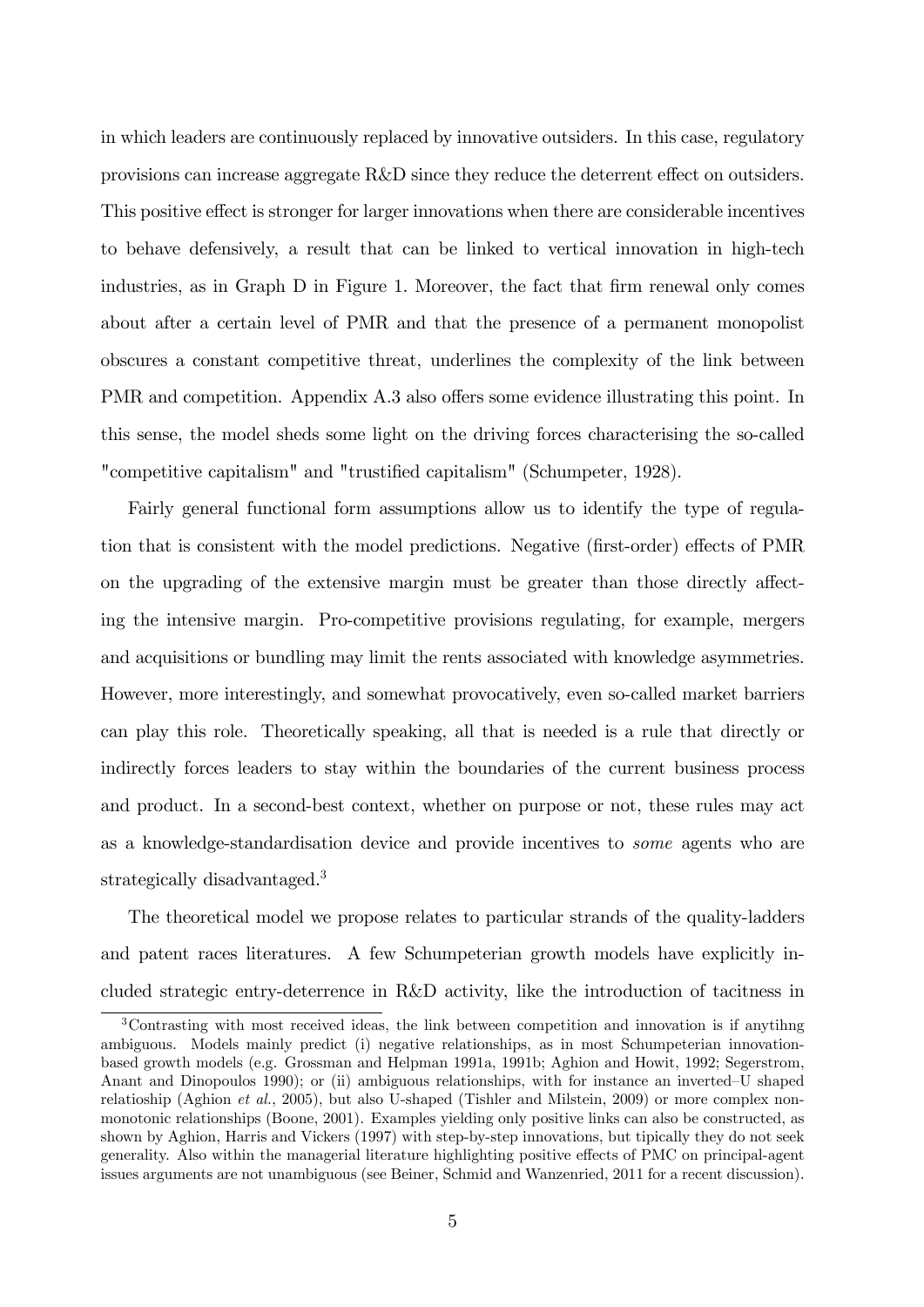the knowledge of production in order to prevent imitation (Thoenig and Verdier, 2003) or rent-protecting activities such as patent blocking, intellectual-property disputes and the like (Dinopoulos and Syropoulos, 2007). As in our model, leaders and followers play simultaneously in these papers. However they have identical R&D technologies, so that the above-mentioned Arrow replacement effect pertains.<sup>4</sup> There is, however, convincing evidence of the active role of leaders in R&D (Chandler, 1990; Malerba, Orsenigo and Peretto, 1997; Malerba et Orsenigo, 1999; Segerstrom, 2007). In the model proposed here, the participation of the leader in R&D contests is endogenous.

In particular, one typical assumption which overcomes the Arrow effect is positing exogenous R&D advantages to leaders in Nash-Cournot equilibria. This is the way followed by Segerstrom and Zolnierek (1999) and Segerstrom (2007). Our explanation links these models to the above-mentioned ones by showing how leaders can acquire an R&D advantage via defensive behaviour.<sup>5</sup> Moreover, the model can also encompass arguments stemming from initial influential models of patent races which deeply discussed leaders' incentives to innovate (Gilbert and Newbery, 1982, 1984; Reinganum, 1983). In particular, Stackelberg-type models where the leader has a first-mover advantage also provide explanation for the persistence of the leadership (Barro and Sala-i-Martin, 2004; Chapter 7; Etro,  $2004$ ). We show that our main predictions regarding the effect of PMR on  $R&D$  intensity continue to hold in such settings. We add the insight that the effect of PMR can be ambiguous, but that this ambiguity can be understood once we identify who innovates.<sup>6</sup>

<sup>&</sup>lt;sup>4</sup>This is at least the usual claim (see Aghion and Howitt, 1992). However, Cozzi (2007) shows that if the R&D sector is perfectly competitive, price-taking behaviour actually leads to indeterminacy as the leader should neglect the consequences of his actions on aggregate R&D. Moreover, the author demonstrate that despite indeterminacy the equilibrium patterns are the same, so that these models can well be interpreted as if outsiders were the innovators.

<sup>&</sup>lt;sup>5</sup>Technology advantages are not the only way to ensure that leaders innovate. Other explanations of the persistence of leadership point out assymetries in price strategies based on technology gaps (Denicolo, 2001), non-homothetic preferences (Latzer, 2011). Considering decreasing returns to scale, Etro (2004) shows that the assumption of Stackelberg leaders deciding a fixed R&D commitment suffices to reproduce the effect of a leader aggresively investing in  $R&D$ .

 ${}^{6}$ Interested in similar issues, Grossman and Steger (2008) show that, from the leader's point of view, the erection of entry barriers and R&D are complementary activities. Despite entry blocking, this behaviour can be conducive to growth when outsidersí R&D does not generate knowledge spillovers. Though comparisons are har due to different micro-settings, this prediction is compatible with our equilibrium characterised by a permanent monopolist.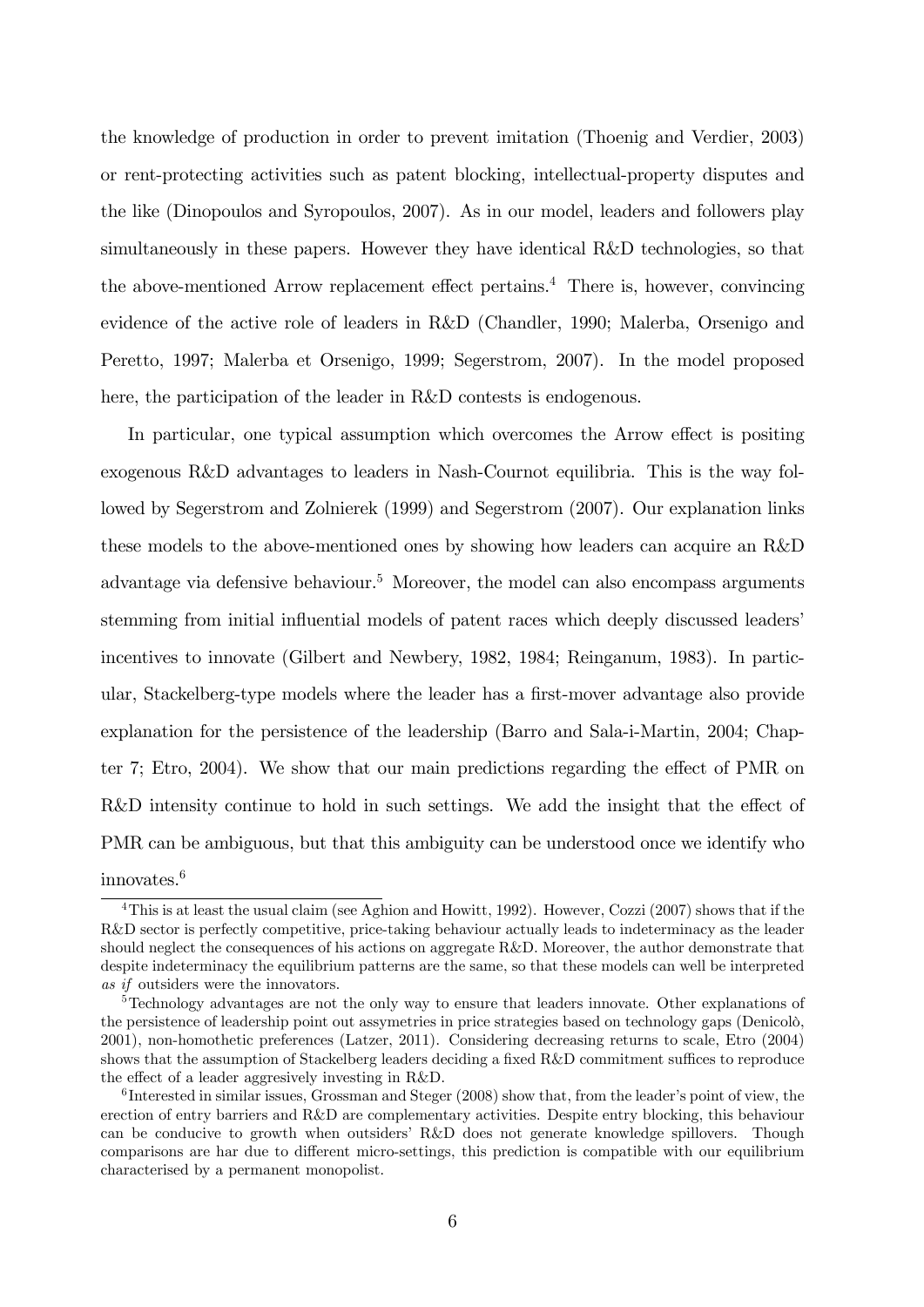The remainder of the paper is organised as follows. Section 2 presents the general setup and Section 3 the strategic decisions. Section 4 provides steady-state equilibrium predictions and a brief discussion on the ability of the model to fit the data patterns. Finally, concluding remarks are presented.

# 2 General Framework

The formal setting is based on a semi-endogenous quality-ladder model without scale effects. The basic setup follows Li  $(2003)$ , who models imperfect inter-industry substitutability and offers a simple way of removing steady-state scale effects: as quality improves, new discoveries need more R&D effort. In equilibrium the innovation rate will not depend on the amount of labour allocated to R&D but rather on the rate of population growth.<sup>7</sup>

# 2.1 Consumption and production

### 2.1.1 Consumers

The economy is composed of identical dynastic families whose members grow at an exogenous rate of  $n > 0$ . Each household member inelastically supplies one unit of labour. Without loss of generality, the initial population is set to 1, so that the population at time t is  $L(t) = e^{nt}$ . In order to avoid notational confusion, all round brackets refer to arguments of functions.

There is a continuum of industries, indexed by  $\omega$ . Per capita instantaneous utility is given by

$$
u(t) = \left[\int_{0}^{1} z(t,\omega)^{\frac{\sigma-1}{\sigma}} d\omega\right]^{\frac{\sigma}{\sigma-1}}
$$
(1)

where  $\sigma > 1$  is the elasticity of substitution between goods of different industries, and

<sup>7</sup>This feature characterises a second wave of quality-ladder models that solve the problem of scale effects in steady-state growth (Segerstrom, 1998; Young, 1998). For a survey on the evolution of this type of Schumpeterian model, see Dinopoulos and Sener (2007).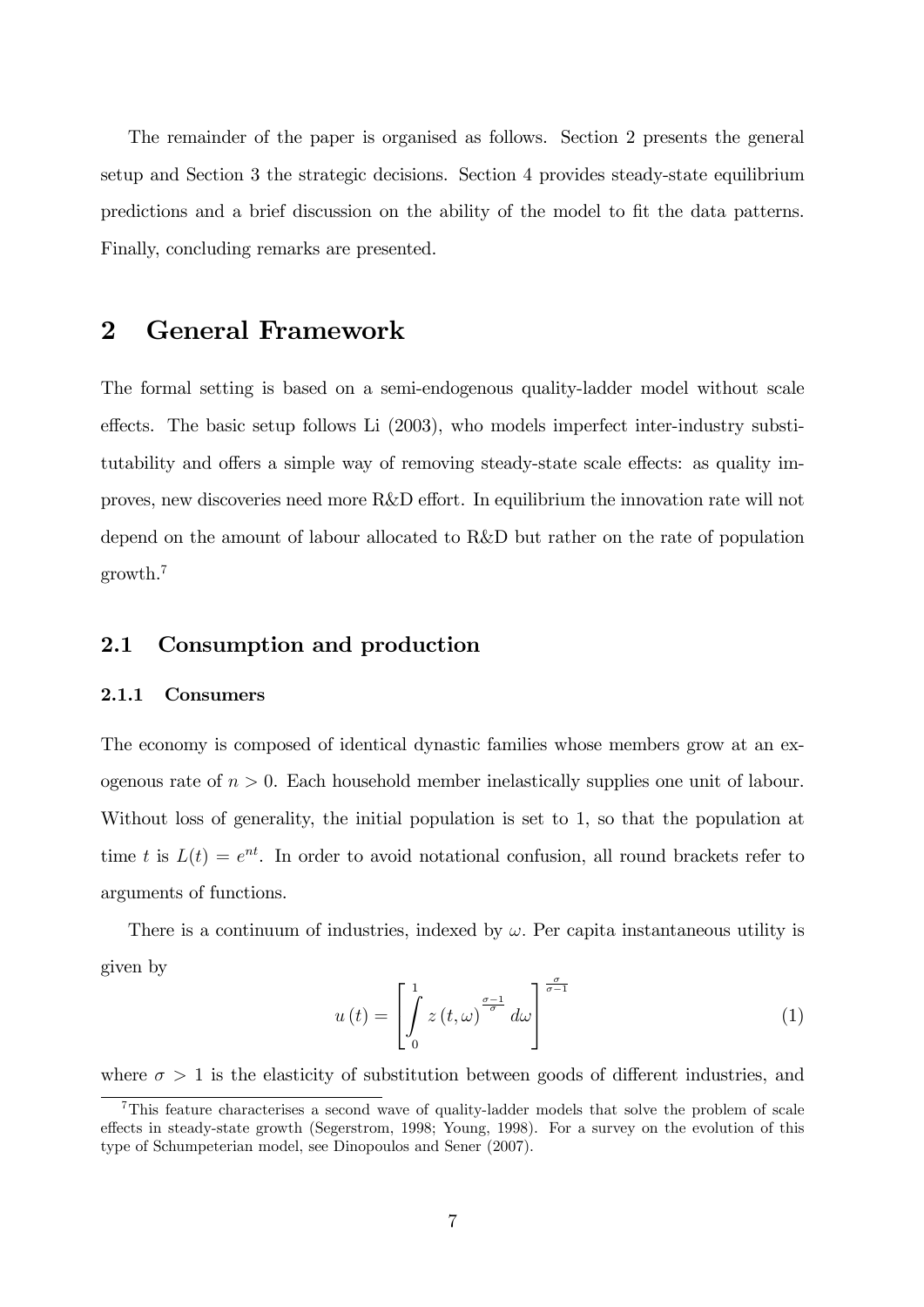$z(t, \omega) \equiv \sum_j \gamma^j d(j, t, \omega)$  is the sub-utility function associated with the consumption of varieties of industry  $\omega$  at time t. Each vertically-differentiated variety represents a specific vintage of the good sold in the industry. They are ordered according to their quality which is indexed by  $j$ , an integer representing the "grades" in the quality ladder. The height of the grades (i.e. the size of innovation) is captured by  $\gamma > 1$ . Hence, consumption of each variety j, denoted  $d(j, t, \omega)$ , is weighted according to the quality it delivers.

Given perfect intra-industry substitution and the constant elasticity of substitution utility in (1), all intra-industry expenditure will focus on variety  $j_{\omega}$  offering the lowest quality-adjusted price, the demand for which can be written as:

$$
d(j_{\omega},t,\omega) = \frac{\delta(j_{\omega},t,\omega)}{p(j_{\omega},t,\omega)^{\sigma} \int_{0}^{1} \delta(j_{\omega},t,\omega') p(j_{\omega},t,\omega')^{1-\sigma} d\omega'} E(t)
$$
(2)

where  $E(t)$  is total expenditure at time t and  $\delta(j_\omega, t, \omega) \equiv \gamma^{j_\omega[\sigma-1]}$  is an alternative index of perceived quality, which takes into account the substitutability between industries.

Using a subjective discount rate of  $\rho > n$ , each dynastic family maximises its intertemporal utility  $U = \int_0^\infty e^{-[\rho - n]t} \log u(t) dt$  subject to a standard dynamics of per capita assets. Solving this program leads to the optimal intertemporal expenditure rule:

$$
\frac{\stackrel{\cdot}{E}(t)}{E(t)} = r(t) - \rho \tag{3}
$$

#### 2.1.2 Producers and price setting

The production technology is constant returns to scale with labour as the sole factor. The firm producing variety  $j_{\omega}$  sells its output to all members of the representative household at price  $p(j_{\omega}, t, \omega)$  and incurs a total production cost of  $d(j_{\omega}, t, \omega) L(t)$ , with wages being normalised to 1. The profit of this producer is then

$$
\pi(j_{\omega}, t, \omega) = [p(j_{\omega}, t, \omega) - 1] d(j_{\omega}, t, \omega) L(t)
$$
\n(4)

Following Segerstrom and Zolnierek (1999) and Barro and Sala-i-Martin (2004, ch. 7),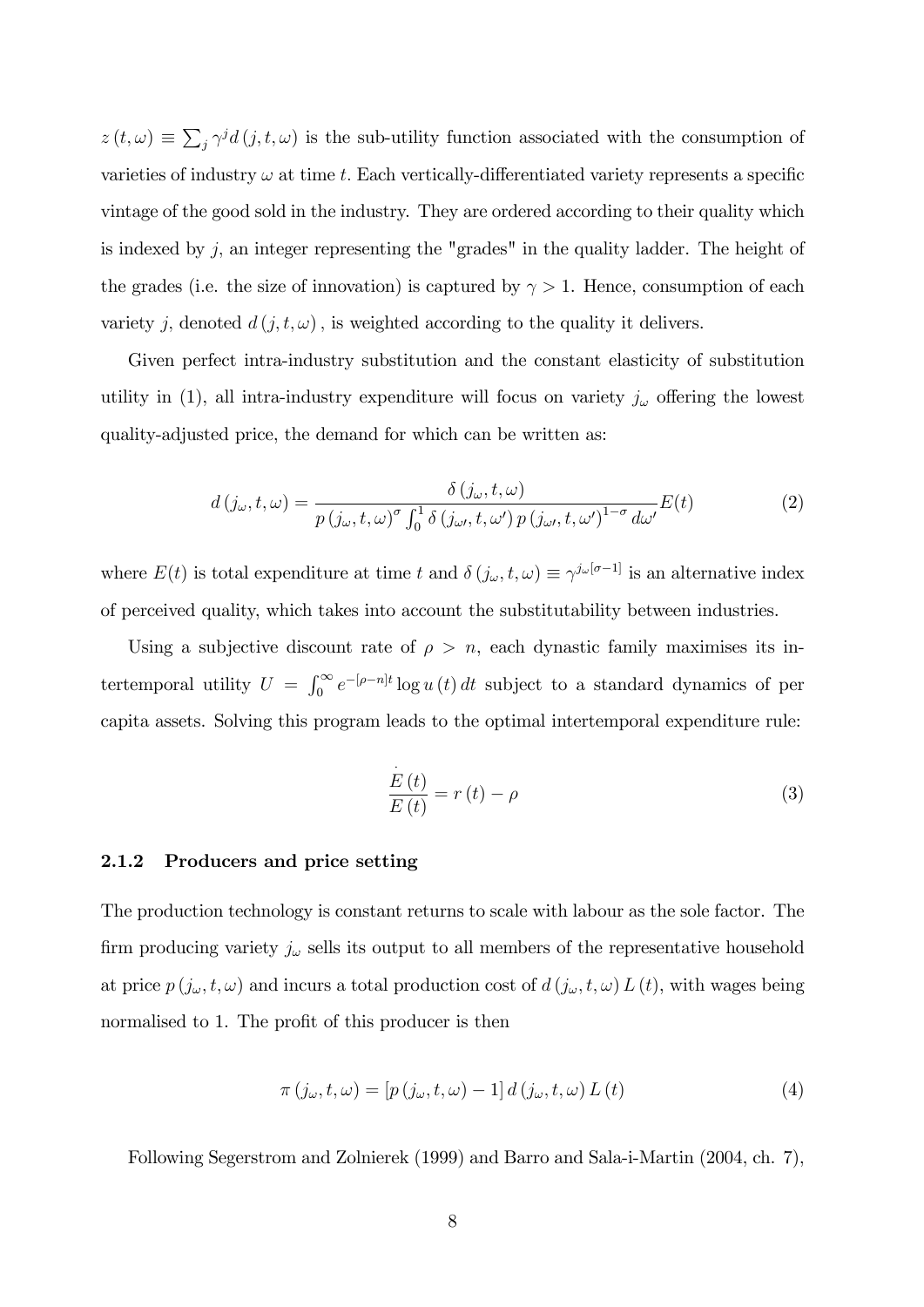we restrict our attention to the case of drastic innovation, so that leaders can optimally charge a markup over marginal costs  $p(j_{\omega}, t, \omega) = \frac{\sigma}{\sigma - 1}$ .<sup>8</sup> This rules out any asymmetry in innovation incentives stemming from price setting (Denicolo, 2001). Substituting for demand  $(2)$  in leader profits  $(4)$  yields:

$$
\pi(j_{\omega}, \omega, t) = \overline{\pi}\delta(j_{\omega}, \omega, t)
$$
\n(5)

where  $\overline{\pi} \equiv \frac{p-1}{p}$  $E(t)L(t)$  $\frac{\partial f(L(t))}{\partial g(t)}$  represents the basic stream of profits (those obtained at  $j_{\omega} = 0$ ) and  $Q(t) \equiv \int_0^1 \delta(j_\omega, \omega, t) d\omega$  is an economy-wide index of average quality.

Before presenting the core of the model, note that:  $(i)$  only one firm produces a positive quantity in a given industry; (ii) the only difference between industries regarding the state variables is the current state-of-the-art quality level  $j_{\omega}$ ; and (iii) all endogenous variables (except prices) depend on  $t$ . We will hence, from now on, drop time and industry indices to reduce notation when this does not lead to confusion.

# 2.2 Quality improvements

### 2.2.1 Quality dimensions

In the standard quality-ladder framework each new innovator climbs the quality ladder in the only possible way. Here, each vintage is characterised by an m-dimensional quality vector  $\mathbf{q}(j_{\omega}) = \{q_1(j_{\omega}), q_2(j_{\omega}),..., q_m(j_{\omega})\}\$ . The m quality dimensions can be thought as particular attributes, features or components of the produced good and its related business process. The specific mix of dimensions defines the direction of the quality vector, denoted by  $\alpha(j_\omega)$ . At each quality upgrade this direction can be strategically modified by the new innovator. We capture this change as  $\theta_{j_{\omega}} = \alpha(j_{\omega}) - \alpha(j_{\omega} - 1)$ , which is the angle between  $\mathbf{q}$  (j<sub>ω</sub>) and  $\mathbf{q}$  (j<sub>ω</sub> - 1). Two different mixes in the same industry provide the same utility if their quality level is the same. This assumption remains consistent with the intra-industry

<sup>&</sup>lt;sup>8</sup>There is still competition within industries. Bertrand behaviour therein yields a limit-pricing strategy. The leader tries to come close to the best quality-adjusted price of its closest competitor:  $p(j_\omega, \omega, t) \to \gamma$ . We hence assume that the innovation is large enough to ignore outside competition:  $\gamma > \frac{\sigma}{\sigma - 1}$ .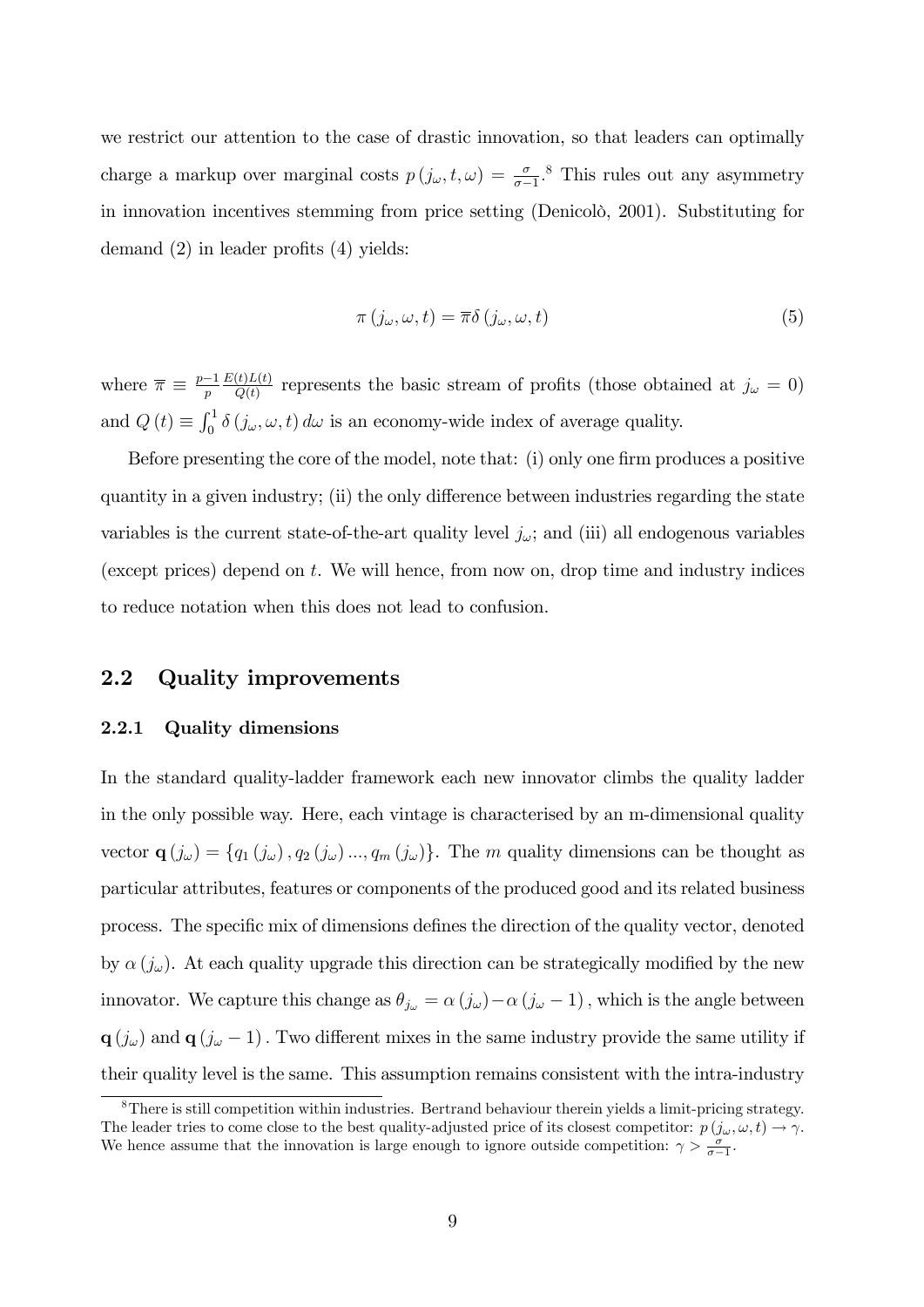sub-utility function in equation  $(1)$ , where any pair of varieties are perfectly substitutable versions of the same product. It can be shown that our conclusions continue to hold if we allow for welfare effects of changes in the quality mix as long as these changes are considered as being part of the incremental vertical innovations.<sup>9</sup>

On the other hand this change of direction does matter crucially in the research sector. The change in the quality mix,  $\theta_{j_{\omega}}$ , is assumed to be a source of R&D advantage for the leader. As a way of protecting its business position, the firm that is successful in its R&D can make use of its private knowledge regarding the new idea and can add new quality dimensions to the current mix. The firm knows the new blueprint and will define the specific and visible features its product will have on the market. Quality of course improves with innovation, but over a different path which is strategically chosen in order to compel challengers to provide a new business solution when faced with a number of disadvantages, precisely because they are outsiders in the new business.<sup>10</sup> In what follows we refer to  $\theta_{j_{\omega}}$  as the *strategic technological bias* (or simply the bias) induced by the  $leader.<sup>11</sup>$ 

The magnitude of the quality vector increases with each discovery by a factor of  $\gamma$ , which is the innovation size. We here retain the standard treatment: the level of quality provided by the state-of-the-art  $j_{\omega}$  is thus  $\|\mathbf{q}\,(j_{\omega})\| = \gamma^{j_{\omega}}$ .

#### 2.2.2 R&D technologies and product market regulation

**Outsiders' R&D technology:** This uses labour under CRS. R&D is governed by a Poisson stochastic process: the  $\ell_i$  units of labour allocated to research over an interval of time dt imply that the new discovery results with probability of  $\Lambda_o (j_\omega + 1) \ell_i dt$ . The term  $\Lambda_o (j_\omega + 1)$  can then be interpreted as the R&D productivity of outsiders. This is

 $9$ Details are given in an Online Appendix. More generally, it is difficult to postulate whether a change in the quality mix will have a positive or negative impact on consumer utility as the strategically-chosen dimensions may not necessarily fit consumers preferences. See for instance the BBC article "New phone features 'baffle users'", http://news.bbc.co.uk/2/hi/technology/7833944.stm.

 $10$ The incorporation of hafnium in microchip fabrication that gave Intel the upper-hand over its rivals is an illustration of how vertical innovation may qualitatively change crucial aspects of goods. See The Economist, "AMD v Intel: Oil money and hafnium", November 22nd 2007.

<sup>&</sup>lt;sup>11</sup>This terminology evokes that used by Thoenig and Verdier (2003), who note similar defensive behaviour in the context of skill-biased technical change.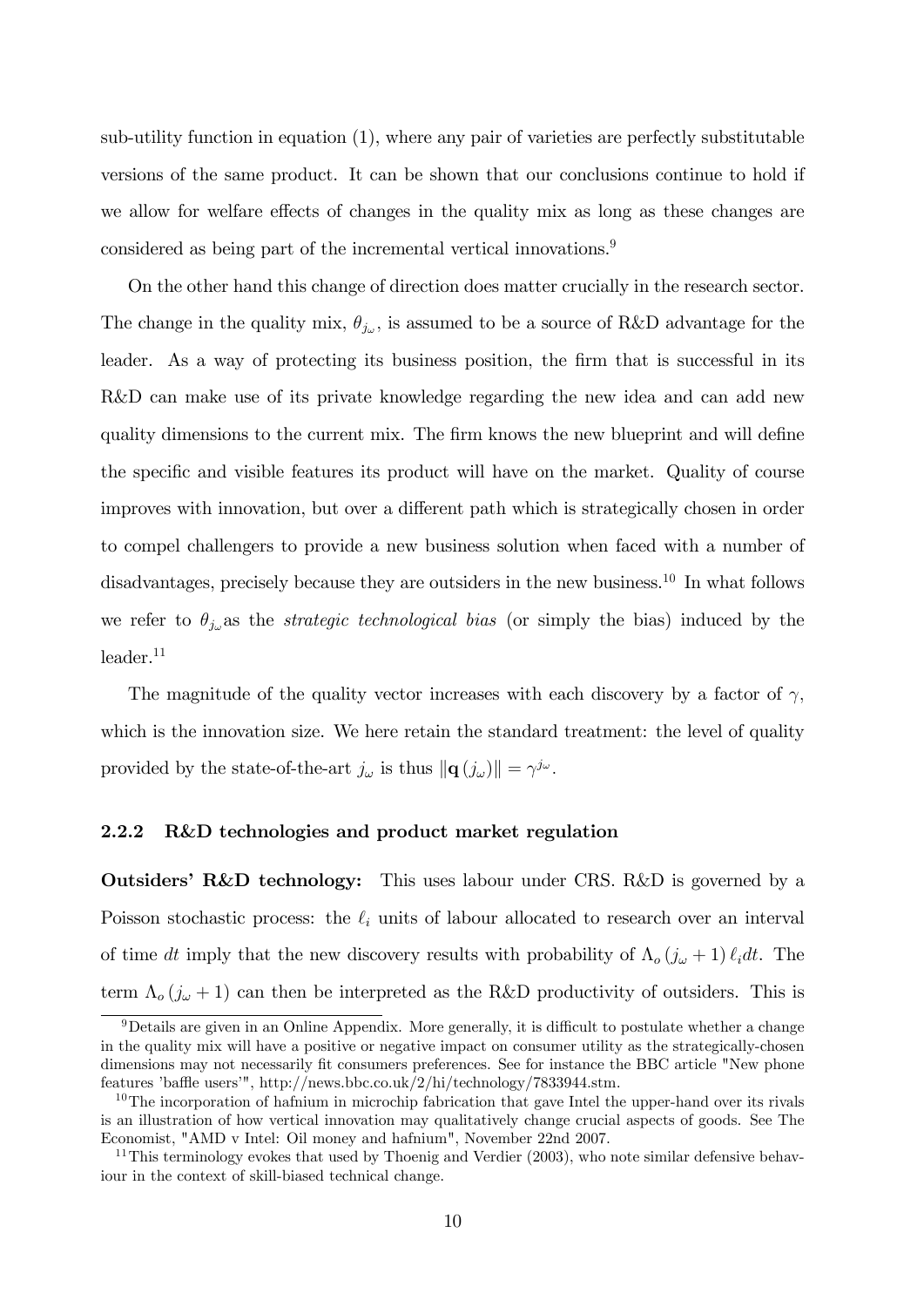defined as

$$
\Lambda_o(j_\omega + 1) = \frac{h(\psi) b(\theta_{j_\omega})}{\delta(j_\omega + 1)}
$$
\n(6)

The presence of the quality index  $\delta(j_\omega + 1)$  here implies that, as the quality level rises, the next R&D success becomes harder to find  $(Li, 2003)$ . The two terms in the numerator of (6) represent a key departure from the existing literature. The function  $h(\psi) > 0$ , with  $h(0) = h > 0$  and  $h'(\psi) < 0$ , captures the extent to which PMR, represented by the parameter  $\psi$ , may negatively affect R&D. This reflects the typical claim that tougher PMR translates into administrative burdens that hamper entrepreneurial initiatives. As this directly affects the upgrade of the norm of the quality vector we will refer to as the effect of PMR on the intensive margin of quality.

The second new term captures the negative effect of the strategic technological bias on outsiders' R&D:  $b(\theta_{j\omega}) > 0$ , with  $b(0) = b > 0$  and  $b'(\theta_{j\omega}) < 0$ . This formulation implies that the complete specification of the quality dimensions is not needed as the effect of any change in the quality mix collapses to the scalar measure of the change in direction of the quality vector.<sup>12</sup>

The instantaneous probability of innovation  $I_i$  from outsider i's R&D effort is then

$$
I_i = \ell_i \Lambda_o (j_\omega + 1) \tag{7}
$$

**Leader's R&D technology:** The leader firm is the one that has discovered the current state-of-the-art product. Therefore, it is the sole producer who knows how (and is able) to incorporate this new dimension into the good. Its probability of R&D success is then not affected by changes in the direction of the quality vector. On the other hand, just like outsiders, the leader Örm is also subject to an administrative burden that may render the

<sup>&</sup>lt;sup>12</sup>In previous working-paper versions we used the normalised scalar product between  $q(j_\omega)$  and  $q(j_{\omega}-1)$  as a parametrisation of  $b(\theta_{j_{\omega}})$ . Although that formulation leads to clear closed solutions, the current specification allows us to assess better the generality of the model.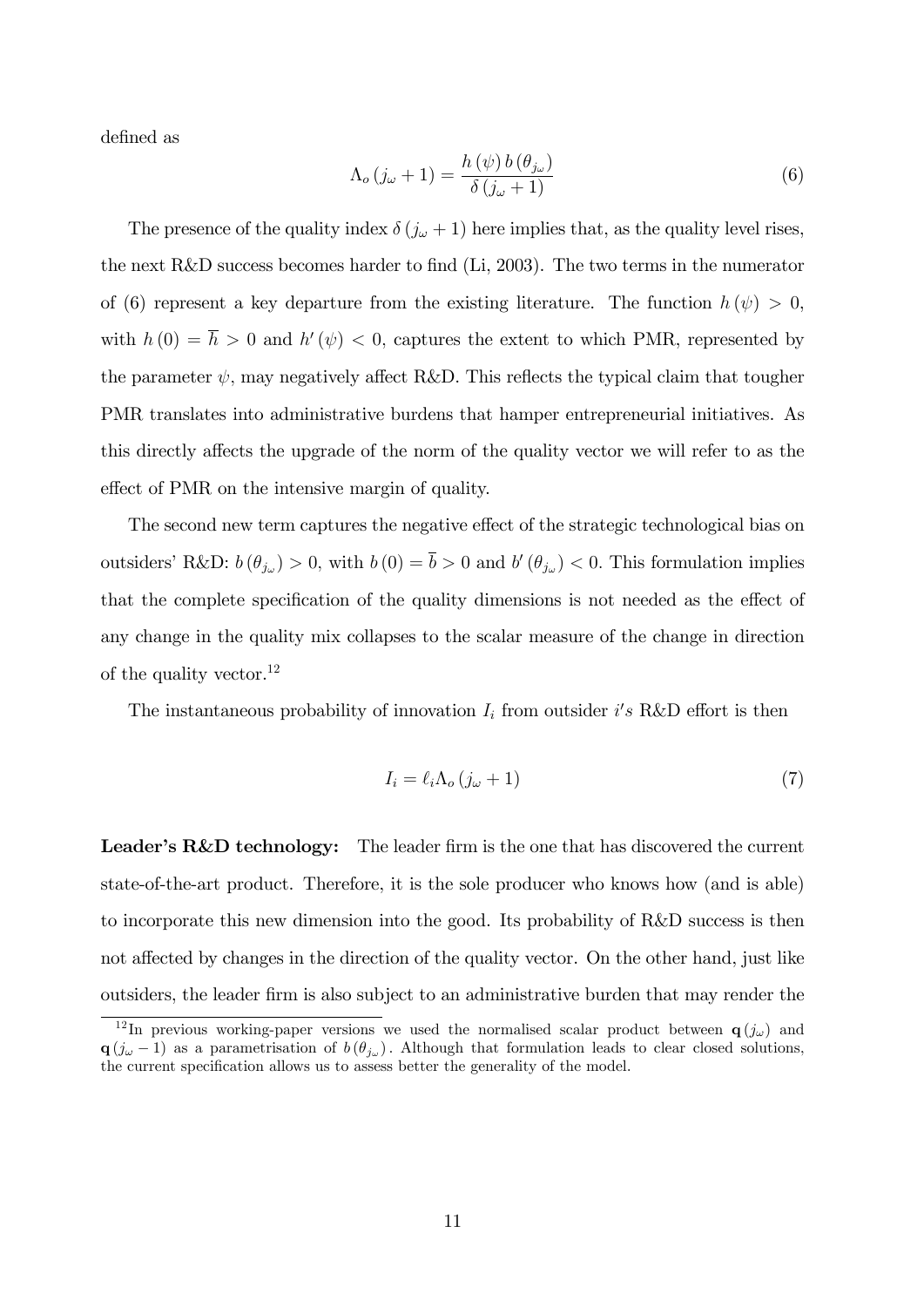process of discovery more difficult. Hence, the leader's  $R&D$  productivity is defined as

$$
\Lambda_L (j_\omega + 1) = \frac{h(\psi)\,\overline{b}}{\delta (j_\omega + 1)}
$$

**The path of innovation:** Figure 2 provides an illustration. We start from the quality level  $j_{\omega}$  in a given industry. At this stage we have a horizontal vector. The good is totally based on dimension  $q_1$ . Once the next innovative firm succeeds in upgrading the quality level to  $j_{\omega} + 1$ , it introduces a technological bias by including dimension  $q_2$ . The firm then produces the new vintage with a quality vector having direction  $\theta_{j_{\omega}+1}$  far away from the previous one. By doing so, it reduces outsiders' probability of success in the next  $R\&D$ race (the one leading to the  $j_{\omega}+2$  level) by a factor of  $b(\theta_{j_{\omega}+1})$ . Then, the next innovation occurs. This improves the quality level up to  $j_{\omega} + 2$ , but the new innovative firm makes a further change in the mix to protect itself in the next contest: This process may last indefinitely. $13$ 



Figure 2. Innovation Path

The technology of bias: Each degree of departure from the current direction of the quality vector implies, for the leader, an investment decision over all quality dimensions. More specifically, the strategic technological bias can be seen as the output obtained

<sup>&</sup>lt;sup>13</sup>The figure suggests a case for the "re-discovery" of quality dimensions. Dimension  $q_1$  has been dropped in the  $j_{\omega} + 2$  wave  $(q_1 (j_{\omega} + 2) = 0)$ . If some degree of obsolescence is at work,  $q_1$  can eventually be re-introduced by the winner of the  $j_{\omega}$  + 3rd contest. This can conceptually substitute for an exogenous process of discovery of quality dimensions. Think for instance of the incorporation of Dolby technology in iPods.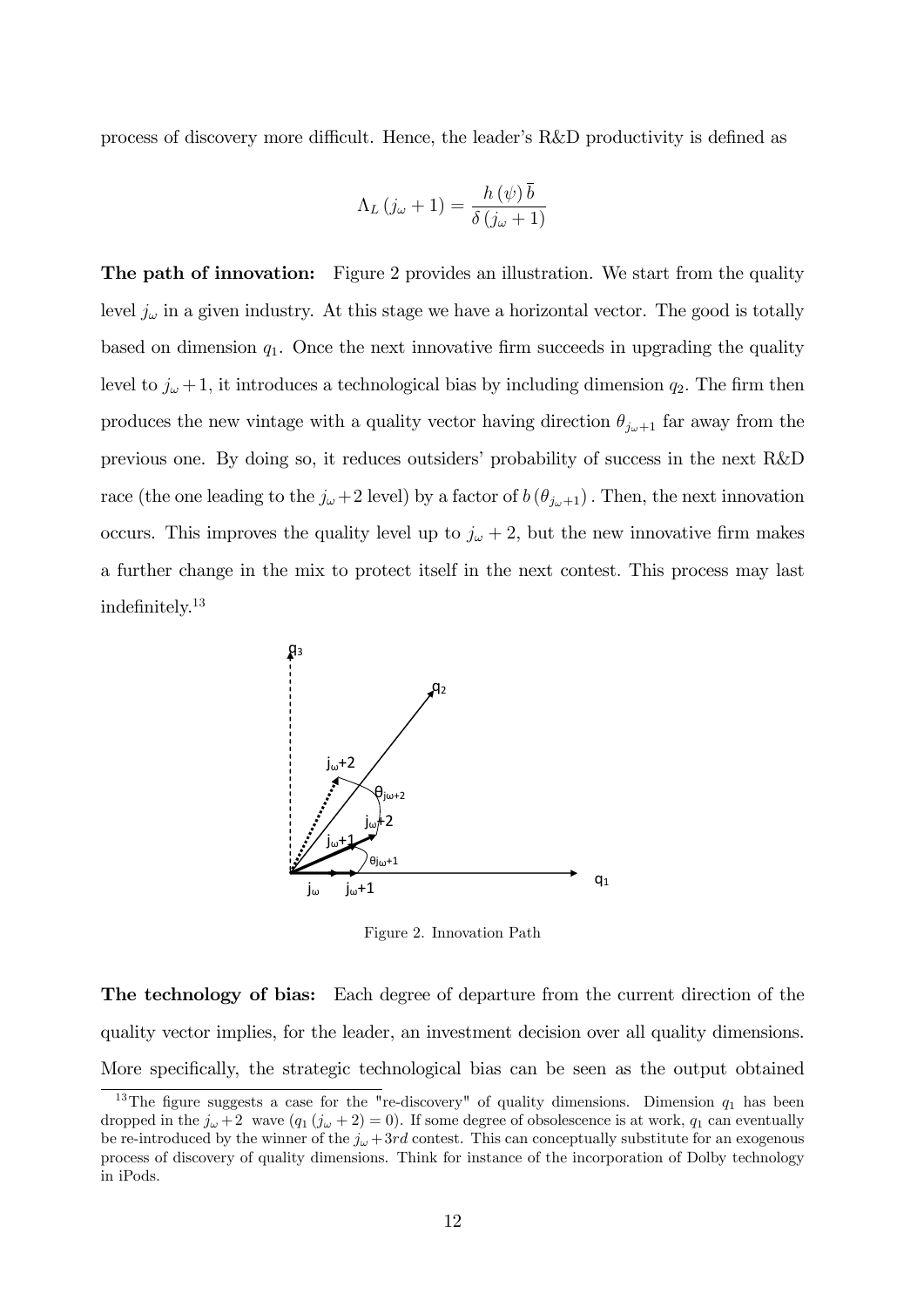from a variety of specific technological inputs  $\mathbf{x}$   $(j_\omega) = \{x_1(j_\omega), x_2(j_\omega), ..., x_m(j_\omega)\}\)$ , one for each quality dimension:

$$
\theta_{j_{\omega}} = f\left(\mathbf{x}\left(j_{\omega}\right)\right) \tag{8}
$$

In order to simplify the presentation, let each input  $k = 1...m$  be produced using labour under CRS.

$$
x_k(j_\omega) = a_k(\psi, \delta(j_\omega)) l_k \tag{9}
$$

Efficiency in the production of each input,  $a_k (\psi, \delta (j_\omega))$ , is supposed to be negatively affected by both the PMR parameter  $\psi$  and the quality level of the recently discovered vintage  $\delta(j_\omega)$ . Hence, we suppose that tougher regulation makes quality adaptation harder to achieve, either because it enforces current quality standards through more controls and permits, or simply because of the usual claims pointing out the administrative burden and lack of upstream dynamism. Similarly, we suppose that higher-quality goods are more difficult "to bias", an assumption that is analogous to that in Li  $(2003)$ , whereby higher-quality goods are more difficult to discover. Both elements will directly determine the cost of inputs and so input prices, denoted by  $w_k(j_\omega)$ . It follows that, after assuming the linear homogeneity of  $a_k(\cdot)$  in  $1/\delta(j_\omega)$ , we can write  $w_k(j_\omega) = \delta(j_\omega) \overline{w}_k (\psi)$  and define  $\overline{\mathbf{w}}(\psi) = {\overline{w}_1(\psi), \overline{w}_2(\psi), ..., \overline{w}_m(\psi)}$  as the quality-adjusted vector of input prices. Standard duality arguments allow us to specify the technology of bias as follows:

**Lemma 1** For constant returns to scale of  $x_k(\cdot)$  and decreasing returns to scale of  $f(\cdot)$ , there exists a (minimum) cost function of technological bias of the form

$$
c(\theta_{j\omega}, \overline{\mathbf{w}}(\psi), j\omega) = \overline{c}(\theta_{j\omega}, \psi) \,\delta(j\omega), \tag{10}
$$

so that  $\frac{\partial \bar{c}(\theta_{j_{\omega}}, \psi)}{\partial \theta_{j_{\omega}}} > 0$ ,  $\frac{\partial^2 \bar{c}(\theta_{j_{\omega}}, \psi)}{\partial^2 \theta_{j_{\omega}}}$  $\frac{\bar{c}(\theta_{j_{\omega}}, \psi)}{\partial^2 \theta_{j_{\omega}}} > 0$ ,  $\frac{\partial \bar{c}(\theta_{j_{\omega}}, \psi)}{\partial \psi} > 0$  and  $\frac{\partial^2 \bar{c}(\theta_{j_{\omega}}, \psi)}{\partial \psi \partial \theta_{j_{\omega}}}$  $\frac{\partial c(\sigma_{j_{\omega}},\varphi)}{\partial \psi \partial \theta_{j_{\omega}}} > 0.$ 

The function  $\bar{c}(\cdot)$  can be interpreted as the *quality-adjusted cost function* of upgrading the extensive margin of quality. Its properties are useful in order to characterise the leader's strategic decisions.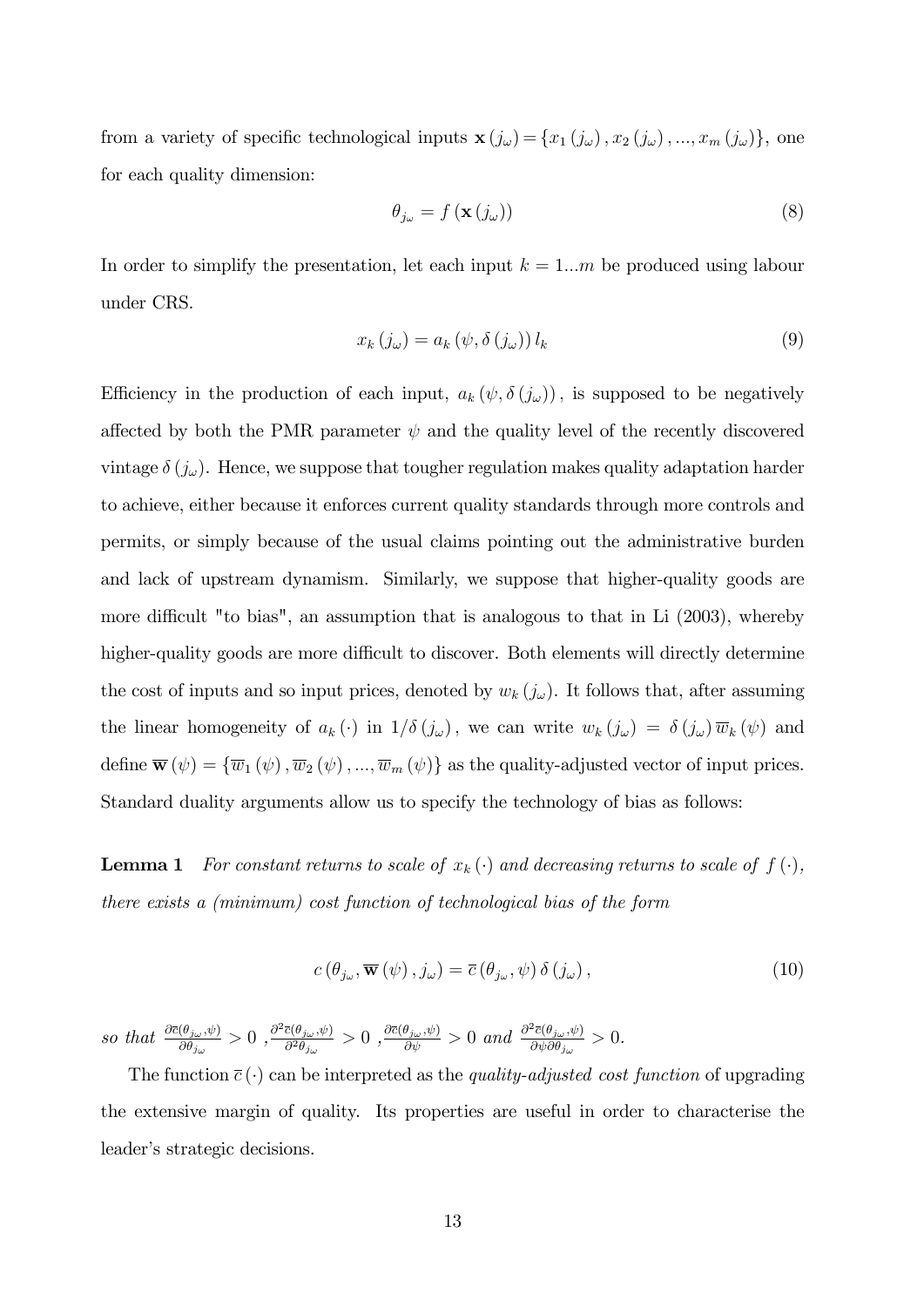# 2.3 Firms' value and timing

If researchers in an outsider firm i succeed in their R&D effort, the firm will sell the new vintage  $j_{\omega} + 1$  as the leader of the industry and receive a value denoted by  $v_L (j_{\omega} + 1)$ . Free entry in the research sector implies that firms enter the R&D race up to the point where the expected value of innovation is equal to the required investment:

$$
v_L(j_\omega + 1) = \frac{1}{\Lambda_o(j_\omega + 1)}\tag{11}
$$

CRS in R&D technology implies that the R&D effort of outsider firm i is  $\ell_{io} (j_\omega + 1) =$  $\ell_{io} \in \mathbb{R}^+$  if  $v_L (j_\omega + 1) = \frac{1}{\Lambda_o (j_\omega + 1)}$ , otherwise is either zero or unbounded.

Let  $\ell_0 = \sum_i \ell_{i0}$  be the total amount of R&D carried out by outsiders in the industry. The Bellman equation for the stochastic jumps of a potentially innovative leader facing free entry in the research sector can be written as

$$
rv_{L}(j_{\omega}) = \max_{\ell_{L}} \left\{ \max_{\theta} \left\{ \pi_{L}(j_{\omega}) - \ell_{L} + I_{L} \left[ v_{L}(j_{\omega} + 1) - v_{L}(j_{\omega}) \right] - I_{o}(\theta_{j_{\omega}}) v_{L}(j_{\omega}) - c(\theta_{j_{\omega}}, \overline{\mathbf{w}}(\psi), j_{\omega}) \right\} \right\}
$$
(12)

By investing  $\ell_L$  in R&D, with instantaneous probability  $I_L = \ell_L \Lambda_L (j_\omega + 1)$ , the leader firm will see its optimal value  $v_L(j_\omega)$  jump to  $v_L(j_\omega+1)$  thanks to its own new discovery. With instantaneous probability  $I_o(\theta_{j_\omega}) = \ell_o \Lambda_o(j_\omega + 1)$  it will be replaced by a successful outsider. In the meantime, the leader firm enjoys its monopolist profits of  $\pi_L(j_\omega)$  and pays  $\ell_L$  units of labour for new discoveries and  $c(\theta_{j_\omega}, \overline{\mathbf{w}}(\psi), j_\omega)$  units of labour for defensive strategies.<sup>14</sup> By equalising the optimal expected return on the leader firm's stock with the return on a riskless investment of the same amount, equation (12) states the usual no-arbitrage condition stemming from an efficient stock market valuation of the leader Örm.

The timing of the model is as follows. At the very beginning of the technological

<sup>&</sup>lt;sup>14</sup>Equation (12) implicitly says that the current value of being a follower is zero. This is the result of Bertrand competition, free entry and zero R&D sunk costs to be paid before playing.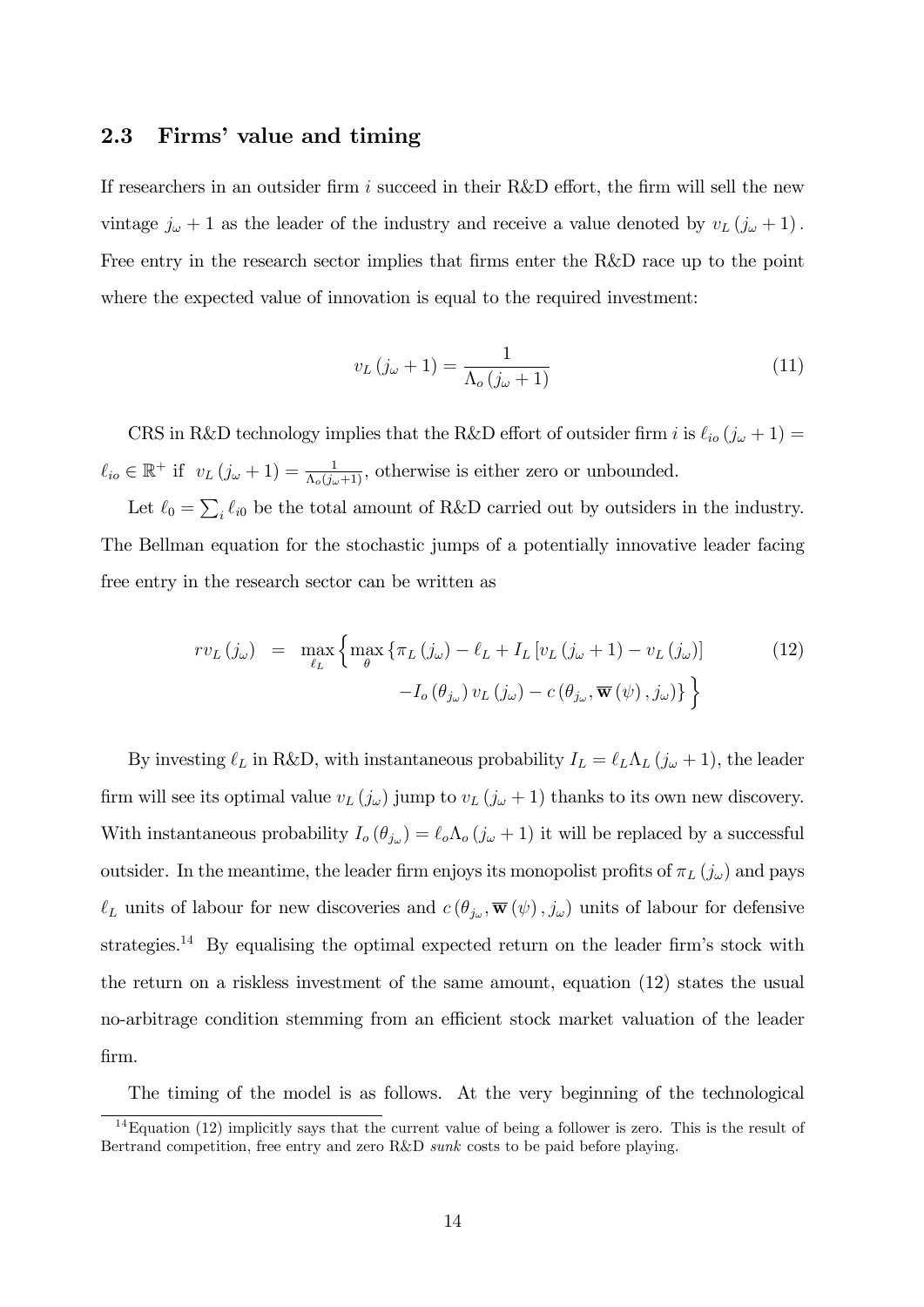state  $j_{\omega}$ , there is a new successful innovator, R&D technologies are symmetric and the parameters of the model apply. Then, decisions are taken in two steps, as equation (12) suggests. First, the leader firm enters the product market, choosing a level of bias  $\theta_{j_{\omega}}$ and starts production. Second, the R&D race starts. Competitors simultaneously decide their optimal level of R&D effort, taking  $\theta_{j_{\omega}}$  as fixed. Once investments are engaged, they remain fixed during the contest. The leader firm does not change its choice of  $\theta_{j_{\omega}}$  so that the same flow cost  $c(\theta_{j_\omega}, \overline{\mathbf{w}}(\psi), j_\omega)$  is paid per-time interval dt. Stage 2 is essentially the Segerstrom and Zolnierek (1999) model for  $\beta = 1$ , using the authors' notation. A key difference here is that the relative cost advantages are endogenous thanks to stage 1. As usually, we proceed in backward induction.

# 3 Strategic Decisions

### 3.1 The R&D race

The following proposition establishes the conditions under which outsiders are completely deterred. We focus on the case where  $\theta_{j_{\omega}} = \theta$  is constant. We shall discuss later why this should be the case of interest in the long run.

**Proposition 1** Outsiders will not invest in R&D whenever the leader has a sufficient R&D cost advantage

$$
\frac{\Lambda_L (j_\omega + 1)}{\Lambda_o (j_\omega + 1)} = \frac{\overline{b}}{b(\theta)} > \frac{1}{1 - \gamma^{1 - \sigma}}
$$
\n(13)

In this case, the leader's  $R\&D$  effort can be positive, irrespective of outsiders' actions.  $\theta_p = b^{(-1)} \left( \overline{b} \left[ 1 - \gamma^{1-\sigma} \right] \right)$  is then a threshold above which the equilibrium is characterised by a permanent leadership of an innovative monopolist. Below this threshold, the equilibrium features Schumpeterian leapfrogging.

**Proof.** See Appendix A.1.1.■

The inequality stated in  $(13)$  defines a threshold that determines whether a positive R&D outlay is profitable for the leader firm. If this is the case, it can invest in  $R\&D$  for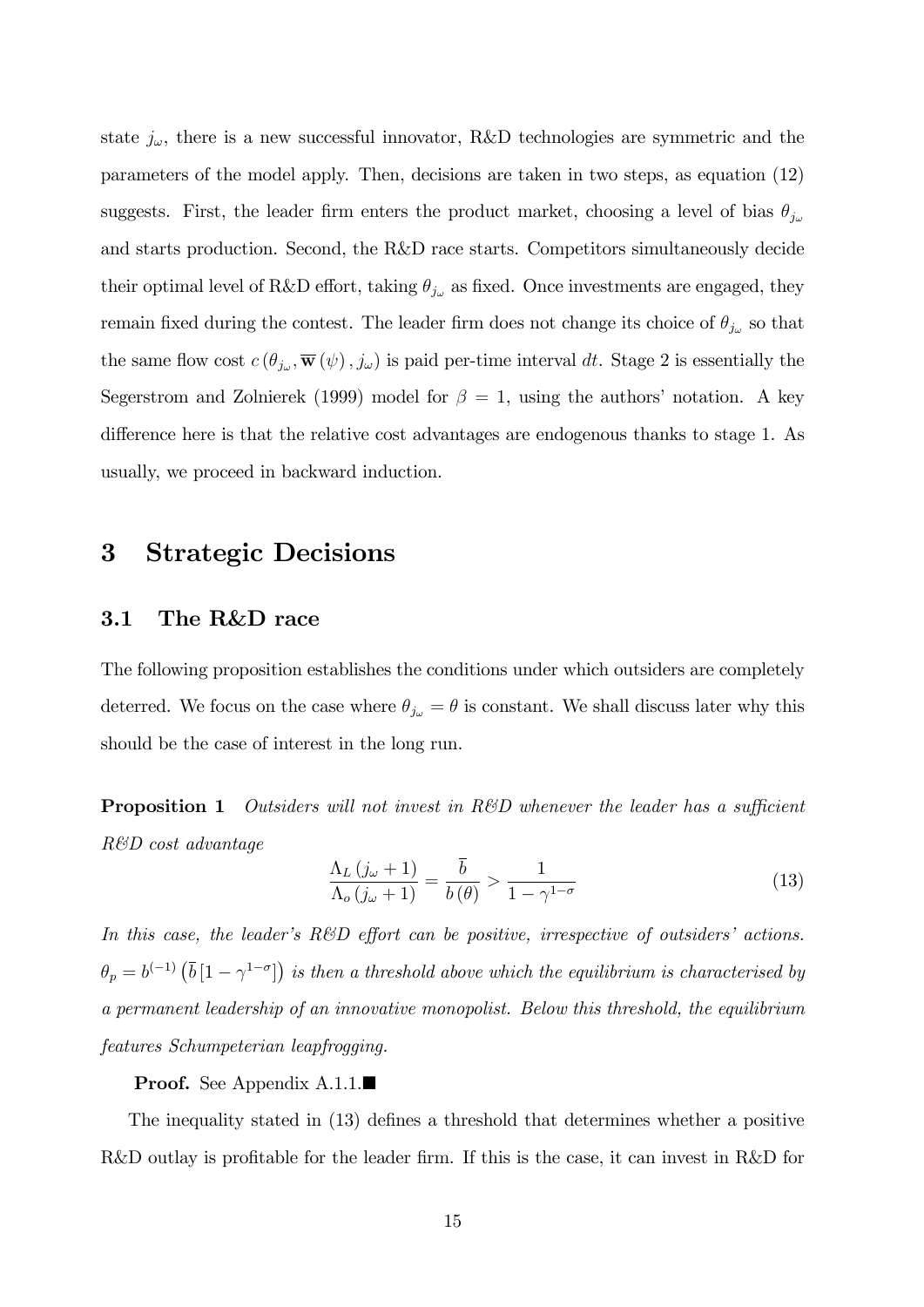any outsider threat, that is to say even if outsiders can potentially undertake  $R\&D$  efforts. The resulting expected value of the next quality improvement is smaller than the R&D cost incurred by outsiders. As a result, outsiders react by expending zero  $R&D$  effort, meaning no replacement threat. This case is one of a monopolist expecting a permanent stream of profits. By way of contrast, if  $\frac{b}{b(\theta)} < \frac{1}{1-\gamma}$  $\frac{1}{1-\gamma^{1-\sigma}}$ , the leader cannot profitably invest in R&D along with outsiders. Innovation in this case relies on the latter and the equilibrium features Schumpeterian leapfrogging with a replacement rate of  $I_o(\theta)$ . In the particular case where the leader's  $R&D$  cost advantage equals the cut-off level, the identity of the innovator is unknown. These predictions are essentially the same result as stated in Theorem 1 of Segerstrom and Zolnierek (1999). A new feature here is that, the leader can, to some extent, conveniently delay its exit.

# 3.2 The strategic technological bias

At this stage, free entry potentially applies, so that the rationale of the decision of bias starts in the context of leapfrogging. In order to simplify the interpretation, define  $I_{oL}\equiv$  $I_o \frac{b}{b(\theta)} = \ell_o \Lambda_L (j_\omega + 1)$  as the potential threat of outsiders - their probability of R&D success if they were to carry out research over the same innovation path as the previous vintage (i.e. if  $\theta = 0$ ). Taking the first-order condition over (12) leads to the equalisation of marginal capital gains and the marginal cost of defensive strategies:

$$
-I_{oL}b'(\theta_{j\omega})v_L(j\omega)|_{\ell_o>0,\ell_L=0} = \frac{\partial \bar{c}(\theta_{j\omega},\psi)}{\partial \theta_{j\omega}}\delta(j\omega)
$$
(14)

where right-hand side is positive since  $b'(\theta_{j\omega}) < 0$  and represents the marginal reduction of the expected capital loss in case of leapfrogging. The trade-offs are as follows. Higherquality goods imply a greater incentive to adopt defensive strategies because they imply higher values. However, they are also more costly to bias. These effects will offset each other. Moreover, under free entry, the value obtained in quality-state  $j_{\omega}$  must pay for the investment deployed to overcome the strategic entry barriers in the  $j_{\omega} - 1$  R&D race, that which the current leader has won. Equation (14) then implies a dynamic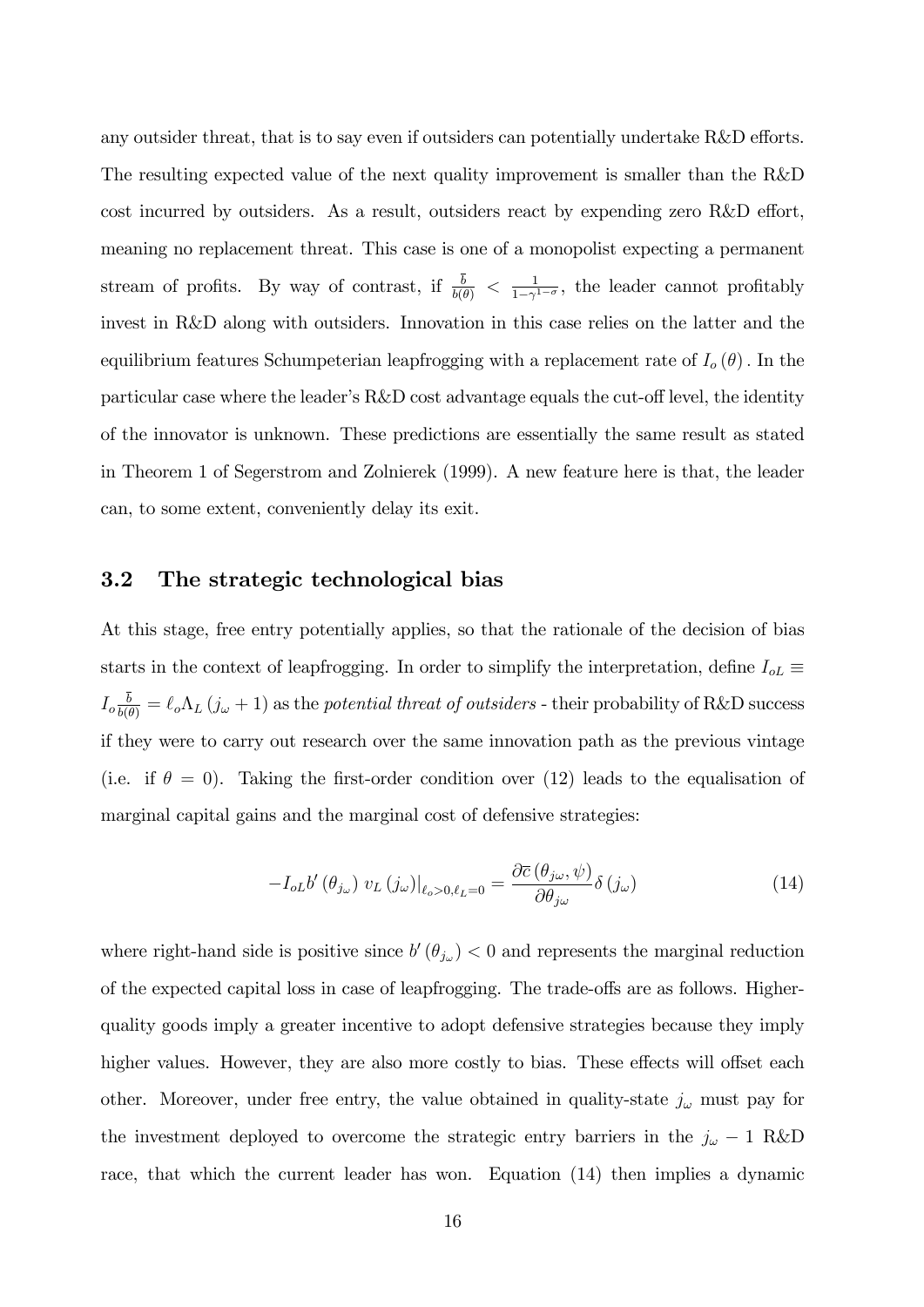relationship between  $\theta_{j_{\omega}}$  to  $\theta_{j_{\omega}-1}$ . The convergence of this dynamic process is ensured by the technology of bias discussed above (Lemma 1). Since the marginal quality-adjusted cost of bias is increasing, the optimal choice of  $\theta_{j_{\omega}}$  is not unbounded. It then follows that the past technological bias is decreasingly transmitted to the current choice; we can therefore focus on the long-run relationship where  $\theta_{j_{\omega}} = \theta$ .

**Lemma 2** Denote  $\xi_{x,y} \equiv \frac{\partial y}{\partial x}$  $\partial x$  $\overline{x}$  $\frac{x}{y}$  the point elasticity of a function y with respect to (one of) its argument(s) x. The strategic technological bias set by the leader in the leapfrogging equilibrium is implicitly given by

$$
\overline{c}(\theta,\psi) = \frac{I_{oL} \eta(\theta,\psi)}{\overline{b}h(\psi)} \qquad \text{with} \ \eta(\theta,\psi) \equiv \frac{-\xi_{\theta,b}}{\xi_{\theta,\overline{c}}} > 0 \tag{15}
$$

where  $\xi_{\theta,\bar{c}} = \xi_{\theta,\bar{c}}(\theta,\psi) > 1$ ,  $\frac{\partial \xi_{\theta,\bar{c}}}{\partial \psi} > 0$ ,  $\xi_{\theta,b} = \xi_{\theta,b}(\theta) < 0$ ,  $\frac{\partial \eta(\theta,\psi)}{\partial \psi} < 0$ . Moreover, the appropriate second-order condition holds whenever  $\xi_{\theta b'} < \xi_{\theta \vec{c}'_1}$ , where  $\vec{c}'_1 \equiv \frac{\partial \vec{c}(\theta, \psi)}{\partial \theta}$ .

Equation (15) determines an implicit relationship between the level of bias and PMR,  $\theta(\psi)$ , which maximises the leader's value under leapfrogging. Here, the optimal investment in the defensive strategy is larger the greater is the potential threat of outsiders,  $I_{oL}$ , the lower is the leader's R&D productivity net of quality difficulties,  $\bar{b}h(\psi)$ , and the larger is the ratio of  $\theta$ - elasticities, denoted by  $\eta(\theta, \psi)$ . The latter can be seen as an indicator of the marginal technological incentive to invest defensively: it measures the sensitivity of outsiders' R&D productivity to the technological bias relative to that of the quality-adjusted cost of bias. We shall refer to this as the marginal defensive incentive. We are now able to set out the key properties of this decision.

**Proposition 2** PMR limits defensive behaviour in the leapfrogging equilibrium (*i.e.*  $\theta^{'}\left(\psi\right) < 0$ ) when

$$
\xi_{\psi,\bar{c}} - \xi_{\psi,\eta} > -\xi_{\psi,h} \tag{16}
$$

$$
\xi_{\theta,\eta} < \xi_{\theta,\bar{c}} \tag{17}
$$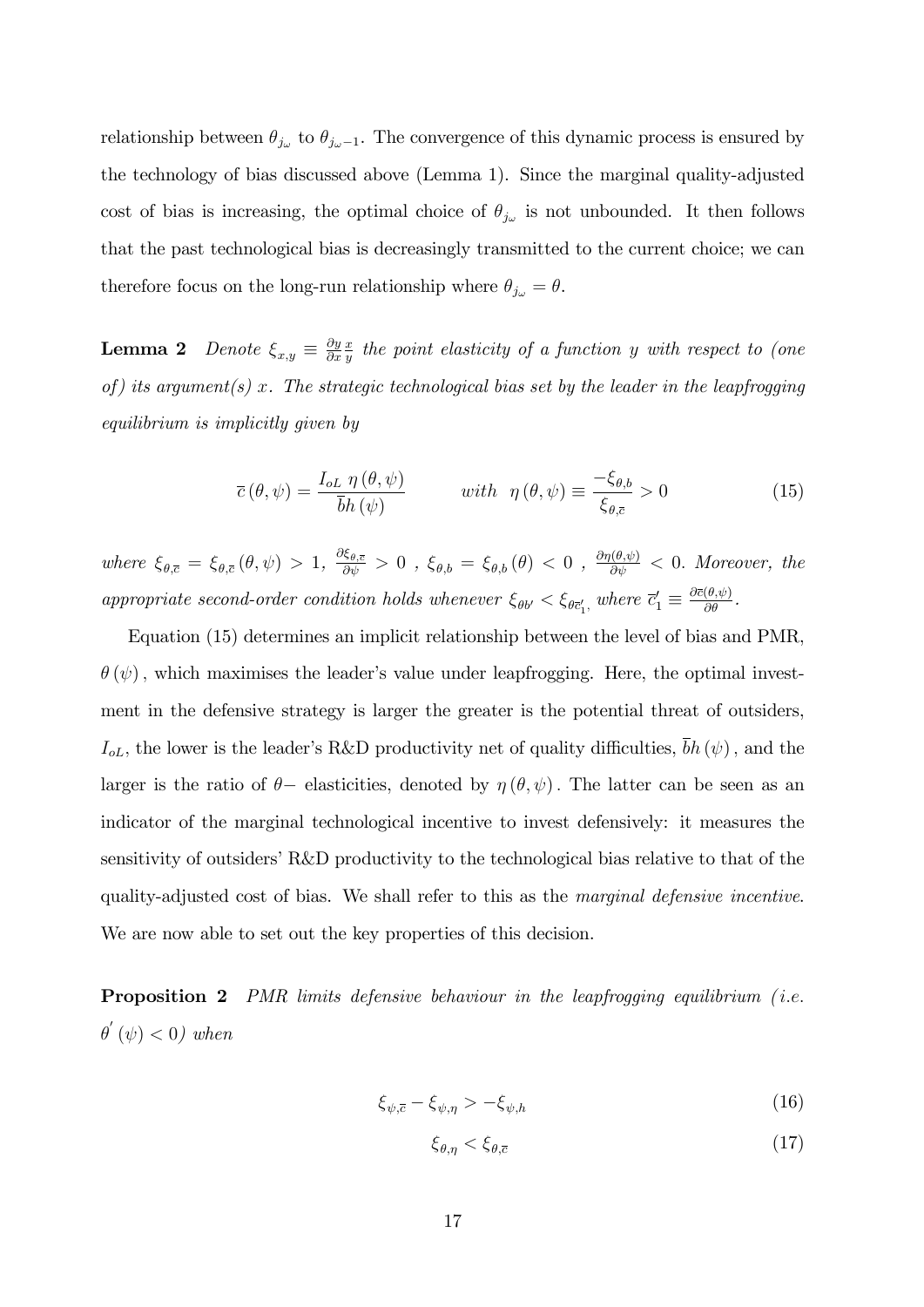In this case, there exists an optimal level of bias given by  $\theta^* = \min \{ \theta(\psi), \theta_p^* \}$  with  $\theta_p^+$  $p^+_p$  infinitesimally greater than  $\theta_p$ . This solution is unique if  $\eta(\theta,\psi)$  is either independent of or monotone in  $\theta$ .

### Proof. See Appendix A.1.3.■

The first part of Proposition 2 formally describes the conditions under which regulation can effectively constrain the defensive strategy. This follows from the implicit differentiation of (15). Condition (16) deals with the first-order effects of regulation,  $\psi$ . It specifies how responsive should be the quality-adjusted costs of upgrading the extensive margin of quality to variations of PMR, i.e. how great  $\xi_{\psi,\bar{c}}$  should be. Namely, such a responsiveness is specified relative to the one regarding the efficiency in the upgrading of the intensive margin, i.e. relative to  $-\xi_{\psi,h}$ . We shall discuss a bit more on this requirement once the full set of predictions has been presented.

The second condition,  $(17)$ , covers the first- and second-order effects of the defensive strategy,  $\theta$ : this states that the quality-adjusted bias cost must be more sensitive to variations in  $\theta$  than the marginal technological incentives to induce such a bias. The latter are measured by  $\eta(\theta, \psi)$  which, as far as Proposition 2 is concerned, can be independent of (e.g. a constant elasticity function), decreasing or increasing in  $\theta$ .

The fact that  $\theta'(\psi) < 0$  implies that for some low-enough level of PMR the leader firm can set a level of bias slightly above the threshold  $\theta_p$ . In this case, the threat of leapfrogging disappears and R&D becomes profitable for the leader. Any further rise in  $\theta$  will only involve greater costs without changing the perceived value of an innovative leader. The equilibrium level of bias will thus be no larger than the minimum required to become the sole innovator. This is what is stated in the second part of Proposition 2.

Figure 3 depicts the determinants of the choice of  $\theta$ . In the graph, the right-hand side of  $(15)$  is increasing in  $\theta$ . For reasons that will shortly become clear, the figure illustrates the case where  $\xi_{\theta,\eta} > 0$ , so that the left-hand side is also increasing in  $\theta$ .<sup>15</sup> The intersection of the curves gives  $\theta (\psi)$ . A rise in  $\psi$  clearly shifts  $\bar{c} (\theta, \psi)$  upwards. The consequent change

<sup>&</sup>lt;sup>15</sup> Its concave shape is also an arbitrary illustration. What is important at this stage is that both curves intersect each other once.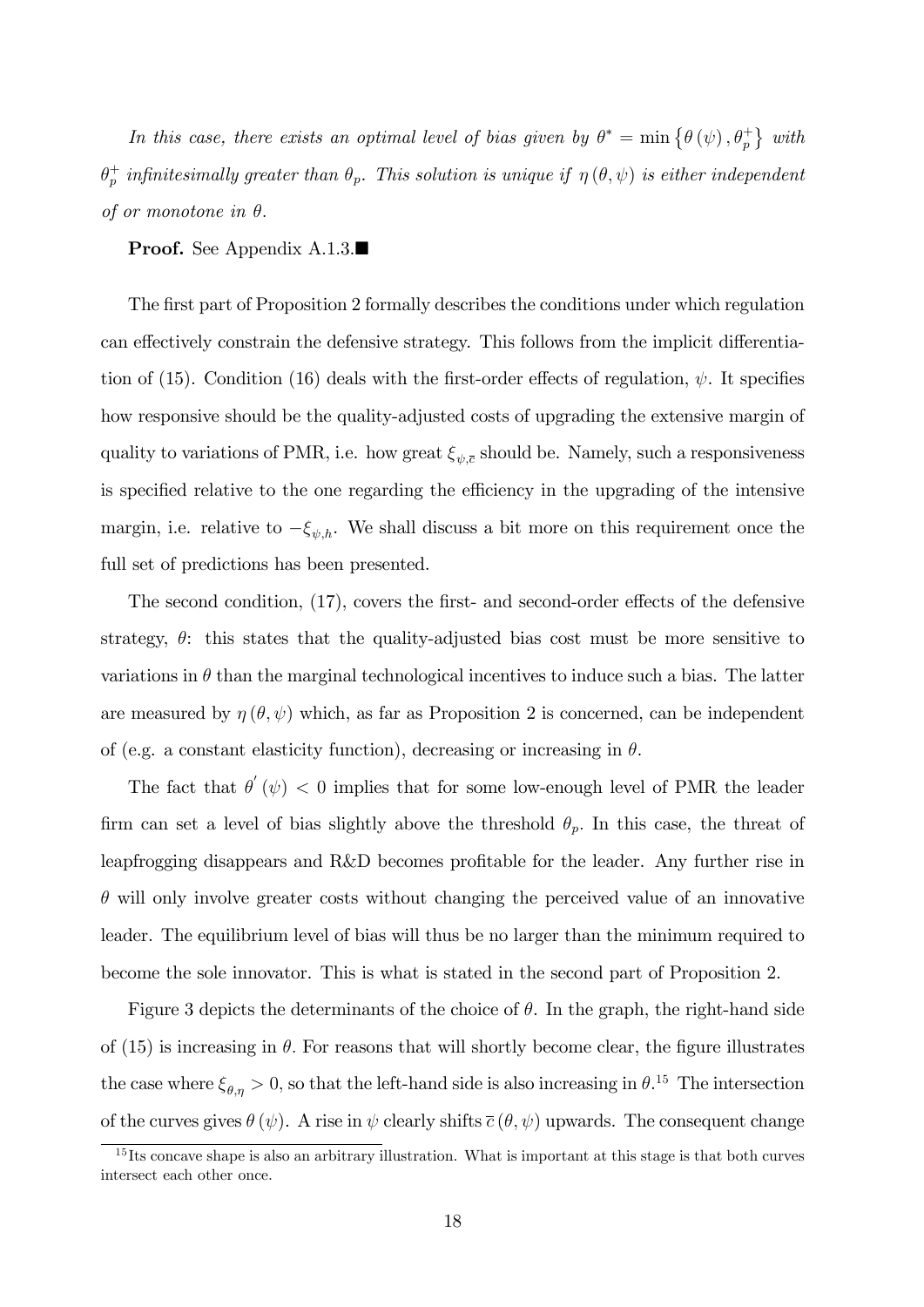in the LHS of (15) is ambiguous. This comes from conflicting forces as  $\frac{\partial \eta(\theta,\psi)}{\partial \psi} < 0$  (the downward force) but  $h'(\psi) < 0$  (the upward force). Even were the latter force to become stronger as  $\psi$  increases, conditions (17) and (16) ensure that the upward shift in  $\bar{c}(\theta, \psi)$  is large enough to move the intersection point to the left, implying a fall in  $\theta(\psi)$ . Conversely, lower PMR produces a stronger technological bias. A sufficiently-low level of PMR, say  $\overline{\psi}$ , will allow the leader to change the quality direction by an angle infinitesimally greater than  $\theta_p$  , which makes the next R&D race unprofitable for challengers. Therefore, the level of regulation is crucial in determining the type of equilibrium. The following corollary summarises our findings.



Figure 3. Optimal defensive strategy

**Corollary** Under conditions (17) and (16), and with  $\eta(\theta, \psi)$  independent of or monotone in  $\theta$ , there exists a unique level of PMR, denoted by  $\overline{\psi}$ , defining the threshold between an equilibrium with a permanent innovative leader and an equilibrium featuring Schumpeterian leapfrogging.

**Proof.** This follows immediately from Propositions 1 and 2.

We need now to consider the decisions described above at the macro level. In order to analyse the impact of PMR on aggregate R&D, we shall deal with marginal increases of PMR within the boundaries of each type of equilibrium separately.<sup>16</sup>

 $16$ We do not treat the knife-edge case where the leader technology advantage is exactly at the threshold expressed in (13), so that both types of agents can be active in R&D. Neither we treat the theoretical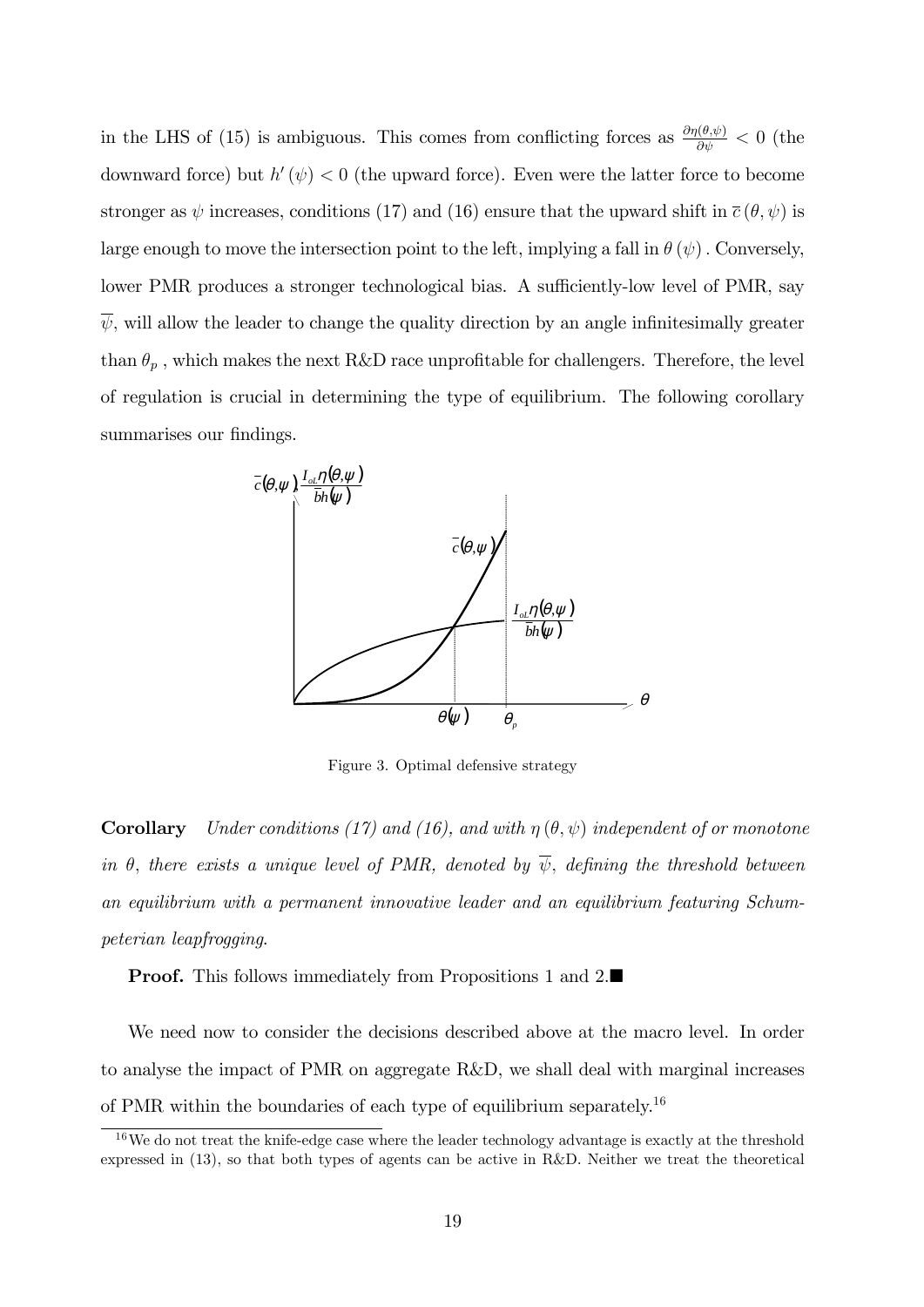# 4 Global accounting and steady-state predictions

# 4.1 Schumpeterian leapfrogging

The macro equilibrium is defined by two unknowns  $(E \text{ and } \frac{Q}{L})$  and two relationships: labour-market clearing and free entry in the research sector. Labour demand comes from research  $L_r = \int_0^1 \ell_o(j_\omega + 1) d\omega = \frac{I_o \gamma^{\sigma-1}}{h(\psi)b(\theta(\psi))} Q$ , manufacturing  $L_y = \int_0^1 L d(j_\omega) d\omega = L \frac{E}{p}$ p and defensive activities  $L_f = \int_0^1 \overline{c} (\theta (\psi), \psi) \delta (j_\omega) d\omega = \overline{c} (\theta (\psi), \psi) Q$ . We focus on the symmetric steady-state equilibrium where expenditure  $E$  and outsiders' innovative potential  $I_{oL}$  (and so  $I_o$ ) are constant. Full employment requires that  $L = L_y + L_r + L_f$ :

$$
1 = \frac{E}{p} + \frac{I_o \gamma^{\sigma - 1}}{h(\psi) b(\theta(\psi))} \frac{Q}{L} + \bar{c}(\theta(\psi), \psi) \frac{Q}{L}
$$
 (18)

Substitution of the leader's value in the free-entry condition yields a macroeconomic relationship between the interest rate and expenditure (see the proof of Proposition 1). As we focus on constant expenditure, we use  $r = \rho$  from (3) to write this second equilibrium condition:

$$
E = \frac{Q}{L} \frac{p}{p-1} \left[ \frac{\rho + I_o}{h(\psi) b(\theta(\psi))} + \overline{c}(\theta(\psi), \psi) \right]
$$
(19)

Clearly, in a steady-state equilibrium in which  $I_{oL}$  and E are constant,  $\frac{Q}{L}$  is as well. Population and average quality must hence grow at the same rate of  $\frac{\dot{Q}}{Q} = \frac{\dot{L}}{L} = n$ . Using this result and substituting demands (2) into instantaneous utility (1), taking logs and differencing produces the usual steady-state utility growth  $\frac{\dot{u}(t)}{u(t)} = \frac{n}{\sigma - 1}$  which is free of scale effects.

The change in average quality is computed by summing the expected technological jump over all industries  $Q = \int_0^1 I_o [\delta(j_\omega + 1) - \delta(j_\omega)] d\omega$ , so that  $\frac{Q}{Q} = I_o [\gamma^{\sigma-1} - 1]$ . Since population and average quality grow at the same rate, the innovation rate in equilibrium is

$$
I_o = \frac{n}{\left[\gamma^{\sigma - 1} - 1\right]} \tag{20}
$$

possibility of discrete changes crossing the crucial threshold level. In any case the variation of PMR will switch from one type of equilibrium to the other, fully described here.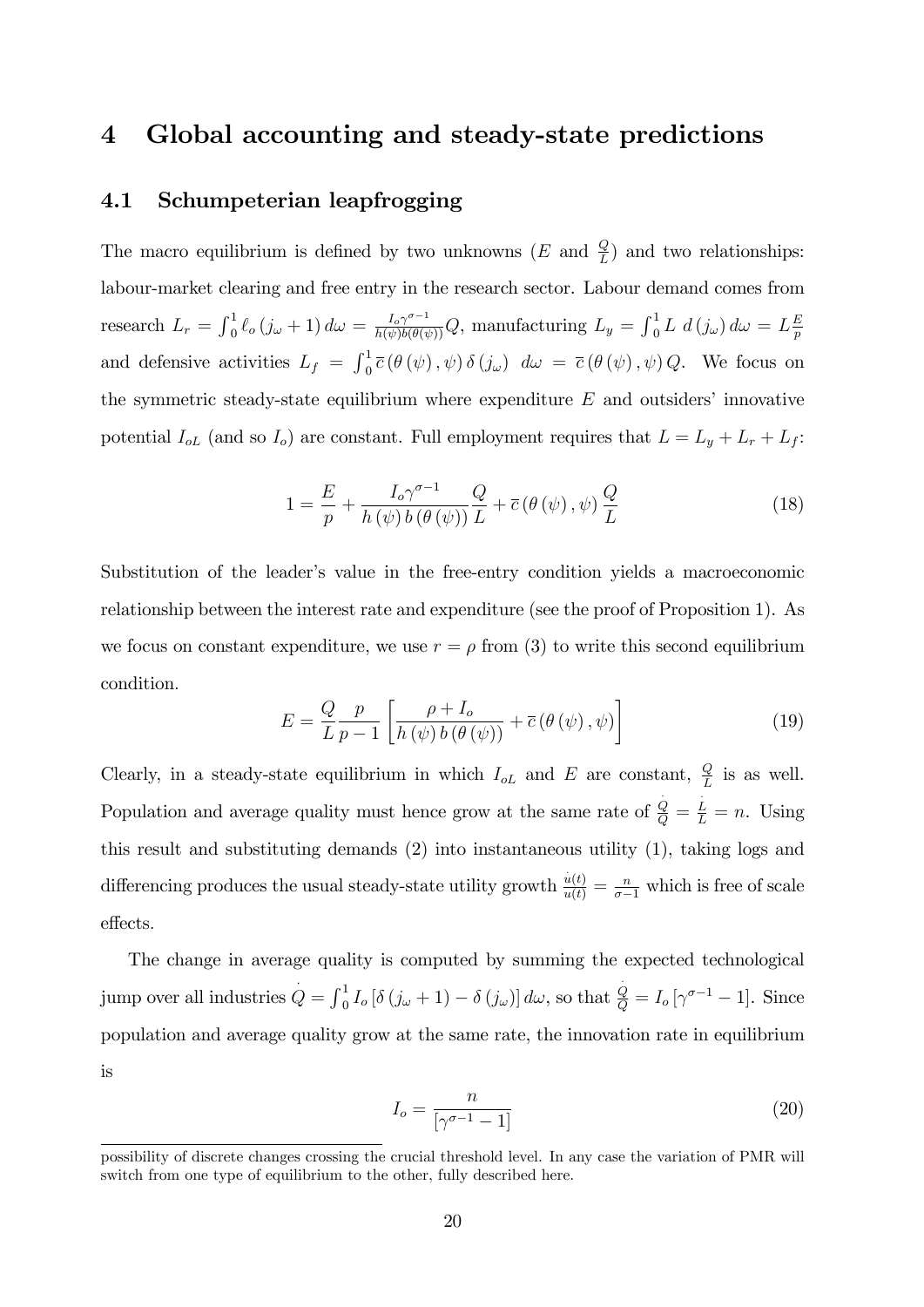We can now analyse aggregate R&D intensity as the share of total R&D investment over value added,  $RDI_l \equiv \frac{L_r}{pL_l}$  $\frac{L_r}{pL_y}$ , which is a measure similar to that discussed in the empirical evidence in the introduction.<sup>17</sup> Using the steady-state innovation rate, the definition of  $I_{oL}$ , equations (15) and (19), and the expressions above for  $L_r$  and  $L_y$  gives

$$
RDI_{l} = \frac{\gamma^{\sigma-1} \left[ p-1 \right]}{p \left\{ 1 + \left[ \gamma^{\sigma-1} - 1 \right] \frac{\rho}{n} + \eta \left( \theta \left( \psi \right), \psi \right) \right\}} \tag{21}
$$

**Proposition 3** PMR has a positive impact on R&D intensity if it reduces the marginal defensive incentive in equilibrium (i.e. if  $\frac{d\eta(\theta(\psi), \psi)}{d\psi} < 0$ ), which is if

$$
-\xi_{\theta,\eta} < \frac{\xi_{\psi,\eta}}{\xi_{\psi,\theta(\psi)}}\tag{22}
$$

This positive impact of PMR on R&D intensity rises with innovation size  $\gamma$ , if the marginal defensive incentives are strong enough in equilibrium,

$$
\eta\left(\theta\left(\psi\right),\psi\right) > \overline{\eta} \equiv \left[1 + \gamma^{\sigma-1}\right] \frac{\rho}{n} - 1 \tag{23}
$$

Proof. See Appendix A.1.4.■

The effects of PMR on  $R\&D$  intensity are channeled via the marginal defensive incentive, which in the leapfrogging equilibrium is evaluated at the optimal level of bias  $\theta^* = \theta(\psi)$ . From (21), a positive impact of PMR on R&D intensity arises when  $\eta(\theta(\psi), \psi)$  falls with  $\psi$ . Formally,  $\frac{d\eta(\theta(\psi), \psi)}{d\psi} = \frac{\partial \eta(\theta, \psi)}{\partial \theta} \theta'(\psi) + \frac{\partial \eta(\theta, \psi)}{\partial \psi}$ . The first term relates to what can be called an *indirect* effect arising from the appraisal of PMR in the optimal choice of  $\theta$ . Under (16) and (17),  $\theta'(\psi) < 0$ , hence the sign of this effect depends crucially on the sign of  $\frac{\partial \eta(\theta,\psi)}{\partial \theta}$ . The second term can be seen as a *direct* effect of PMR on the marginal defensive incentive as it relates to the extent to which PMR increases the marginal costs of upgrading the extensive margin of quality. By Lemma 2, this second effect is unambiguously negative. It follows that, if the marginal defensive incentive is

<sup>&</sup>lt;sup>17</sup>The results are similar if we consider the labour share allocated to R&D.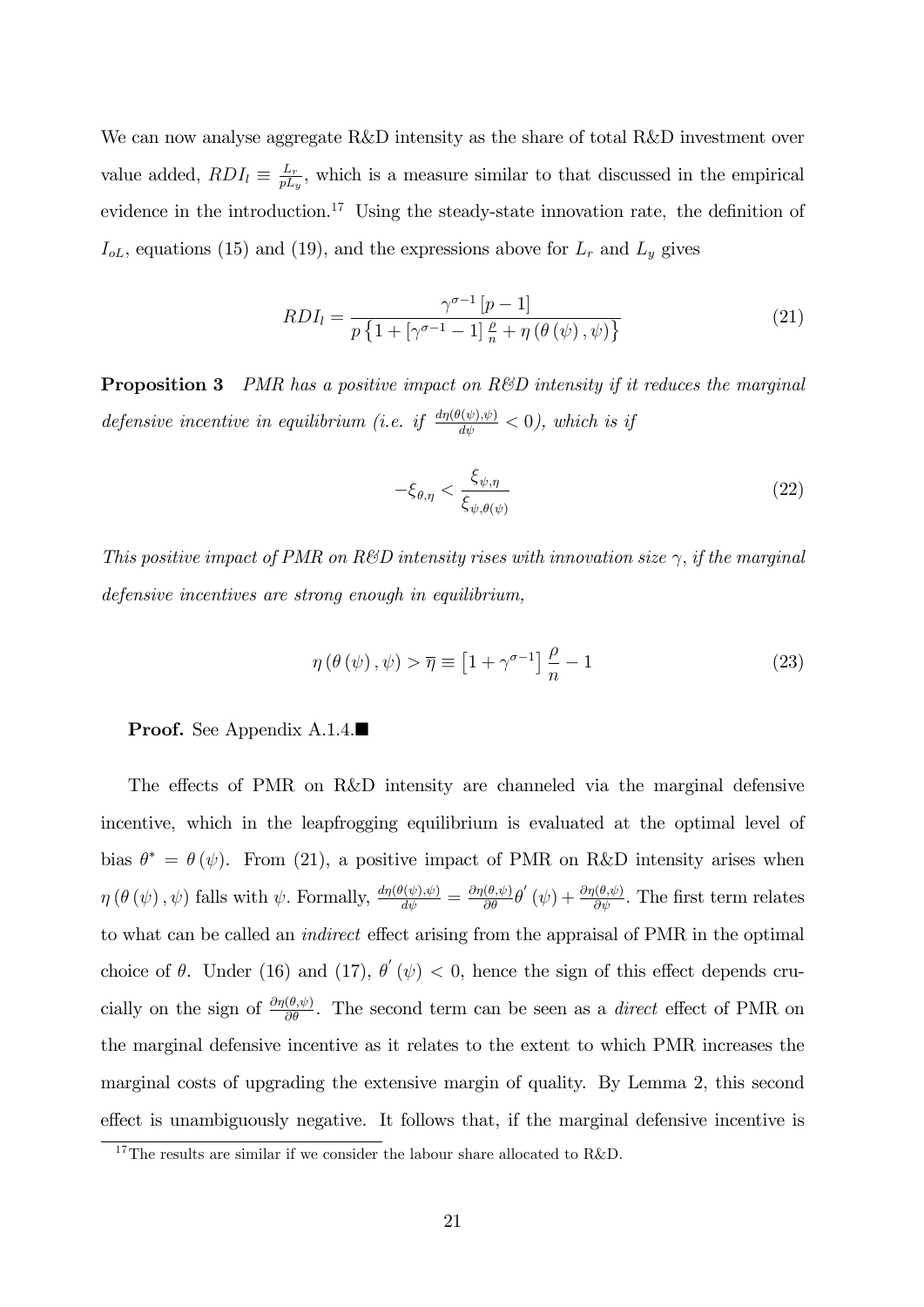non-decreasing in  $\theta$ , i.e.  $\frac{\partial \eta(\theta,\psi)}{\partial \theta} \ge 0$ , PMR positively affects R&D intensity, no matter the size of the direct effect of PMR. On the other hand, if the marginal defensive incentive is decreasing in  $\theta$  a positive impact of PMR can still result if the direct effect of PMR is sufficiently large relative to the indirect effect. This is what  $(22)$  summarises in terms of point elasticities.

A non-decreasing marginal defensive incentive in  $\theta$  implies  $\xi_{\theta,\eta} \geq 0$  a set that should be intersected with the one verifying  $\xi_{\theta,\eta} < \xi_{\theta,\bar{c}}$ , stated by (17) in Proposition 2. Given increasing quality-adjusted marginal cost of bias (or at least non-decreasing), this intersection, i.e.  $0 \leq \xi_{\theta,\eta} < \xi_{\theta,\bar{c}}$ , is likely to hold for  $b''(\theta) \leq 0$ , i.e. for non-decreasing difficulty resulting from further departures from the current quality mix. So that a number of functional forms respecting mild assumptions on the quality-adjusted cost function are then consistent with this sufficient (though not necessary) condition, namely constant-elasticity functions.<sup>18</sup>

Proposition 3 also highlights the potential complementarity between PMR and innovation size. Larger innovations increase  $R\&D$  difficulties, but at the same time provide a longer monopolist life if the R&D is successful. The latter Schumpeterian effect is strengthened by the incentive to behave defensively. Condition (23) is more likely to hold when population growth is high relative to (though no greater than) the preference for the present or when the goods offered by different industries are only weak substitutes.

So far we have considered Nash-Cournot equilibria for leaders and followers. Different assumptions regarding the timing of the R&D race lead to different conclusions for the identity of the innovator when R&D advantages are small. For instance, as shown by Barro & Sala-i-Martin  $(2004, Ch. 7)$ , the assumption of a first-mover advantage for the leader with irreversible R&D decisions yields a preemptive equilibrium in which the leader is the sole innovator and the probability of innovation is given by the free-entry condition.<sup>19</sup> The intuition here is that the leader firm will not consider its cannibalisation

<sup>18</sup> In an online appendix we provide more details on this remark.

<sup>&</sup>lt;sup>19</sup> In R&D races with Stackelberg leaders, the expected duration of R&D races is completely determined by R&D effort, not by timing advantages. Hence, leaders and followers invest simultaneously. The implicit assumption of a fixed R&D decision is then key in the argument of Barro and Sala-i-Martin (2004). Otherwhise the leader might not be credible in its R&D commitment. For instance, if outsiders are indeed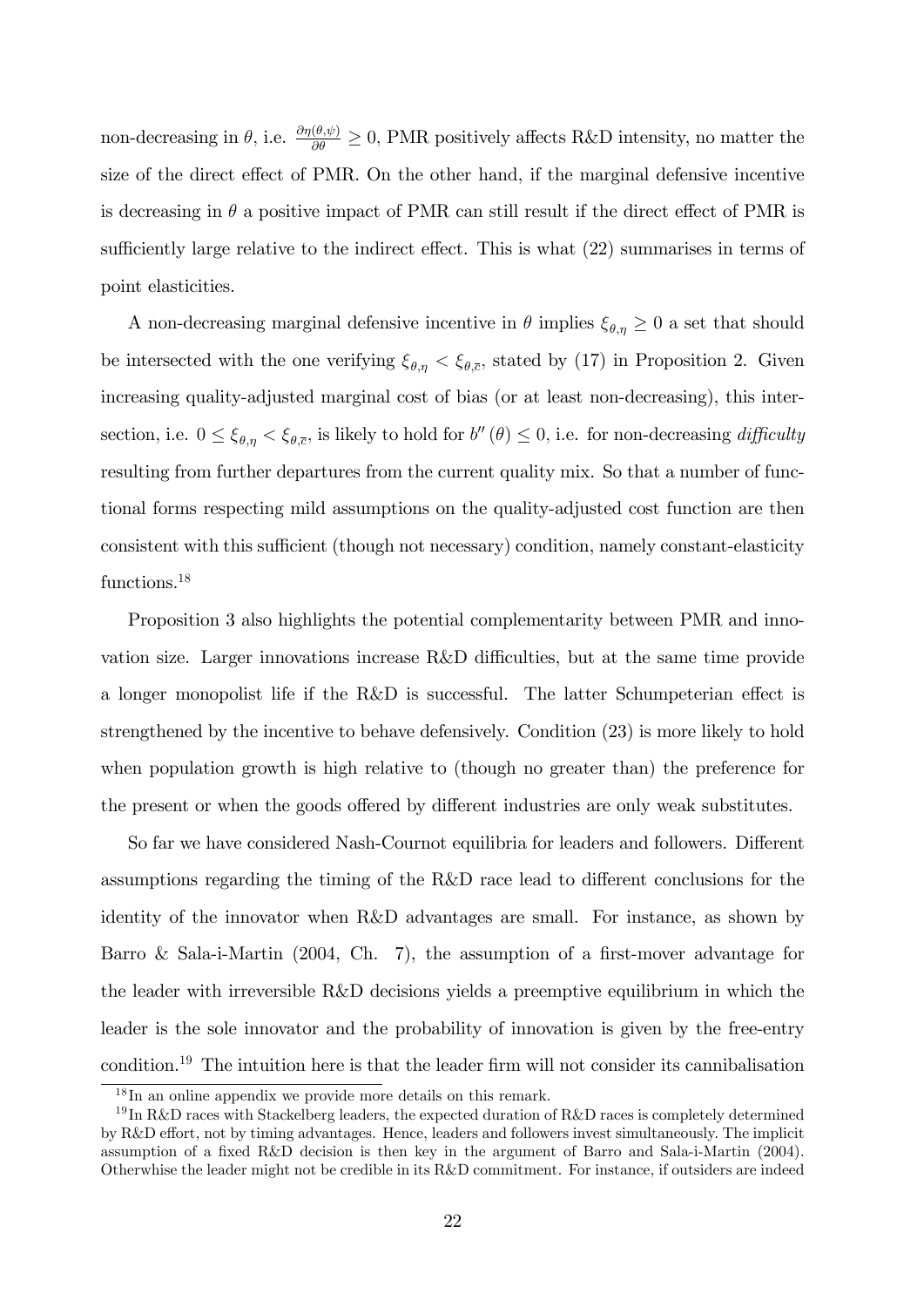as it recognises that any R&D investment opportunity left open will be exploited by a potential entrant, so that its  $R&D$  effort will not change the innovation rate. However, the leader firm may seek to reduce the R&D effort of outsiders as much as possible by increasing its own. If its R&D advantage is not so large the leader will not go beyond the point at which outsiders are just deterred from entry.

In this equilibrium, outsiders, via the free-entry condition, continue to determine the potential for innovation. Hence, free entry still pins down the steady state equilibrium, namely the relationship between expenditure and the interest rate. The noteworthy conclusion is that Proposition 3 continues to hold. Regarding aggregate R&D intensity, as the leader is not subject to any strategic technological bias in R&D, the effect of bias in expenditure will not cancel with the one in R&D investment. R&D intensity in both types of setting can then be related in the following way

$$
RDI_{l}|_{Stackelberg} = \left. RDI_{l}|_{Nash} \right. \frac{b\left( \theta\left(\psi\right)\right)}{\overline{b}}
$$

Since  $b'(\theta) < 0$  and  $\theta'(\psi) < 0$  it follows that  $\frac{db(\theta(\psi))}{d(\psi)} = b'(\theta) \theta'(\psi) > 0$ , so that the positive impact of PMR on R&D intensity in this equilibrium also holds in a Stackelberg game and is proportionally stronger.

# 4.2 The permanent monopolist equilibrium

In the permanent monopolist case, where the leader carries out innovation of  $I_L$ , labourmarket clearing and a positive finite R&D outlay imply respectively that

$$
1 = \frac{E}{p} + \frac{I_L \gamma^{\sigma - 1}}{h(\psi)} \frac{Q}{L} + \overline{c} \left( \theta_p^+, \psi \right) \frac{Q}{L} \qquad E = \frac{p}{p - 1} \frac{Q}{L} \left[ \frac{r}{\left[ 1 - \gamma^{1 - \sigma} \right] h(\psi) \overline{b}} + \overline{c} \left( \theta_p^+, \psi \right) \right] (24)
$$

where the defensive investment is evaluated at  $\theta^* = \theta_n^+$  $_p^+$ , which no longer depends on  $\psi$ . Despite the absence of free entry, there exists a relationship between expenditure and the

absent from the R&D race, the leader's investment is not optimal for a small R&D advantage. Segerstrom and Zolnierek (1999) make a similar remark. In previous working paper versions we assumed first-mover advantage and took credibility issues into account. Consequently we interpreted the equilibrium with a small R&D advantage in a similar fashion to that presented here.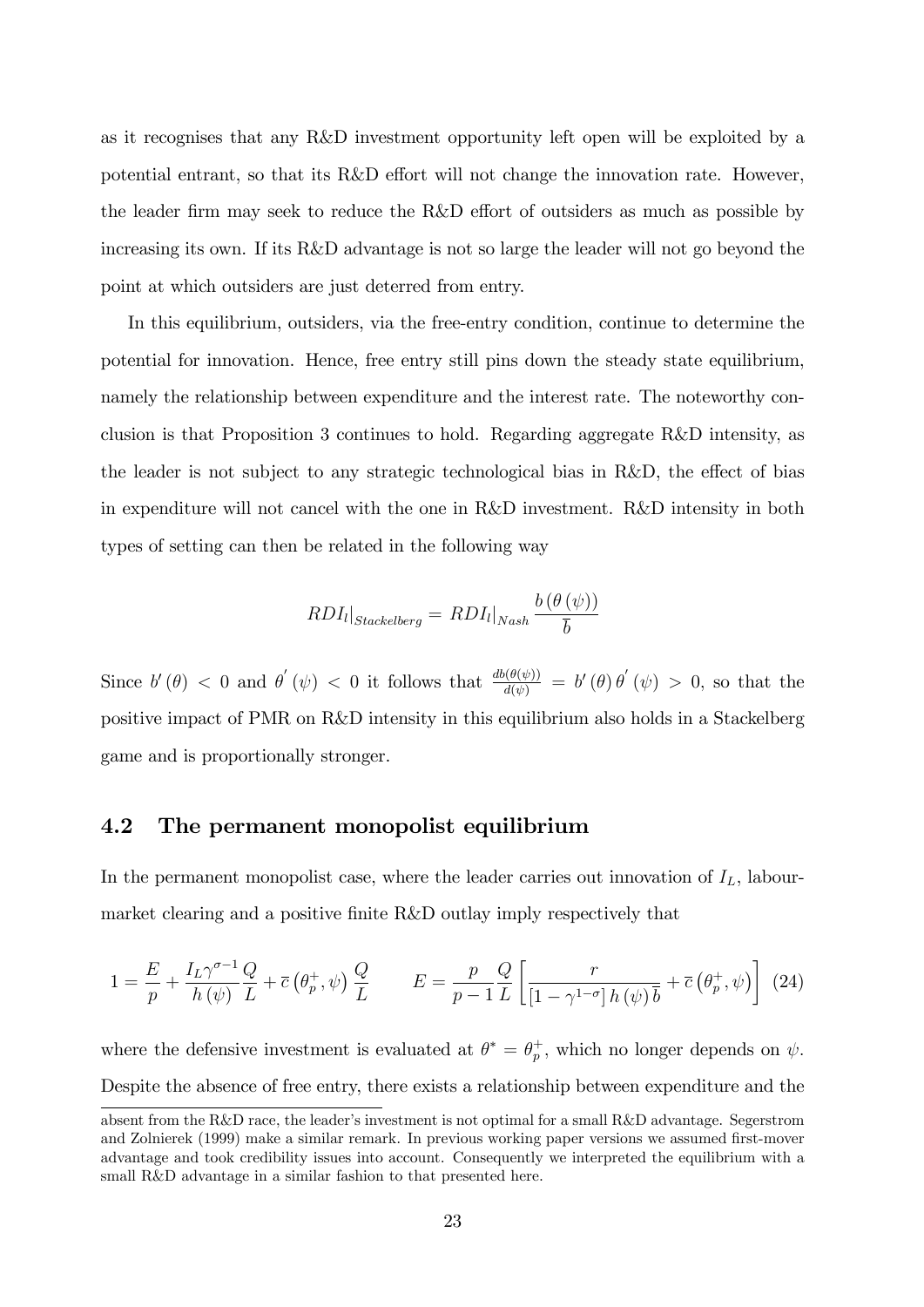interest rate (see the proof of Proposition 1). The leader actually chooses to "enter" the R&D race when the potential value to be gained equals the R&D investment plus the destruction of the current value.

The same steady-state properties as before apply in this equilibrium, so that the observed innovation rate is  $I_L = \frac{n}{\gamma^{\sigma-1}}$  $\frac{n}{\gamma^{\sigma-1}-1}$ .<sup>20</sup> We can then analyse the steady-state R&D intensity in the permanent monopolist equilibrium:

$$
RDI_p = \frac{n\left[p-1\right]}{p\left\{\rho + \left[1 - \gamma^{1-\sigma}\right]\bar{b}h\left(\psi\right)\bar{c}\left(\theta_p^+, \psi\right)\right\}}\tag{25}
$$

**Proposition 4** PMR reduces R&D intensity in the permanent monopolist equilibrium whenever

$$
\xi_{\psi,\bar{c}} > -\xi_{\psi,h} \tag{26}
$$

#### **Proof.** See Appendix A.1.5.

As regulation increases, but not by enough to ensure continuous monopolistic replacement, resources that could potentially be employed in R&D are allocated to defensive activities: R&D thus falls. Condition (26) implies  $\xi_{\psi,\bar{c}} - \xi_{\psi,\eta} > -\xi_{\psi,h}$  stated in condition (16) since  $\xi_{\psi,\eta} < 0$ . Proposition 4 is then consistent with Proposition 2.

# 4.3 Fitting the evidence

In summary, the model suggests an explanation for the contrasted empirical patterns motivating the paper in the following context:

- 1. The technology of bias features decreasing returns to scale.
- 2. Either the marginal defensive incentive is non-decreasing in the level of bias, although more than compensated by marginal cost, or, there is a strong enough impact of PMR on the quality-adjusted cost of upgrading the extensive margin of quality.<sup>21</sup>

 $20$ This similarity in innovation rates comes from the semi-endogenous growth dynamic structure of the model. It follows that  $R&D$  efforts in each type of equilibrium are different.

<sup>&</sup>lt;sup>21</sup>This potentially allows for CRS in the technology of bias.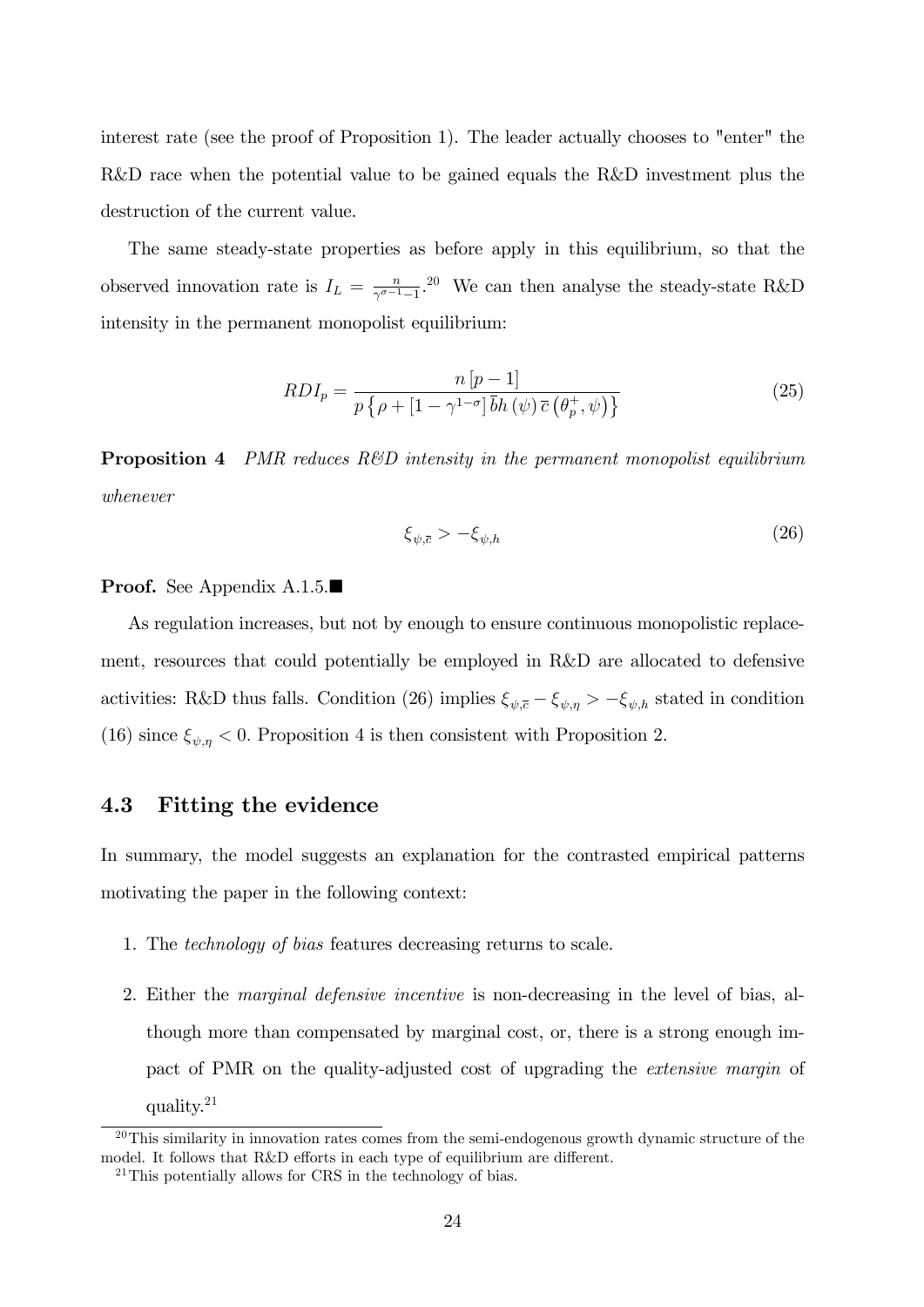- 3. The marginal defensive incentive is large enough in equilibrium.
- 4. The first-order effects of PMR on the quality-adjusted cost of upgrading the  $ex$ tensive margin of quality are greater than the first-order effects of PMR affecting efficiency in upgrades of the *intensive margin*.

These statements follow directly from the conditions stated in Lemma 1, Propositions 2-4 and the second-order optimality requirements. For the reasons discussed above, these statements leave enough room for a number of different functional forms. They suggest industries where technological vertical innovation is characterised by a certain form of path dependency, in which the costs of departing from current standards are technologically and/or institutionally important.

Statement 4 is crucial as it identifies the type of regulation which can reduce the strategic acquisition of a technology advantage by leaders and at the same time be detrimental for R&D effort in an equilibrium with a permanent leadership of an innovative monopolist; cf. conditions (16) and (26). The model does take into account the usual view that PMR increases innovation costs. It suggests, however, that after all, when innovation relies on followers, PMR can yield incentives to innovate by reducing their technology disadvantages, which is the case when the sensitivity of innovation costs to PMR is larger for the extensive margin of quality. This restriction is actually general enough to encompass a number of regulatory practices which might have immediate negative effects on R&D activities. PMR which purposely seeks technological standardisation and facilitates knowledge accumulation and diffusion is likely to be consistent with our model. However, the key insight is that even the costs induced by *some* provisions which are usually seen as inducing lack of dynamism or administrative burdens can, in practice, play a similar role if they are less constraining when innovative Örms retain the mix of features already o§ered by their good than when they signiÖcantly change them. It is in this sense that the model offers an explanation of the controversial empirical patterns depicted in Figure 1. The indicators used actually measure the impact of administrative restrictions in upstream sectors that induce rigidities in downstream business operations. Their effects are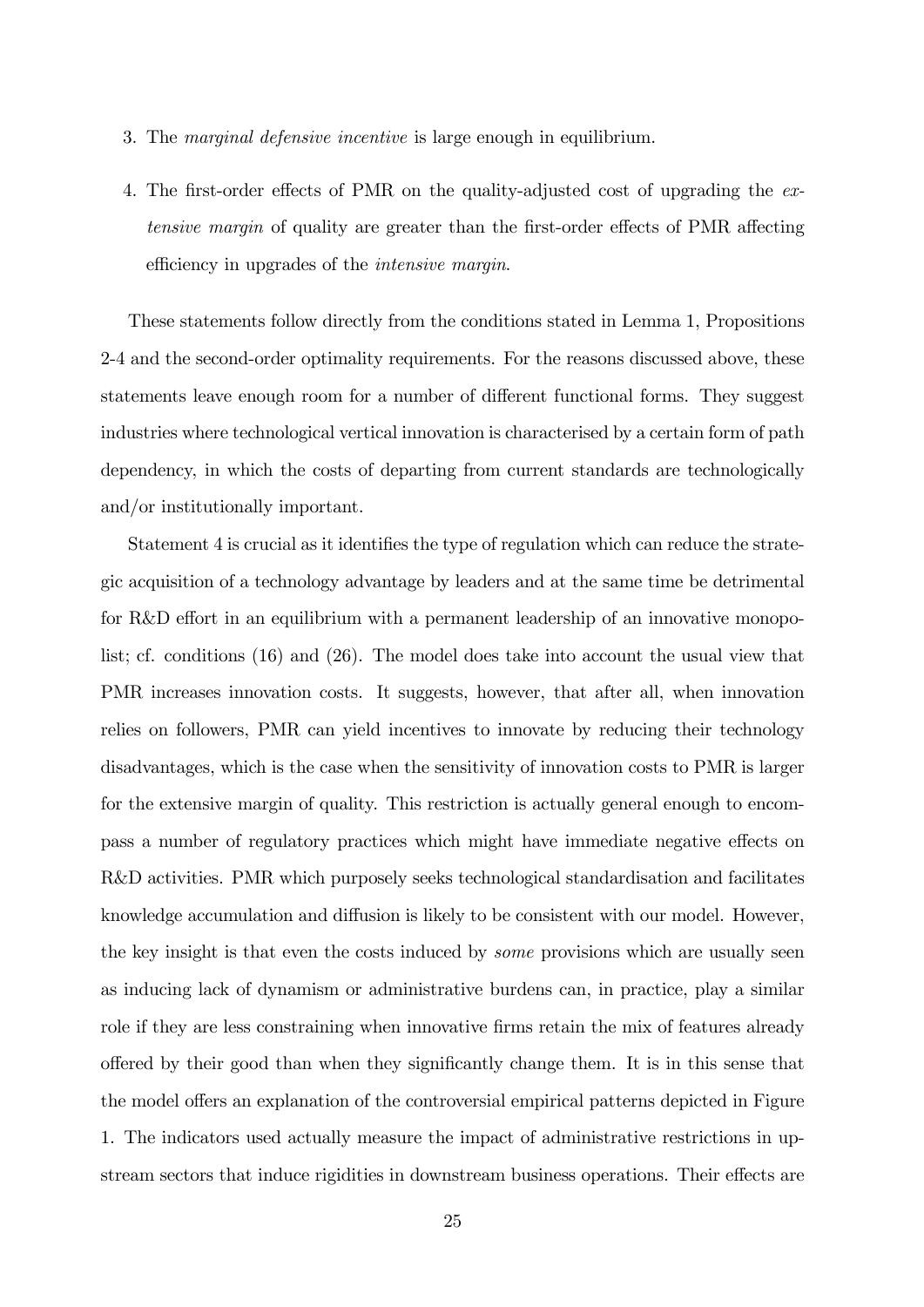thus captured by the micro setup of the technology of bias, where upgrades in the quality mix involve investments in specific upstream inputs.

Private knowledge is also important for our results. It implies that the cost of upgrading the extensive margin is borne by leaders only, whereas that of the intensive margin is borne by both player types. The negative effects of PMR on efficiency in upgrades of the intensive margin are, after all, not crucial if what matters for preemption is relative R&D efficiency. Knowledge asymmetries thus entail a heterogeneous effect of PMR in reducing the advantage of leaders. The overall effect on R&D intensity, however, depends on who innovates.<sup>22</sup> If the leader is the innovator. PMR will consume resources that could be allocated to research; if the followers innovate, PMR will reduce their technology disadvantage and imply a greater incentive to undertake R&D investment.

# 5 Conclusion

This paper has considered the consequences of defensive strategies on R&D effort and market structure in a simple quality-ladder model. Among the multiplicity of leaders' available strategies, defensive behaviour may increase the challengers'  $R&D$  cost beyond the pure technology dynamics. Institutions which constrain this set of strategies and reduce the resulting deterrent effects may increase the resources devoted to innovation. This effect is however likely to be observed only above a certain threshold level of regulation, and may be stronger when technology jumps are larger. All of these features are consistent with a number of patterns in data on R&D expenditure in OECD industries. Further research should provide deeper empirical scrutiny of the model's mechanisms, particularly by turning to data on firm demographics.

<sup>&</sup>lt;sup>22</sup>More precisely, it depends on who determines the potential for innovation (see the discussion of Proposition 3).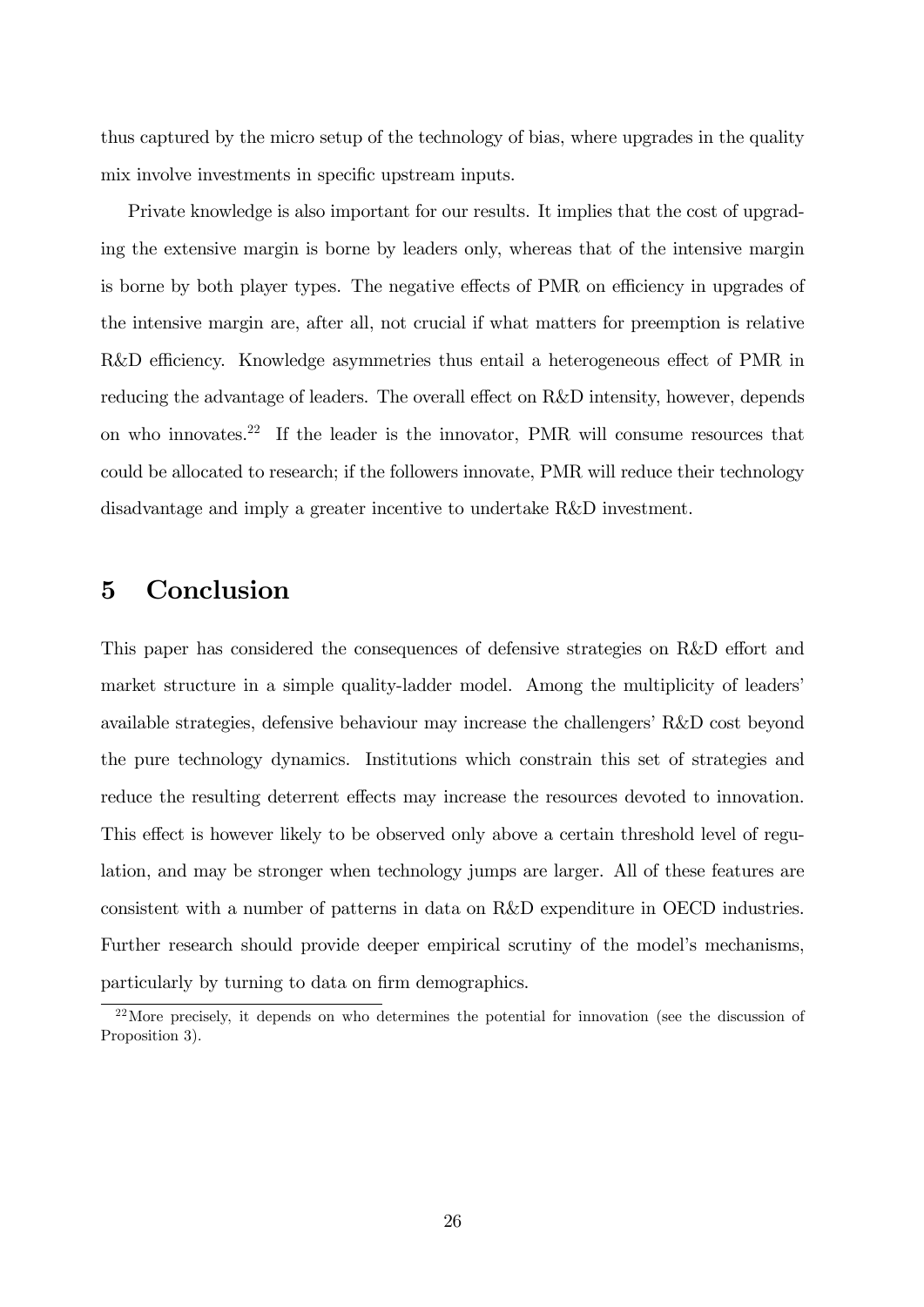# A Appendix

### A.1 Proofs

### A.1.1 Proof of Proposition 1

Equation (12) shows that the leader has an incentive to carry out R&D when

$$
\Lambda_L (j_\omega + 1) \left[ v_L (j_\omega + 1) - v_L (j_\omega) \right] > 1 \tag{27}
$$

When free entry applies, so that outsiders can potentially invest in R&D ,  $v_L \left( j_\omega + 1 \right) =$  $\frac{1}{\Lambda_o(j_\omega+1)}$ . Likewise,  $v_L(j_\omega) = \frac{1}{\Lambda_o(j_\omega)} = \frac{\gamma^{1-\sigma}}{\Lambda_o(j_\omega+1)}$ . We work here with the stable value of  $\theta_{j_{\omega}} = \theta$ . Substituting these into inequality (27) yields  $\frac{b}{b(\theta)} > \frac{1}{1-\gamma}$  $\frac{1}{1-\gamma^{1-\sigma}}$ .

Under this condition, the participation of the leader in R&D activities occurs no matter what level of R&D effort can be potentially deployed by outsiders. A positive R&D outlay of the leader is indeed sufficient for zero R&D effort of outsiders. In order to show this, we analyse the resulting leader's value allowing  $I_o(\theta)$  to be potentially positive. In equilibrium  $I_o(\theta)$  will actually turn out to be zero as the free-entry condition will no longer hold. From  $(12)$ , it follows that a positive finite R&D effort of the leader only results when  $-\ell_L + \ell_L \Lambda_L (j_\omega + 1) [v_L (j_\omega + 1) - v_L (j_\omega)] = 0$ , so that

$$
v_L(j_\omega + 1) - v_L(j_\omega) = \frac{1}{\Lambda_L(j_\omega + 1)}\tag{28}
$$

This result combined with (12) and the quality-adjusted profit and cost from equations  $(5)$  and  $(10)$  yields

$$
v_L(j_\omega) = \frac{\left[\overline{\pi} - \overline{c} \left(\theta, \psi\right)\right] \delta \left(j_\omega\right)}{r + I_o\left(\theta\right)}\tag{29}
$$

In order for finite R&D to pertain, the interest rate in this equilibrium must satisfy (28). Using (29) we get

$$
r = \left[\overline{\pi} - \overline{c} \left(\theta, \psi\right)\right] \left[1 - \gamma^{1-\sigma}\right] h \left(\psi\right) \overline{b} - I_o \left(\theta\right)
$$
 (30)

On the other hand, outsiders will not undertake research if the value of becoming an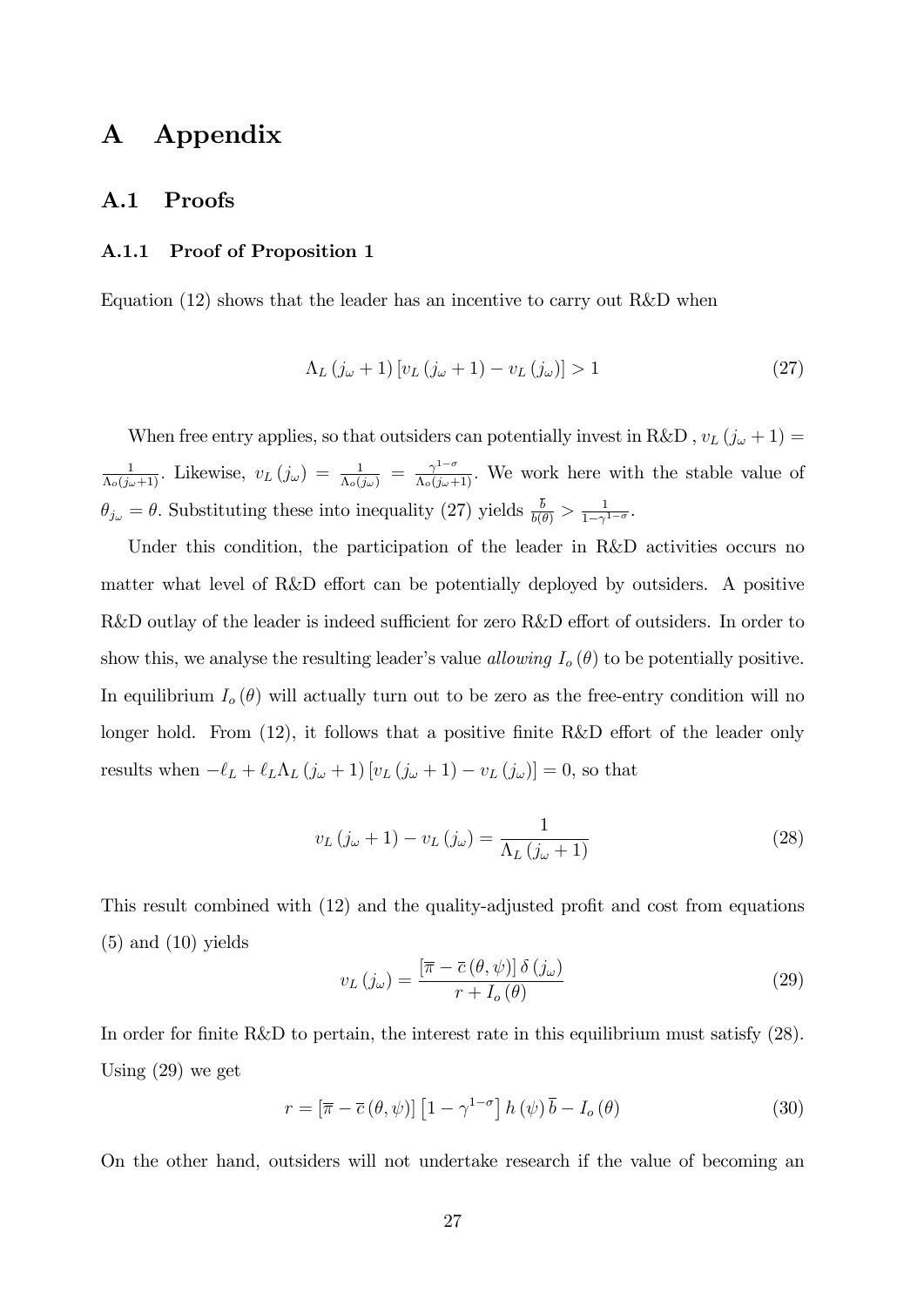innovative leader does not cover the investment:

$$
v_L(j_\omega + 1) < \frac{1}{\Lambda_o(j_\omega + 1)}\tag{31}
$$

which can be rewritten using (30) and (29) for  $j_{\omega}+1$ , leading to  $\frac{1}{1-\gamma^{1-\sigma}} < \frac{b}{b(n)}$  $\frac{b}{b(\theta)}$ . Thus, if the leader Örm is able to overcome the loss stemming from cannibalisation, outsiders will not carry out R&D. Therefore, we have  $I_o(\theta) = 0$ , so that the value perceived by the leader becomes  $v_L(j_\omega)|_{\ell_o=0,\ell_L>0} = \frac{[\overline{\pi}-\overline{c}(\theta,\psi)]\delta(j_\omega)}{r}$ . The resulting equilibrium interest rate should verify here

$$
r_p = \left[\overline{\pi} - \overline{c} \left(\theta, \psi\right)\right] \left[1 - \gamma^{1-\sigma}\right] h \left(\psi\right) \overline{b} \tag{32}
$$

where  $p$  stands for permanent leadership equilibrium.<sup>23</sup>

If  $\frac{b}{b(\theta)} < \frac{1}{1-\gamma^2}$  $\frac{1}{1-\gamma^{1-\sigma}}$  we have  $\ell_L = 0$ . From equation (12) the leader value under leapfrogging is then  $v_L(j_\omega)|_{\ell_o>0,\ell_L=0} = \frac{[\overline{\pi}-\overline{c}(\theta,\psi)]\delta(j_\omega)}{r+I_o(\theta)}$ . In this case the free-entry condition (11) ensures a positive finite R&D outlay and gives the equivalent of  $(32)$  in this equilibrium

$$
r_l = \left[\overline{\pi} - \overline{c} \left(\theta, \psi\right)\right] h \left(\psi\right) b \left(\theta\right) - I_o \left(\theta\right) \tag{33}
$$

where *l* stands for leapfrogging.

### A.1.2 Proof of Lemma 2

Consider free entry (11) evaluated for  $j_\omega$  in order to substitute for  $v_L(j_\omega)|_{\ell_\omega>0,\ell_L=0}$  in (14) and multiply both sides by  $\frac{\theta}{\bar{c}(\theta,\psi)}$ . This leads to (15). The sign of elasticities follows immediately from the cost function (Lemma 1) and outsiders' R&D technology.

Appropriate second order condition (SOC) implies  $-\frac{I_{0L}}{h(\psi)b}$  $h(\psi) b(\theta)$ 1  $\frac{1}{\overline{b}}b''(\theta) < \frac{\partial^2 \overline{c}(\theta,\psi)}{\partial \theta^2}$ . Using (15), this can be rewritten as  $-\frac{\bar{c}(\theta,\psi)}{\eta(\theta,\psi)}$  $\eta(\theta, \psi)$  $\frac{b''(\theta)}{b(\theta)} < \frac{\partial^2 \bar{c}(\theta, \psi)}{\partial \theta^2}$ , which after developing  $\eta(\theta, \psi)$  leads to  $\xi_{\theta, b'} < \xi_{\theta, \vec{c}'_1}$ . Hence the latter implies, at least locally, the SOC.

<sup>&</sup>lt;sup>23</sup>In order to simplify notation, it is implicitly understood that  $\psi$  and  $\theta$  are not the same in each type of equilibrium.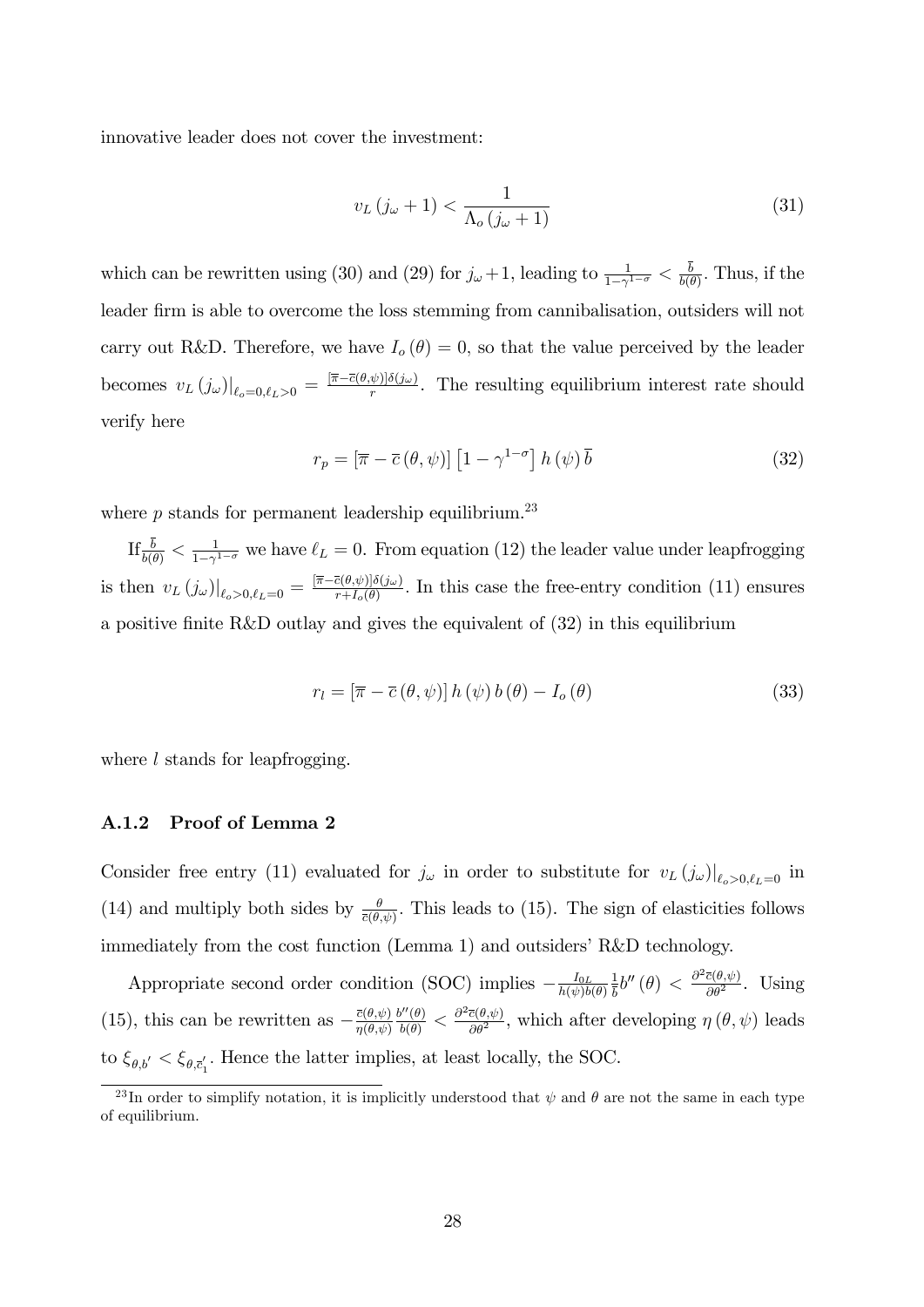### A.1.3 Proof of Proposition 2

Differentiation of (15) with respect to  $\psi$  considering the implicit relationship  $\theta (\psi)$  leads to

$$
\theta^{'}\left(\psi\right) = \frac{I_{0L}\eta\left(\theta,\psi\right)h'\left(\psi\right) + \bar{b}h\left(\psi\right)^{2}\frac{\partial\bar{c}(\theta,\psi)}{\partial\psi} - I_{0L}h\left(\psi\right)\frac{\partial\eta(\theta,\psi)}{\partial\psi}}{-\bar{b}h\left(\psi\right)^{2}\frac{\partial\bar{c}(\theta,\psi)}{\partial\theta} + I_{0L}h\left(\psi\right)\frac{\partial\eta(\theta,\psi)}{\partial\theta}}\tag{34}
$$

Condition (16) ensures a positive numerator. Multiplying the whole expression by  $\frac{\psi}{I_{0L}\eta(\theta,\psi)h(\psi)}$ 0 and using  $(15)$ , we have

$$
\frac{h'\left(\psi\right)\psi}{h\left(\psi\right)} + \frac{bh\left(\psi\right)\psi}{I_0\eta\left(\theta,\psi\right)} \frac{\partial \overline{c}\left(\theta,\psi\right)}{\partial \psi} - \frac{\psi}{\eta\left(\theta,\psi\right)} \frac{\partial \eta\left(\theta,\psi\right)}{\partial \psi} > 0 \Leftrightarrow \xi_{\psi,\overline{c}} - \xi_{\psi,\eta} > -\xi_{\psi,h}
$$

Similarly, condition (17) implies a negative denominator. Using (15), we observe that a negative denominator needs to verify

$$
\frac{\partial \eta\left(\theta,\psi\right)}{\partial\theta}<\frac{\eta\left(\theta,\psi\right)}{\overline{c}\left(\theta,\psi\right)}\frac{\partial\overline{c}\left(\theta,\psi\right)}{\partial\theta}\Leftrightarrow\xi_{\theta,\eta}<\xi_{\theta,\overline{c}}
$$

Hence, with (16) and (17)  $\theta'(\psi) < 0$ .

### A.1.4 Proof of Proposition 3

The impact of PMR on R&D intensity under leapfrogging Partial derivative of R&D intensity with respect to PMR gives

$$
\frac{\partial RDI_{l}(\psi)}{\partial \psi} = -\frac{\left[p-1\right]\gamma^{\sigma-1}\frac{d\eta(\theta(\psi),\psi)}{d\psi}}{p\left[\frac{\left[\gamma^{\sigma-1}-1\right]}{n}\rho+1+\eta\left(\theta\left(\psi\right),\psi\right)\right]^{2}} > 0 \Longleftrightarrow \frac{d\eta(\theta(\psi),\psi)}{d\psi} < 0
$$

$$
\Longleftrightarrow \frac{\partial \eta(\theta,\psi)}{\partial \theta} \theta'(\psi) + \frac{\partial \eta(\theta,\psi)}{\partial \psi} < 0 \Longleftrightarrow -\xi_{\theta,\eta} < \frac{\xi_{\psi,\eta}}{\xi_{\psi,\theta(\psi)}}
$$

So that  $\frac{d\eta(\theta(\psi),\psi)}{d\psi}$  < 0 is ensured by (22). The last equivalence comes after multiplying the previous inequality by  $\frac{\psi}{\eta(\theta,\psi)} > 0$  and its first term by  $\frac{\theta}{\theta} = 1$  (recall that  $\theta'(\psi) < 0$  by Proposition 2).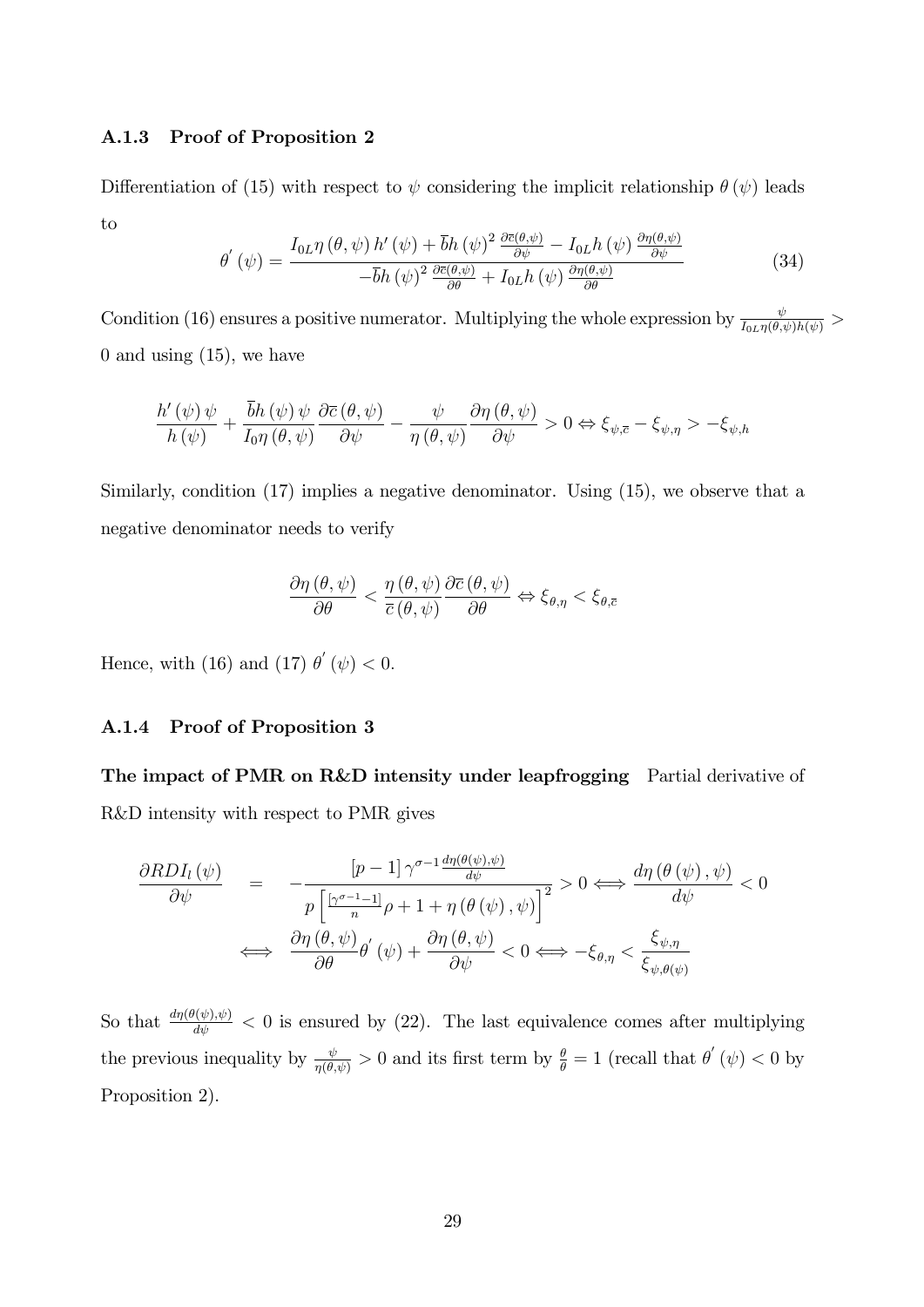Complementarity between the size of innovation and PMR Cross-partial derivative of R&D intensity with respect to PMR and innovation size yields

$$
\frac{\partial^2 RDI_l}{\partial \gamma \partial \psi} = \frac{n^2 \left[ p - 1 \right] \gamma^{\sigma+1} \left[ \sigma - 1 \right] \Omega \frac{d\eta(\theta(\psi), \psi)}{d\psi}}{p \left[ \gamma^{\sigma} \rho + \gamma \left[ n \left[ 1 + \eta \left( \theta \left( \psi \right), \psi \right) \right] - \rho \right] \right]^3}
$$

where  $\Omega \equiv [1 + \gamma^{\sigma-1}] \rho - n [1 + \eta (\theta (\psi), \psi)].$  The denominator is positive as  $\sigma > 1$ . Moreover, under (22)  $\frac{d\eta(\theta(\psi),\psi)}{d\psi} < 0$ . Hence,  $\frac{\partial^2 RDI_l(\gamma,\psi)}{\partial \gamma \partial \psi} > 0$  when  $\Omega < 0$ , which is the case whenever  $\eta(\theta(\psi), \psi)$  is sufficiently high

$$
\Omega < 0 \Longleftrightarrow \frac{\rho}{n} \left[ 1 + \gamma^{\sigma - 1} \right] - 1 < \eta \left( \theta \left( \psi \right), \psi \right)
$$

#### A.1.5 Proof of Proposition 4

The partial derivative of  $RDI<sub>P</sub>$  is

$$
\frac{\partial RDI_{P}}{\partial \psi} = -\frac{\bar{b} n [p-1] \left[ \bar{c} \left( \theta_{p}^{+}, \psi \right) h' \left( \psi \right) + h \left( \psi \right) \frac{\partial \bar{c} \left( \theta_{p}^{+}, \psi \right)}{\partial \psi} \right]}{p \left[ 1 - \gamma^{1-\sigma} + \rho + \overline{b} \overline{c} \left( \theta_{p}^{+}, \psi \right) h \left( \psi \right) \right]^{2}}
$$

The sign of this expression depends crucially on the sign of the right-hand bracket in the numerator, which is positive if  $\xi_{\psi,\bar{c}} > -\xi_{\psi,h}$ . In this case  $\frac{\partial RDI_P}{\partial \psi} < 0$ .

# A.2 Data

#### A.2.1 Variables and data sources

The data set used for the empirical motivation contains information for 14 manufacturing industries in 14 OECD countries over the 1987-2003 period. Appendix A.2.2 presents a summary of the sample. The R&D series come from the OECD's Analytical Business Enterprise Research and Development (ANBERD) dataset (Vol. 2006 release 01). The sample period is mainly limited by R&D data availability.  $R\&D$  intensity is measured as the ratio of business R&D expenditure to value added. Value added series were obtained from the 60-Industry database of the Groningen Growth and Development Centre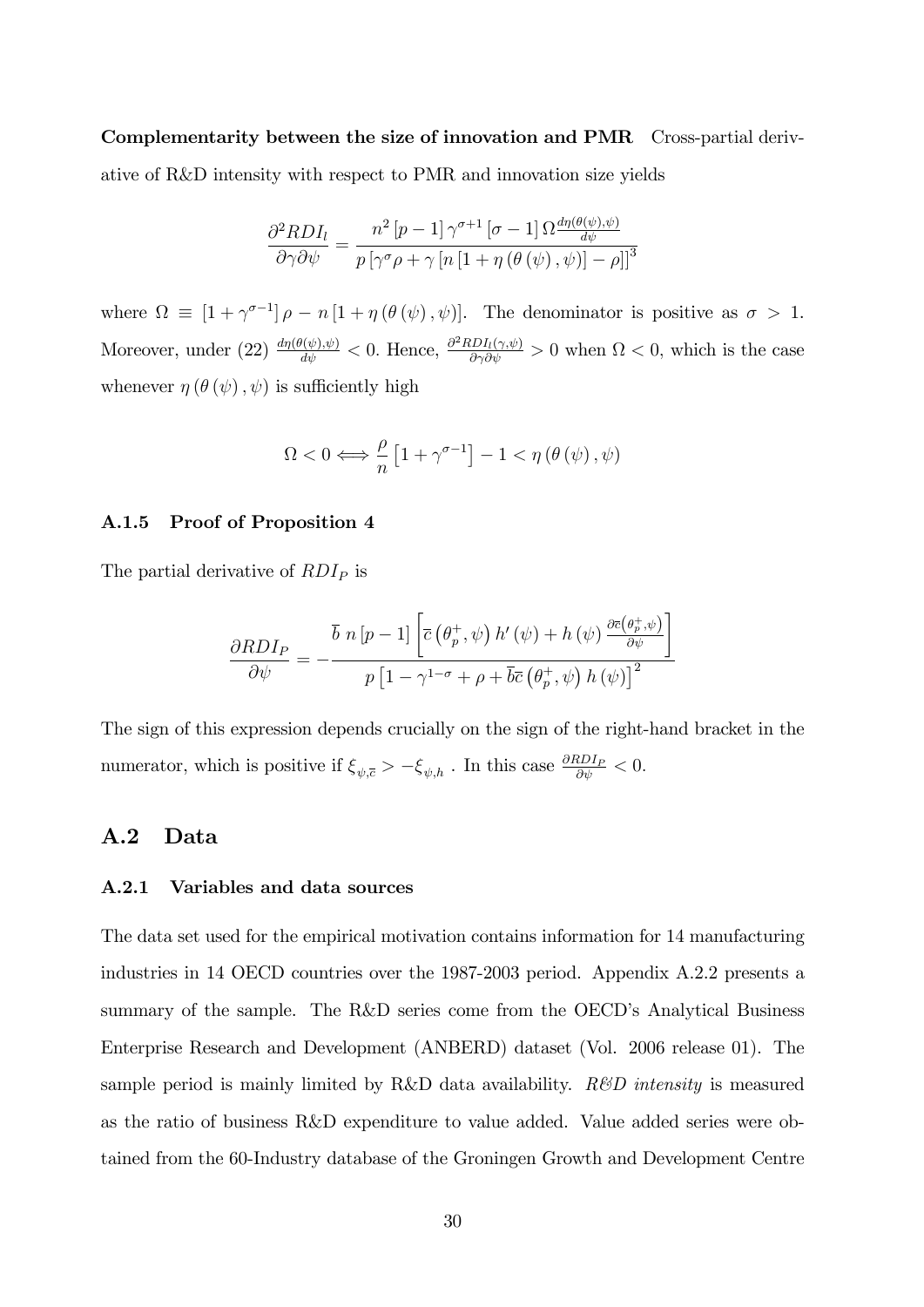(GGDC), which fills missing values in OECD STAN from alternative sources and checks for consistency with national accounts.<sup>24</sup>

We use the regulation impact indicator (REGIMP) computed by the OECD (see Conway and Nicoletti,  $2006$ ).<sup>25</sup> For each industry, country and time period, this captures the "knock-on" effects associated with regulation in key input sectors: (i) network sectors supplying energy, transport and communication (post, telecoms, electricity, gas, airlines, rail and road); (ii) retail distribution and professional business services; and (iii) finance. Information on regulatory practices in these sectors are collected for relevant areas of regulation. This indicator is coded from 0 to 6 in ascending order of restrictiveness or anti-competitiveness. This coding is the base to compute what the OECD calls low-level indicators. To construct aggregate indicators for each sector, a bottom-up approach is implemented using weights reflecting information availability and the nested structure of the areas included in the aggregate indicator. The information on regulation in networks is the most comprehensive in terms of periods (1975-2003) and provides scores for areas such as entry regulation, public ownership, vertical integration and market structure. Information on regulation in retail and business services (price control and constraints on business operations) is available for  $1998$  and  $2003<sup>26</sup>$  Regulation in the financial sector comes from De Serres et al. (2006), who provide information on regulatory practices in the banking system and Önancial instruments over the 2002-2003 period. Indicators of regulation in all of these input sectors are then associated to each industry, country and year by the means of a weighted sum, where the weight coefficients are derived from harmonised input/output matrices describing the use of these sectors as intermediate inputs.

REGIMP is then available in the form of time series by country and industry, and hence exhibits time-series cross-section (TSCS) variability compatible with our R&D-intensity variable. As regulation in upstream sectors certainly has consequences for downstream

 $^{24}$ http://www.ggdc.net/databases/60\_industry.htm. GGDC series on value-added have been filtered. OECD STANís value added information has been kept for outliers (in terms of labour productivity), which mostly belong to industry  $30$  (office machinery).

 $^{25}$ http://www.oecd.org/eco/pmr.

 $26$ Recent data upgrades also provide information for 2008, but this is not used in our dataset.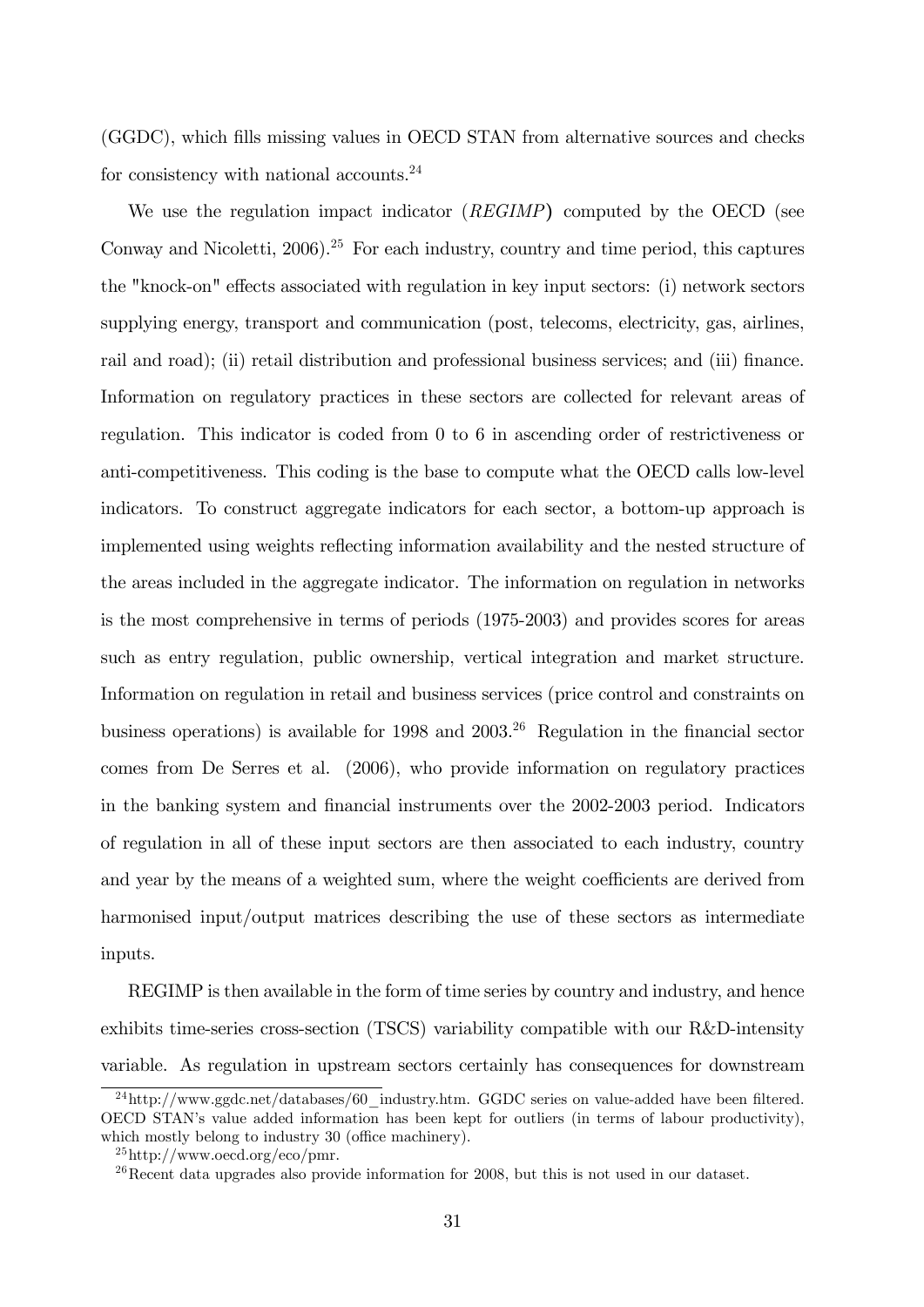operations, this indicator turns out to be a good proxy for the restrictions induced by PMR. Conway and Nicoletti (2006) report that in the late 1990s roughly 80% of the output of business services was used as an intermediate input in other sectors of the economy, and that finance, electricity, post and telecommunication sectors accounted for between 50%-70% of the intermediate inputs in the production processes.

Two other controls are used in the tests presented in Table 1. For each country, industry and period  $R\&D$  externalities are proxied by the R&D intensity in the same industry in other countries. This variable is thus also available in TSCS data format. This helps to take into account knowledge externalities as well as potential strategic complementarities in R&D investments at the international level. The second control is the indicator of intellectual property right protection proposed by Ginarte and Park (1997) and updated by Park (2008). This captures the degree of intellectual property right (IPR) protection in 122 countries for 1960-2005, at Öve-year intervals. It consists of Öve categories measuring the scope of IPR protection, participation in international agreements related to IPR, duration of protection, enforcement mechanisms and restrictions on patent rights. The main drawback here is the availability over time. Given the clear upward trend, close to linear in most series, we apply an interpolation in order to increase data availability.

Finally we also use GGDC information on the *average age of firms*. GGDC constructs these market-structure indicators by aggregating information from company accounts using the AMADEUS database. The data relies on information from roughly 120,000 companies in the EU-25. Countries that are present in our sample are those with the best coverage. Information is only available from 1997 onwards.

### A.2.2 Sample summary

List of countries: Belgium, Denmark, Finland, France, Germany, Ireland, Italy, Japan, the Netherlands, Norway, Spain, Sweden, the UK, and the US.

List of industries (ISIC Rev 3 Code): (15-16) Food products, beverages and tobacco; (17-19) Textiles, wearing apparel and leathers; (20) Wood and products of wood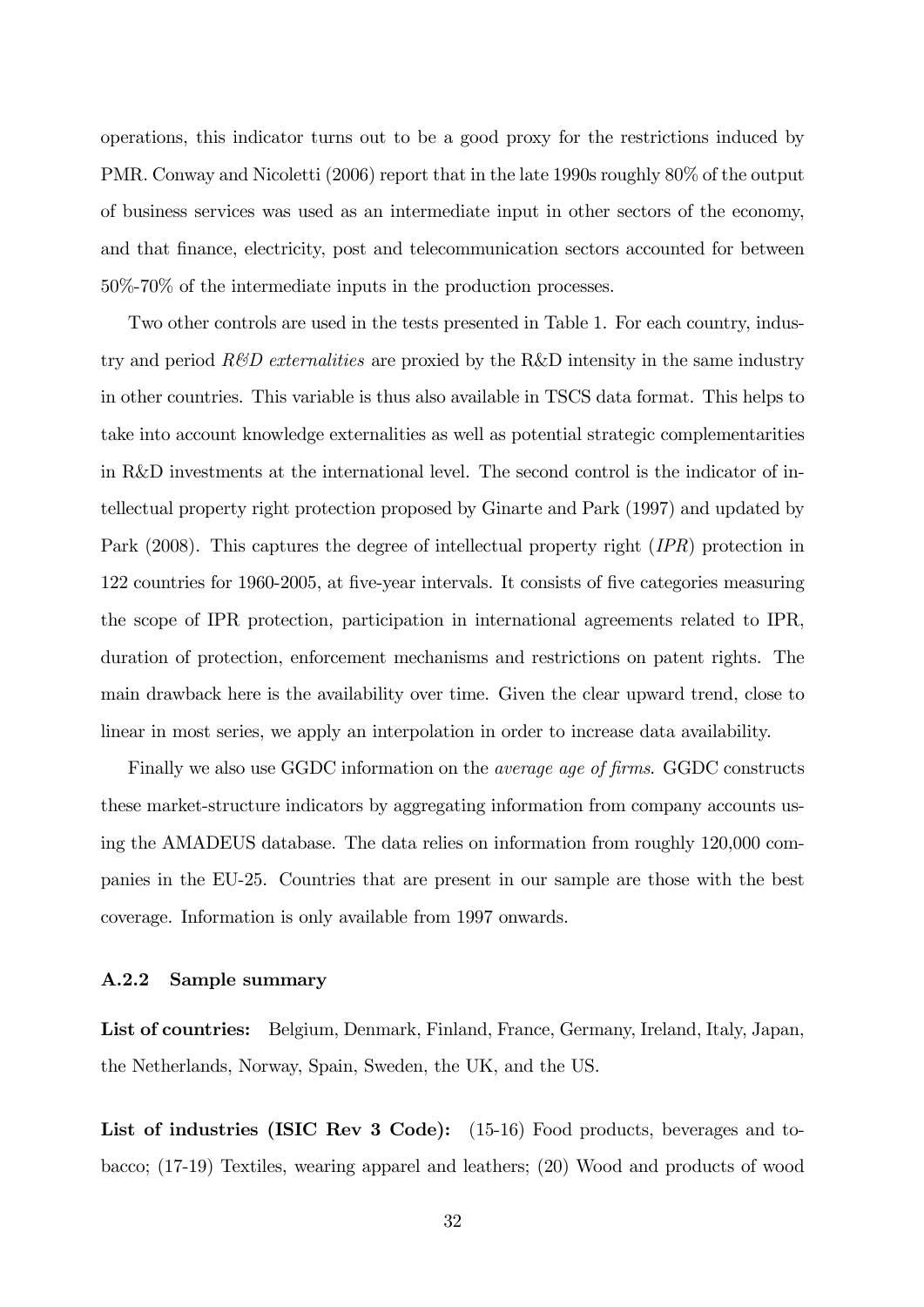and cork; (21-22) Pulp, paper, paper products, printing and publishing; (24) Chemicals and chemical products; (25) Rubber and plastic products; (26) Other non-metallic mineral products; (28) Fabricated metal products, except machinery and equipment; (29) Machinery and equipment, nec;  $(30)$  Office, accounting and computing machinery;  $(31)$ Electrical machinery and apparatus, nec; (32) Radio, television and communication equipment; (33) Medical, precision and optical instruments, watches and clocks; (34) Motor vehicles, trailers and semi-trailers.



Figure 4. Box plots of R&D and regulation measures aggregated by country

# A.3 Further evidence

Table 1 completes the evidence presented in Figure 1. It tests whether findings on positive slopes resist additional control variables and specifications. We include an indicator of intellectual property rights (IPR) from Ginarte and Park (1997) and updated by Park (2008), which is time-varying at the national level,<sup>27</sup> and a measure of R&D externalities, calculated for a given country-industry pair in a given year as the R&D intensity in the same industry in other countries. These variables help to control for technological features which are time-varying at both country and industry levels. The table also

<sup>&</sup>lt;sup>27</sup>An interpolation is applied to produce annual data (See the Appendix).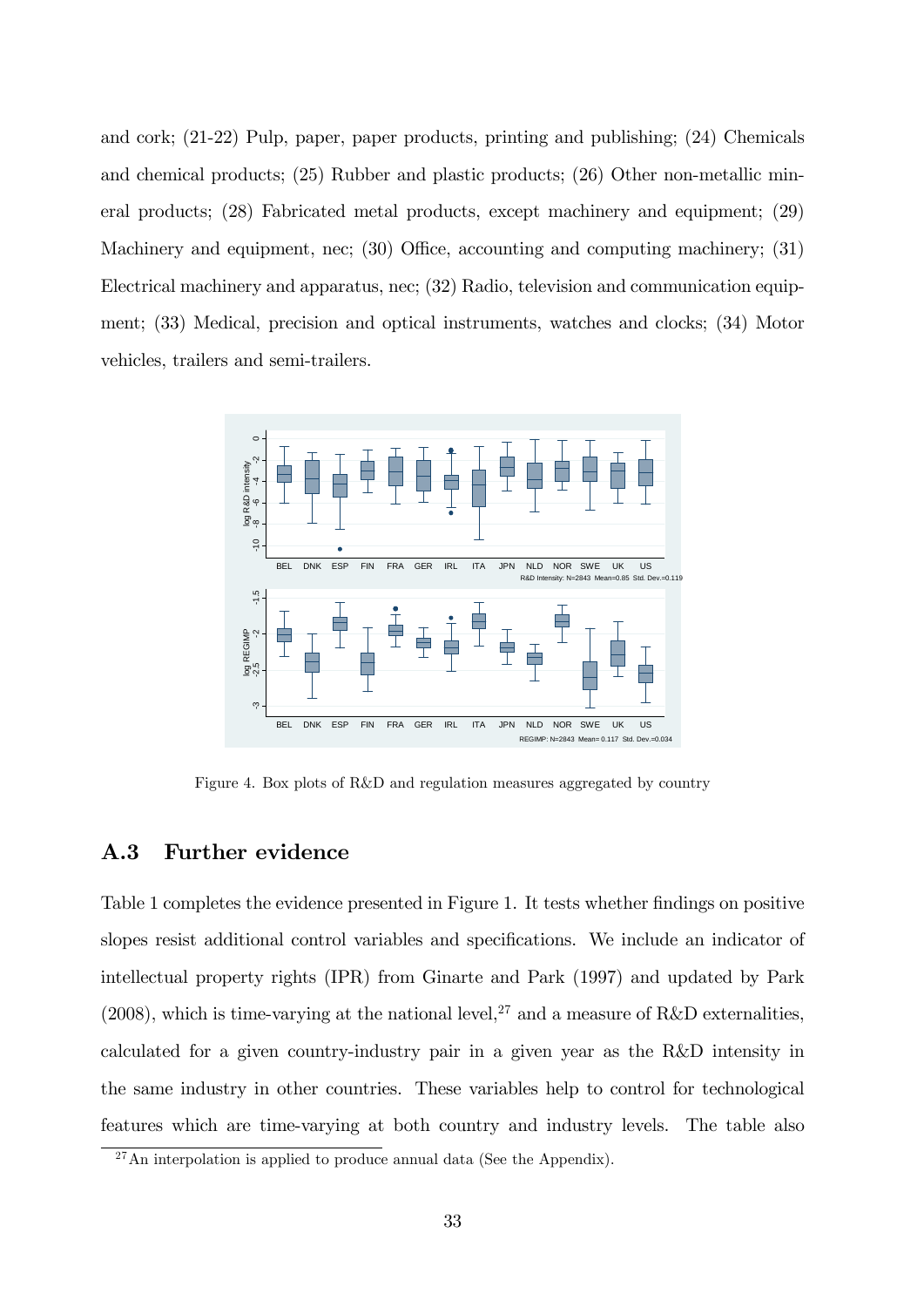considers a differential effect of regulation on innovation in high-tech industries, and addresses heteroskedasticity, endogeneity and fixed-effect vector decomposition. Overall, the previous results remain robust across the variety of different specifications.<sup>28</sup>

A more parsimonious way to demonstrate the heterogeneity of the PMR effect is via quantile regressions. Figure 5 shows the results controlling for country, industry and time fixed effects, as well as the IPR and  $R&D$  externality variables. This graph shows the REGIMP elasticity from regressions of different quantiles of the conditional distribution of R&D intensity. This suggests that PMR may well be at the root of both low and high levels of innovative activity, measured in terms of (conditional) R&D intensity. The horizontal lines show the elasticity estimate and confidence interval from standard OLS regressions. The latter clearly obscures significant aspects of the relationship between PMR and R&D intensity.

The second graph in the figure shows the results from an alternative specification exploiting the panel structure of the data through within-group regressions. Apart from the unobserved individual fixed effects and time-period dummies, this specification also includes a quadratic term in REGIMP. The estimated coefficients and t-statistics on the level and square terms are, respectively,  $-1.376$   $(-3.96)$  and  $5.321$   $(4.71)$ . The graph illustrates this convex relationship by plotting the marginal effect of REGIMP and the associated confidence intervals for different sample values of REGIMP. The pattern is similar to that obtained previously: in less-regulated country-industry markets PMR seems to exert a negative effect, which becomes positive in more-regulated markets. The marginal effect of REGIMP close to the mean is small in absolute value.

<sup>&</sup>lt;sup>28</sup>It should also be noticed that this aggregate empirical approach also runs a smaller risk of endogeneity since, at this level, the focus is on de jure dimensions of competition rather than de facto measures (e.g. the concentration index or profitability measures), as is usually the case with firm-level data.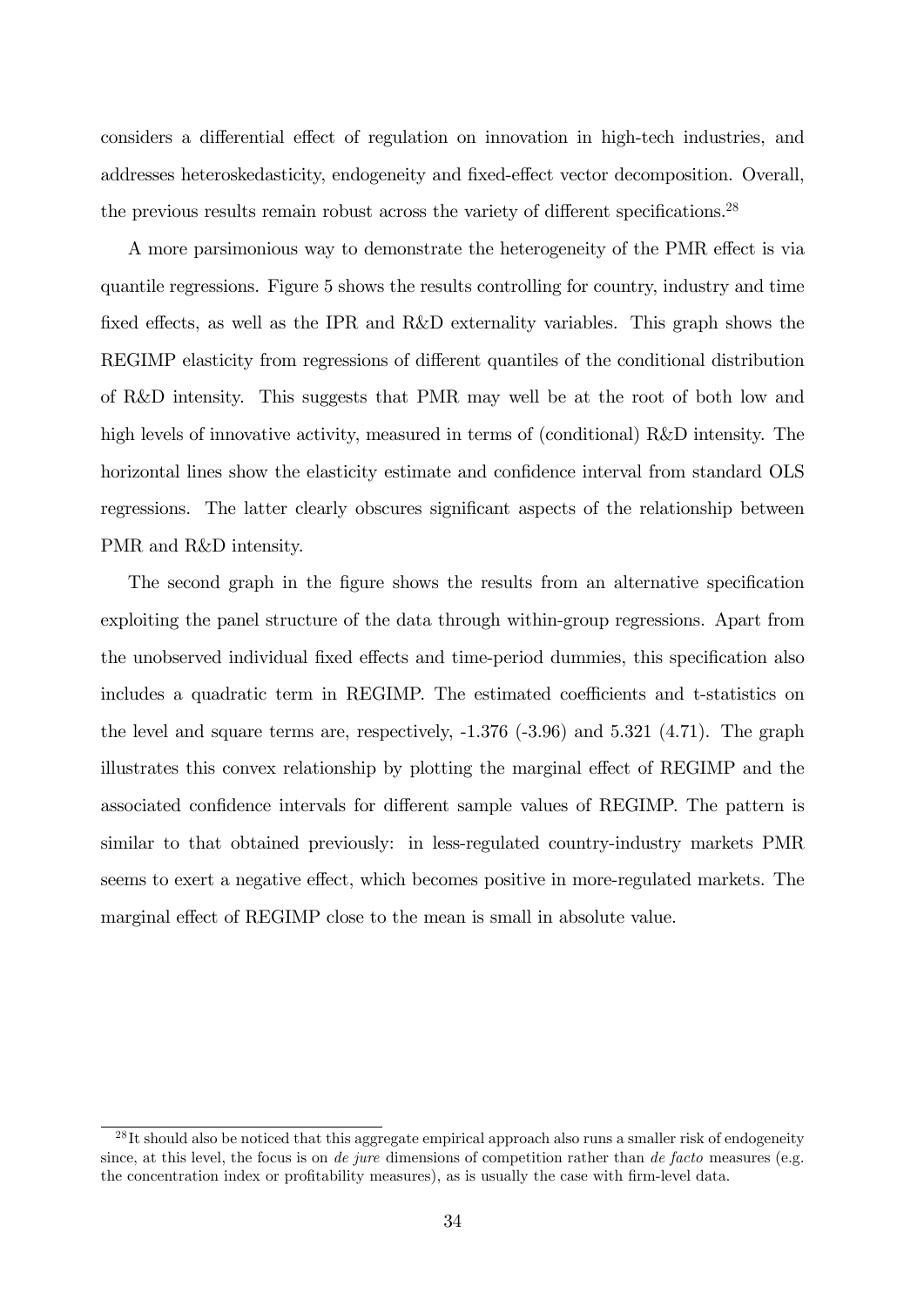| Table 1. The impact of PMR on R&D intensity. |                        |                |               |                                |                      |                 |                          |                      |                      |
|----------------------------------------------|------------------------|----------------|---------------|--------------------------------|----------------------|-----------------|--------------------------|----------------------|----------------------|
|                                              |                        | $\overline{2}$ | $\Xi$         | $[4]$                          | $\overline{5}$       | $\boxed{6}$     | $\boxed{7}$              | $\boxed{8}$          | $\boxed{6}$          |
| ln(REGIMP)                                   | $-0.889***$            | $-1.204***$    | $0.336***$    | $0.429***$                     | $0.342**$            | $-0.125$        | $-0.184$                 | $-0.184$             | $-0.183$             |
|                                              | (0.095)                | (0.211)        | (0.111)       | (0.138)                        | $\left(0.142\right)$ | (0.270)         | (0.332)                  | (0.466)              | $\left(0.167\right)$ |
| ln(IPR)                                      |                        |                |               |                                | $0.686**$            |                 | $0.629*$                 | 0.629                | $0.630***$           |
|                                              |                        |                |               |                                | $(0.270)$            |                 | (0.319)                  | (0.967)              | (0.129)              |
| $\ln(R\&D$ externalities)                    |                        |                |               |                                | $-0.059$             |                 | $0.168*$                 | $\,0.168\,$          | $0.168***$           |
|                                              |                        |                |               |                                | (0.063)              |                 | (0.089)                  | $\left(0.132\right)$ | (0.036)              |
| High-tech                                    |                        |                |               |                                |                      |                 | $\overline{\phantom{a}}$ | $1.260***$           |                      |
|                                              |                        |                |               |                                |                      |                 | $\frac{1}{2}$            | $(1.117)$            | $\overline{1}$       |
| ln(REGIMP) × High-tech                       |                        |                |               |                                |                      | $0.863**$       | $1.186***$               | $1.186**$            | $1.180***$           |
|                                              |                        |                |               |                                |                      | (0.380)         | (0.411)                  | (0.530)              | (0.151)              |
| Unobserved fixed-effects                     | $\overline{X}^{\circ}$ | c, t           | $c,i,t$       | $c, i, c \times t, i \times t$ | $c \times i, t$      | $c \times i, t$ | $c \times i, t$          | $c \times \ i, t$    | $c \times \ i, t$    |
| Method-VCE type                              | OLS-HMK OLS-HMI        |                | <b>WH-STC</b> | OLS-HW                         | OLS-HW               | Within-HW       | Within-HW                | FEVD-HMK             | $IV-Whin-GLS$        |
| Number of Obs                                | 2843                   | 2843           | 2843          | 2843                           | 2154                 | 2843            | 2154                     | 2154                 | 2154                 |
| Marginal Effect of PMR                       |                        |                |               |                                |                      | $0.738*$        | $1.002**$                | $1.002*$             | $0.997***$           |
| on High-tech                                 |                        |                |               |                                |                      | (0.410)         | (0.444)                  | (0.514)              | (0.213)              |
|                                              |                        |                |               |                                |                      |                 |                          |                      |                      |

Note: \*, \*\*\*, \*\*\* denote significance at the 10%, 5% and 1% levels respectively. The dependent variable is R&D intensity (in logs). All specifications include an intercept. As a Note: \*, \*\*\* \*\*\* denote significance at the 10%, 5% and 1% levels respectively. The dependent variable is R&D intensity (in logs). All specifications include an intercept. As a starting point, Column [1] reports a simple OLS regression that does not control for omitted-variable bias. Country  $(C)$ , industry  $(i)$  and time  $(t)$  fixed effects are included successively in the following regressions. Column [3] shows the importance of controlling for permanent industry factors affecting R&D effort. Column [4] interacts country and industry indicators with time indicators as a way of controlling for unobserved national- and industry-level trends. Column [5] considers two plausible time-varying controls: a national-level indicator This marginal effect is presented at the bottom of the table. Estimation acronyms are as follows. "OLS" stands for ordinary least squares; "Within" for the within-group estimator for reversal causality); and FEVD indicates the use of fixed-effect vector decomposition to estimate the coefficient of High-tech, which is eliminated by the within-group transformation (see Plumper and Troeger, 2007). The estimates of the unexplained part of unit fixed effects, not-reported, is 1, as expected when accounting for panel heteroskedasticity. Different type of of intellectual property rights (IPR) and a measure of R&D externalities, computed by given country, industry and year as the ratio of R&D expenditures to value added in the rest of the world by industry and year. Columns [6]-[9] exploit the panel data structure and focus on different effects of PMR in High-tech industries. High-tech is a dummy identifying ndustries 30-33 ISIC Rev-3. The coefficient of ln(REGIMP) is the elasticity of PMR in non-high-tech industries and that of the interaction term, ln(REGIMP) XHigh-tech, the effect of PMR on R&D intensity in high-tech relative to non-high-tech industries. In absolute terms, the overall marginal effect of PMR on high-tech industries is given by the sum of both. fixed-effect models, "IV-Within" for two-stage least square within estimators (the interaction term is treated as endogenous and instrumented by its own lags 1 and 2 to address potential Pltmper and Troeger, 2007). The estimates of the unexplained part of unit fixed effects, not-reported, is 1, as expected when accounting for panel heteroskedasticity. Different type of starting point, Column [1] reports a simple OLS regression that does not control for omitted-variable bias. Country  $(C)$ , industry  $(i)$  and time  $(t)$  fixed effects are included successively in the following regressions. Column [3] shows the importance of controlling for permanent industry factors affecting R&D effort. Column [4] interacts country and industry indicators with time indicators as a way of controlling for unobserved national- and industry-level trends. Column [5] considers two plausible time-varying controls: a national-level indicator of intellectual property rights (IPR) and a measure of R&D externalities, computed by given country, industry and year as the ratio of R&D expenditures to value added in the rest of the world by industry and year. Columns [6]-[9] exploit the panel data structure and focus on different effects of PMR in High-tech industries. High-tech is a dummy identifying High-tech, the effect of PMR on R&D intensity in high-tech relative to non-high-tech industries. In absolute terms, the overall marginal e§ect of PMR on high-tech industries is given by the sum of both. This marginal effect is presented at the bottom of the table. Estimation acronyms are as follows. "OLS" stands for ordinary least squares; "Within" for the within-group estimator for fixed-effect models, "IV-Within" for two-stage least square within estimators (the interaction term is treated as endogenous and instrumented by its own lags 1 and 2 to address potential reversal causality); and FEVD indicates the use of fixed-effect vector decomposition to estimate the coefficient of High-tech, which is eliminated by the within-group transformation (see variance-covariance estimation are used, starting from standard homoskedasticity assumptions (HMK), Hubert-White (HW) standard error correction and GLS based estimates. variance-covariance estimation are used, starting from standard homoskedasticity assumptions (HMK), Hubert-White (HW) standard error correction and GLS based estimates. industries 30-33 ISIC Rev-3. The coefficient of ln(REGIMP) is the elasticity of PMR in non-high-tech industries and that of the interaction term, ln(REGIMP)  $\times$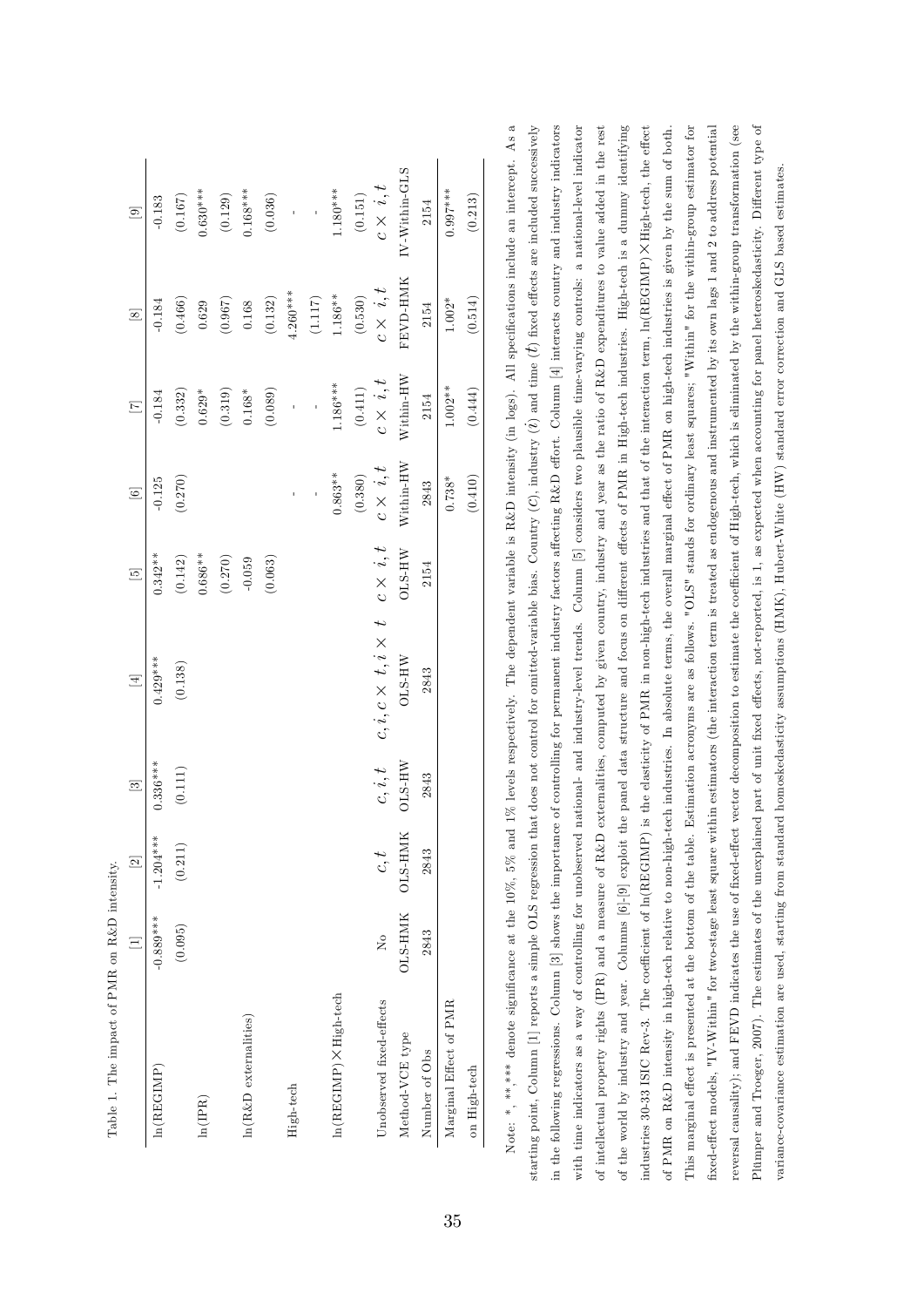

Figure 5. Regulation and R&D intensity: quantile regressions and a quadratic specification.

Finally we show some evidence on the assumption of incumbents' strategies to delay or to avoid their replacement. Table 2 illustrates this using data on firm demographics collected by GGDC from the AMADEUS database. The table shows the results from log-log estimations where the dependent variable is the average age of firms in a given country and industry and the main explanatory variable is our proxy of PMR (REGIMP). The underlying correlations can be understood by analysing how PMR may, intentionally or not, reduce the scope for defensive behaviour.

| ln(REGIMP)               | $-0.330***$ | $-0.196***$     | $-0.150***$     | $-0.060*$               |
|--------------------------|-------------|-----------------|-----------------|-------------------------|
|                          | (0.031)     | (0.055)         | (0.051)         | (0.032)                 |
| ln(IPR)                  |             |                 | $0.545***$      | $0.663***$              |
|                          |             |                 | (0.189)         | (0.118)                 |
| $ln(R&D)$ externalities) |             |                 | $0.024***$      | $0.041***$              |
|                          |             |                 | (0.006)         | (0.004)                 |
| log(N)                   |             |                 |                 | $-0.700***$             |
|                          |             |                 |                 | (0.028)                 |
| log(H)                   |             |                 |                 | $0.008*$                |
|                          |             |                 |                 | (0.005)                 |
| Unobserved fixed effects | No          | $t, c \times i$ | $t, c \times i$ | $t, c \times i$         |
| Method                   | OLS         | Within          | Within          | $\operatorname{Within}$ |
| Number of Obs            | 875         | 875             | 482             | 482                     |

Table 2. The impact of PMR on the average age of firms

Note: \*, \*\*,\*\*\* denote significance at the 10%, 5% and 1% levels, respectively. The dependent variable is the average age of firms in the country-industry (in logs). All specifications include an intercept. The elasticity estimated is significantly negative in a simple bivariate OLS regression (column [1]), a result that remains robust to a within-group estimation of a model including individual (country-industry) and time fixed effects (Column [2]), additional controls for intellectual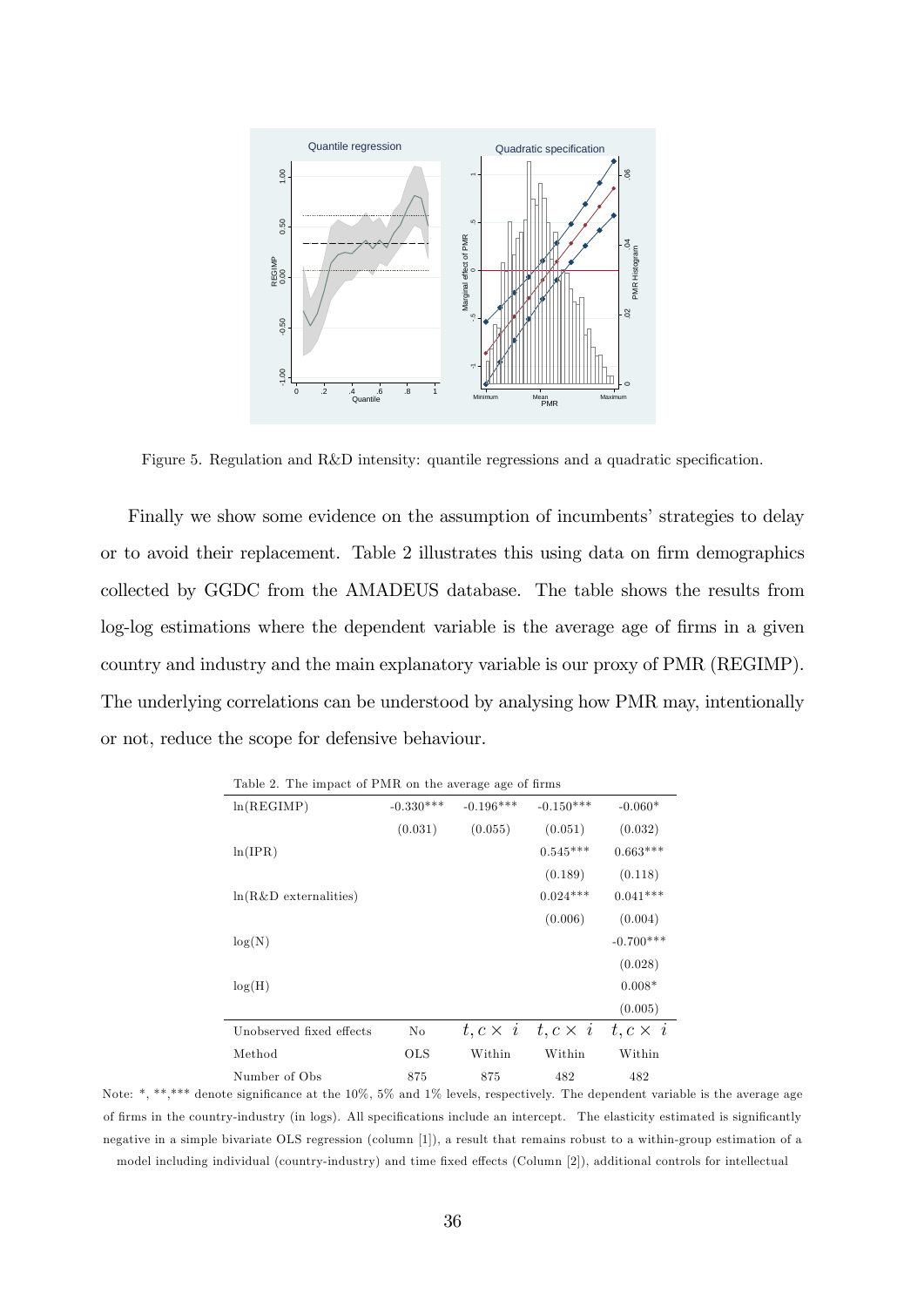property rights and  $R&D$  externalities (Column [3]), as well as controls for market structure such as the number of firms (N) and the Herfhindahl index (H) of concentration (Column [4]).

# References

- [1] Aghion, P., Howitt, P., 1992. A model of growth through creative destruction. Econometrica. Vol. 60, No. 2, pp. 353-35.
- [2] Aghion, P., Harris, C., Vickers, J., 1997. Competition and growth with step-by-step innovation: An example. European Economic Review, Vol. 41, No.3-5, pp. 771-782.
- [3] Aghion, P., Bloom, N., Blundell, R., Griffith, R., Howitt, P., 2005. Competition and Innovation: An Inverted-U Relationship. The Quarterly Journal of Economics, Vol. 120, No. 2, pp. 701-728.
- [4] Amable, B., Demmou, L., Ledezma, I., 2010. Product Market Regulation, Innovation and Distance to Frontier. Industrial and Corporate Change. Vol. 19, No 1, pp. 117 159.
- [5] Barro, R., Sala-i-Martin, X., 2004. Economic Growth. The MIT Press. 2nd Edition.
- [6] Beiner, S., Schmid, M., Wanzenried, G., 2011. Product Market Competition, Managerial Incentives and Firm Valuation. European Financial Management, Vol. 17, No. 2, pp. 331–366.
- [7] Boone, J., 2001. Intensity of competition and the incentive to innovate. International Journal of Industrial Organization. Vol. 19, No. 5, pp. 705-726.
- [8] Chandler, A., 1990. Scale and Scope: The Dynamics of Industrial Enterprise. Cambridge, MA. The Belknap Press of Harvard University Press.
- [9] Cohen, W., Nelson, R., Walsh, J., 2000. Protecting their intellectual assets: appropriability conditions and why US manufacturing Örms patent (or not). NBER Working Paper No. 7552.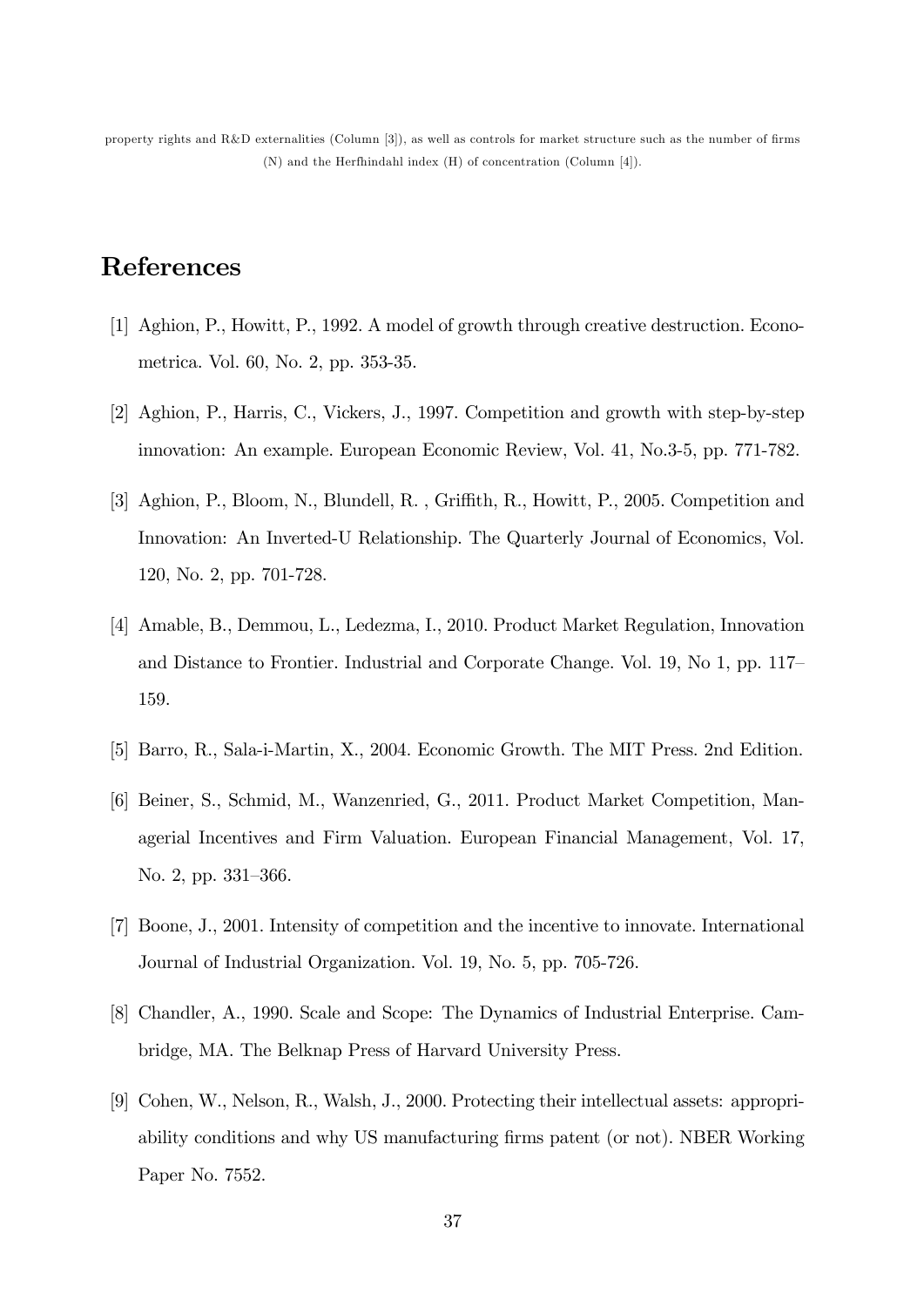- [10] Cohen W., Goto, A., Nagata, A., Nelson, R., Walsh, J., 2002. R&D spillover, patents and the incentives to innovate in Japan and the United States. Research Policy. Vol. 31, No. 8-9, pp. 1349-1367.
- [11] Conway, P., Nicoletti, G., 2006. Product Market regulation in the Non-Manufacturing Sector of OECD Countries: Measurements and Highlights. OECD Economics Department Working Paper No. 530, Paris: OECD.
- [12] Cozzi, G., 2007. The Arrow Effect under Competitive R&D. The B.E. Journal of Macroeconomics. Vol. 7, No. 1, Article 2.
- [13] Crépon, B., Duguet, E., 1997. Research and development, competition and innovation. Pseudo-maximum likelihood and simulated maximum likelihood methods applied to count data models with heterogeneity. Journal of Econometrics. Vol. 79, No. 2, pp. 355-378.
- [14] Denicolò, V., 2001. Growth with Non-Drastic Innovations and the Persistence of Leadership. European Economic Review, Vol. 45, No 8, pp. 1399-1414.
- [15] De Serres, A., Kobayakawa, S., Sløk, T., Vartia, L., 2006. Regulation of Financial Systems and Economic Growth. OECD Economics Department Working Paper No. 506.
- [16] Dinopoulos, E., Sener, F., 2007. New direction in Schumpeterian growth theory. Horst Hanusch and Andreas Pyka (eds.), Elgar Companion to Neo-Schumpeterian Economics, Edward Elgar, Cheltenham.
- [17] Dinopoulos, E., Syropoulos, C. , 2007. Rent protection as a barrier to innovation and growth. Economic Theory. Vol. 32, No. 1, pp. 309-332.
- [18] Etro, F., 2004. Innovation by Leaders. The Economic Journal. Vol. 114, No. 495, pp. 281-303.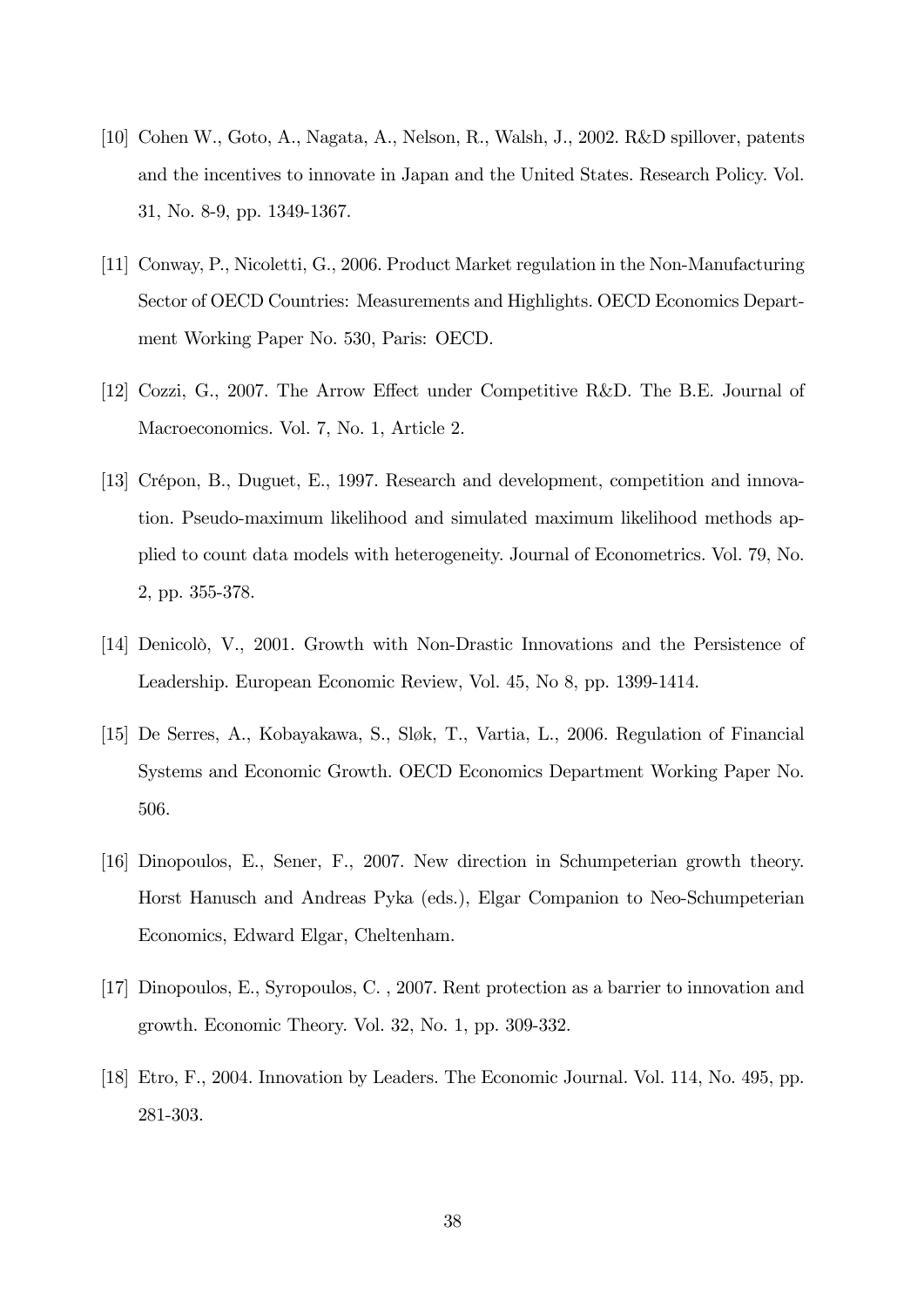- [19] Gilbert, R., Newbery, D., 1982. Preemptive Patenting and the Persistence of Monopoly. American Economic Review, Vol. 72, No. 3, pp. 514-526.
- [20] Gilbert, R., Newbery, D., 1984. Uncertain Innovation and the Persistence of Monopoly: Comment. American Economic Review, Vol. 74, No. 1, pp. 238-242.
- [21] Ginarte J., Park, W., 1997. Determinants of Patent Rights: A Cross-National Study. Research Policy, Vol. 26, No. 3, pp. 283-301.
- [22] Grossman, G., Helpman, E., 1991a. Quality Ladders in the theory of growth. Review of Economic Studies. Vol. 58, No. 1, pp. 43-61.
- [23] Grossman, G., Helpman, E., 1991b. Quality Ladders and Product Cycles. The Quarterly Journal of Economics. Vol. 106, No. 2, pp 557-586.
- [24] Grossmann, V., Steger, T., 2008. Anti-competitive Conduct, In-house R&D, and Growth. European Economic Review, Vol. 52, No. 6, pp. 987–1008.
- [25] Jamasb, T., Pollitt, M., 2011. Electricity sector liberalisation and innovation: An analysis of the UK's patenting activities. Research Policy, Vol. 40, No. 2, pp. 309-324.
- [26] Latzer, H., 2011. A Schumpeterian Model of Growth and Inequality. IRES DP 2010- 02.
- [27] Levin, R., Klevorick, A., Nelson, R., Winter, S., 1987. Appropriating the returns from industrial R&D. Brookings Papers on Economic Activity. Vol. 1987, No. 3, pp. 783-820.
- [28] Li, C., 2003. Endogenous growth without scale effects: comment. American Economic Review. Vol. 93, No. 3, pp. 1009-1017.
- [29] Malerba, F., Orsenigo, L., 1999. Technological Entry, Exit and Survival: an Empirical Analysis of Patent Data. Research Policy, Vol. 28, No. 6, pp. 643 - 660.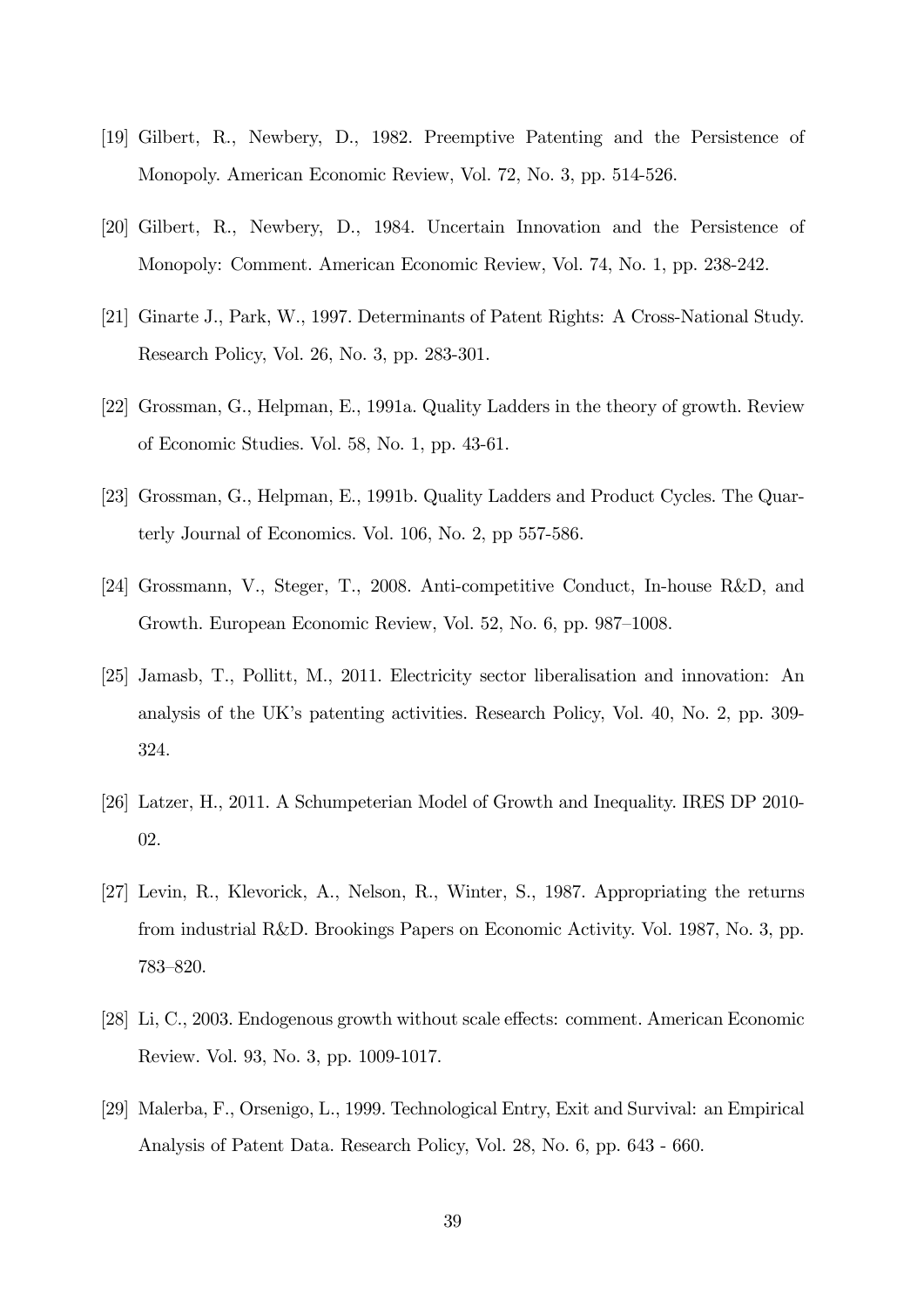- [30] Malerba, F., Orsenigo, L., Peretto, P., 1997. Persistence of Innovative Activities, Sectoral Patterns of Innovation and International Technological Specialization. International Journal of Industrial Organization, Vol. 15, No. 6, pp. 801-826.
- [31] Nickell, S., 1996. Competition and Corporate Performance. Journal of Political Economy. Vol. 104, No. 4, pp. 724-746.
- [32] Park, W., 2008. International patent protection 1960-2005. Research Policy, Vol. 37, No. 4, pp. 761-766.
- [33] Plümper, T., Troeger, V., 2007. Efficient estimation of time-invariant and rarely changing variables in finite sample panel analyses with unit fixed effects. Political Analysis, Vol. 15, No. 2, pp. 124-139.
- [34] Reinganum, J., 1983. Uncertain Innovation and the Persistence of Monopoly. American Economic Review, Vol. 73, No. 4, pp. 741-748.
- [35] Segerstrom, P., 1998. Endogenous growth without scale effects. American Economic Review. Vol. 88, No. 5., pp. 1290-1310.
- [36] Schumpeter, J., 1928. The Instability of Capitalism. The Economic Journal, Vol. 38, No. 151, pp. 361-386.
- [37] Segerstrom, P., Anant, T., Dinopoulos, E., 1990. A Schumpeterian Model of the Product Life Cycle. American Economic Review, Vol. 80, No. 5, pp. 1077-1091.
- [38] Segrestrom, P., Zolnierek, J., 1999. The R&D Incentives of Industry Leaders. International Economic Review. Vol. 40, No. 3., pp. 745-766.
- [39] Segerstrom, P., 2007. Intel Economics. International Economic Review. Vol. 93, No. 3., pp. 709-728.
- [40] Tishler, A., Milstein, I., 2009. R&D wars and the effects of innovation on the success and survivability of firms in oligopoly markets. International Journal of Industrial Organization, Vol. 27, No. 4, pp. 519-531.